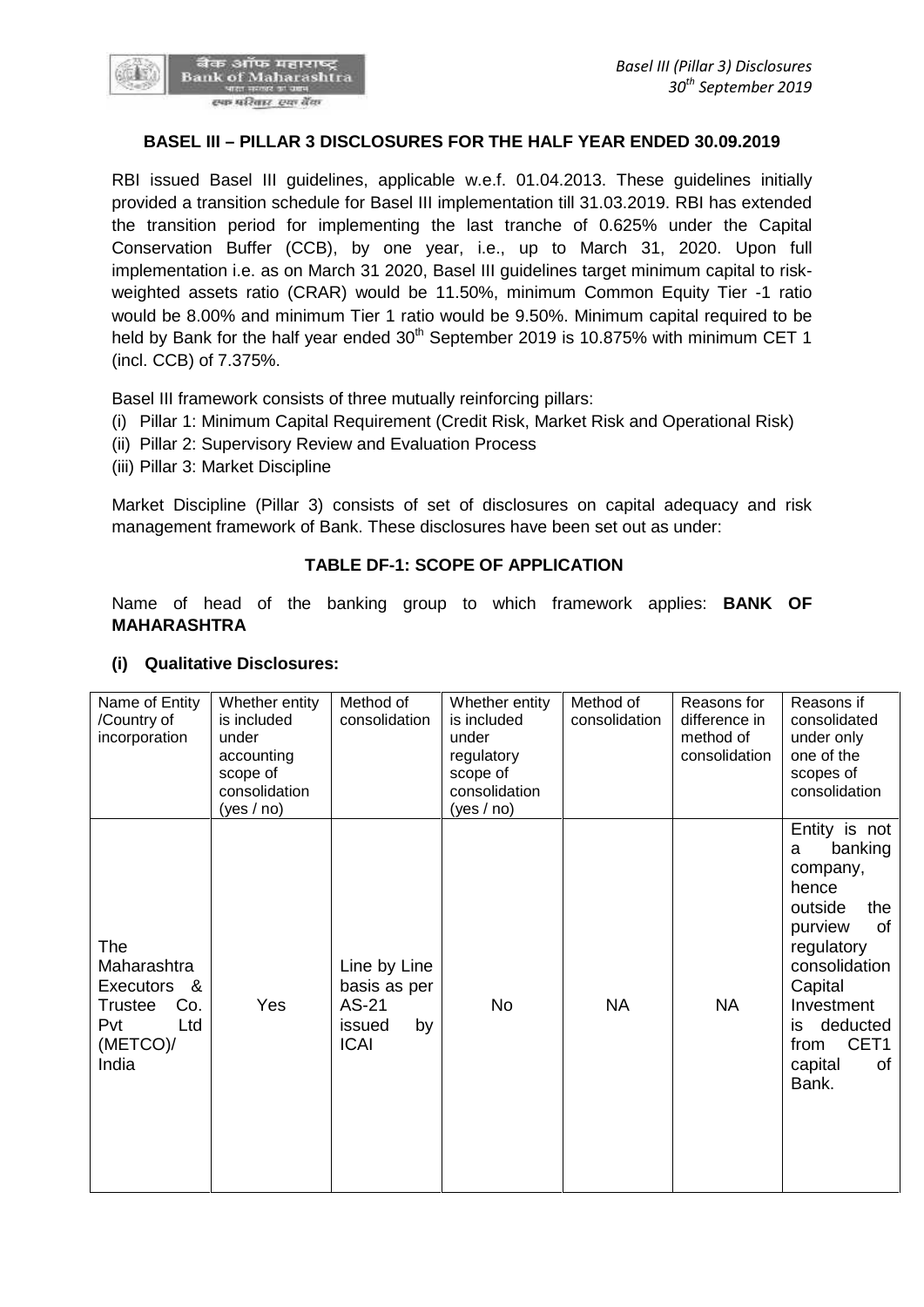

| Name of Entity<br>/Country of<br>incorporation | Whether entity<br>is included<br>under<br>accounting<br>scope of<br>consolidation<br>(yes / no) | Method of<br>consolidation                                                                   | Whether entity<br>is included<br>under<br>regulatory<br>scope of<br>consolidation<br>(yes / no) | Method of<br>consolidation | Reasons for<br>difference in<br>method of<br>consolidation | Reasons if<br>consolidated<br>under only<br>one of the<br>scopes of<br>consolidation                                                                                       |
|------------------------------------------------|-------------------------------------------------------------------------------------------------|----------------------------------------------------------------------------------------------|-------------------------------------------------------------------------------------------------|----------------------------|------------------------------------------------------------|----------------------------------------------------------------------------------------------------------------------------------------------------------------------------|
| Maharashtra<br>Gramin Bank<br>(MGB)/ India     | <b>Yes</b>                                                                                      | Equity<br>method<br><b>Basis</b><br><b>as</b><br>AS-23<br>per<br>by<br>issued<br><b>ICAI</b> | <b>No</b>                                                                                       | <b>NA</b>                  | <b>NA</b>                                                  | is<br>Entity<br>RRB,<br>an<br>associate,<br>hence<br>outside<br>the<br>purview<br>0f<br>regulatory<br>consolidation<br>Investment<br>risk<br>is<br>weighted<br>at<br>250%. |

# **a. List of group entities considered for consolidation**

- 1. The Maharashtra Executors & Trustee Company Private Limited (METCO)
- 2. Maharashtra Gramin Bank (MGB)
- **b. List of group entities not considered for consolidation both under the accounting and regulatory scope of consolidation**

| Name of the<br>entity /<br><b>Country of</b><br>incorporation | <b>Principle</b><br>activity of<br>the entity | <b>Total Balance</b><br>sheet equity<br>(as stated in<br>the.<br>accounting<br>balance sheet<br>of the legal<br>entity) | % of bank's<br>holding in<br>the total<br>equity | <b>Regulatory</b><br>treatment of<br>bank's<br>investments in<br>the capital<br>instruments of<br>the entity | <b>Total balance</b><br>sheet assets<br>(as stated in<br>the accounting<br>balance sheet<br>of the legal<br>entity) |
|---------------------------------------------------------------|-----------------------------------------------|-------------------------------------------------------------------------------------------------------------------------|--------------------------------------------------|--------------------------------------------------------------------------------------------------------------|---------------------------------------------------------------------------------------------------------------------|
|                                                               |                                               |                                                                                                                         | NIL                                              |                                                                                                              |                                                                                                                     |

## **(ii) Quantitative Disclosures**

## **c. List of group entities considered for consolidation (accounting)**

|                                                  |                                               |                                                                                                               | (Amount in Rs million)                                                                                        |
|--------------------------------------------------|-----------------------------------------------|---------------------------------------------------------------------------------------------------------------|---------------------------------------------------------------------------------------------------------------|
| Name of the entity / Country of<br>incorporation | <b>Principle</b><br>activity of<br>the entity | <b>Total Balance sheet</b><br>equity (as stated in<br>the accounting<br>balance sheet of the<br>legal entity) | <b>Total balance sheet</b><br>assets (as stated in<br>the accounting<br>balance sheet of<br>the legal entity) |
| The Maharashtra Executors &                      | Trusteeship                                   | 48.69                                                                                                         | 173.46                                                                                                        |
| Trustee Co. Pvt Ltd (METCO)/ India               |                                               | (BOM share 100%)                                                                                              |                                                                                                               |
| Maharashtra Gramin Bank                          | <b>Banking</b>                                | 5023.37                                                                                                       | 114588.09                                                                                                     |
| (MGB)/India                                      |                                               | (BOM share 35%)                                                                                               |                                                                                                               |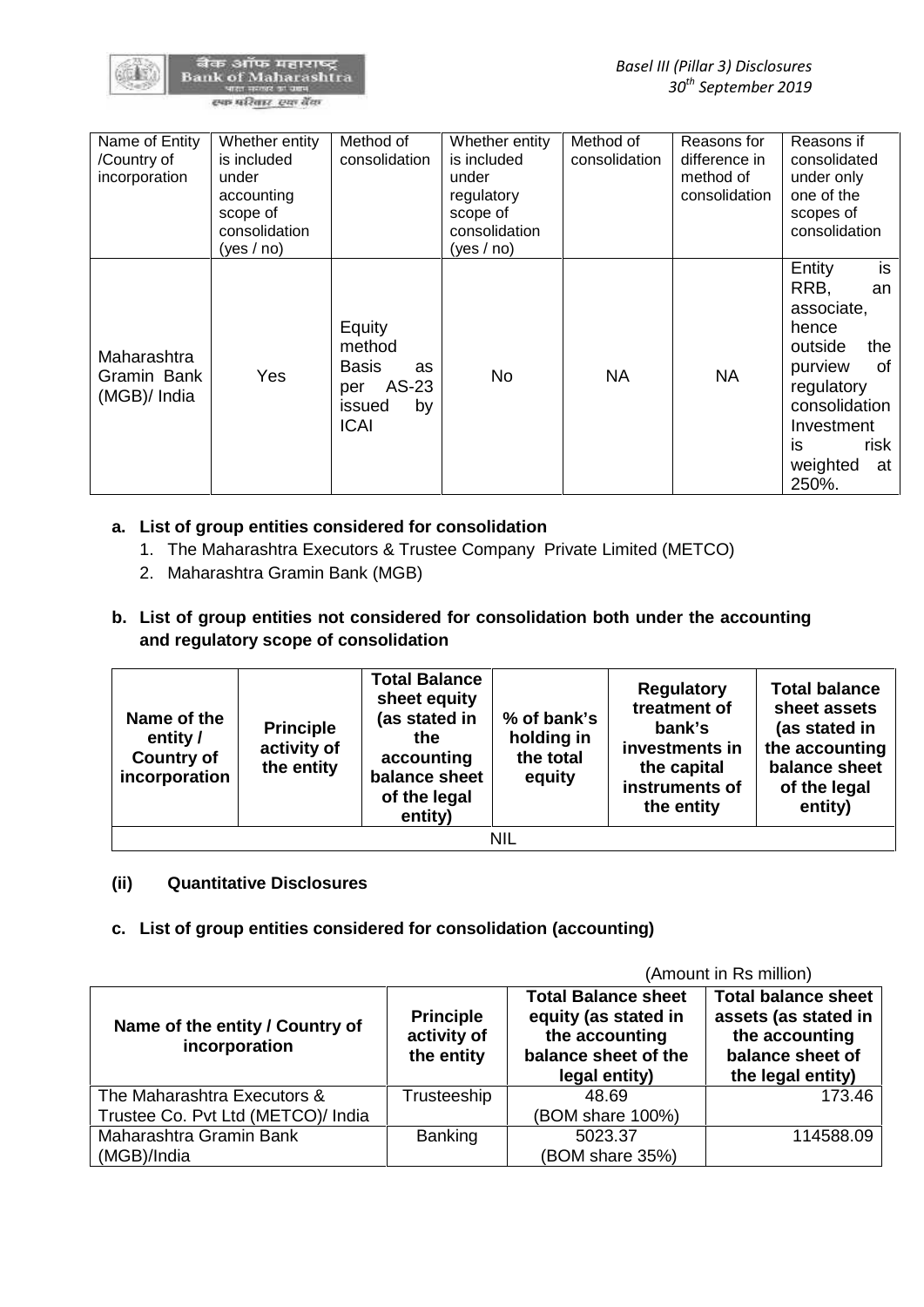

## **d. The aggregate amount of capital deficiencies in all subsidiaries which are not included in the regulatory scope of consolidation i.e. that are deducted:**

There is no capital deficiency in the subsidiary of Bank which is not included in regulatory scope of consolidation as of September 30, 2019.

## **e. The aggregate amounts (e.g. current book value) of the bank's total interests in insurance entities, which are risk weighted**

| Name of the<br>insurance entity /<br><b>Country of</b><br>incorporation | <b>Principle</b><br>activity of the<br>entity | <b>Total Balance</b><br>sheet equity (as<br>stated in the<br>accounting<br>balance sheet of<br>the legal entity) | % of bank's<br>holding in<br>the total<br>equity /<br>proportion<br>of voting<br>power | Quantitative<br>impact<br>on regulatory capital<br>οf<br>risk<br>using<br>weighting<br>method<br>versus using the full<br>deduction method |
|-------------------------------------------------------------------------|-----------------------------------------------|------------------------------------------------------------------------------------------------------------------|----------------------------------------------------------------------------------------|--------------------------------------------------------------------------------------------------------------------------------------------|
| Bank is not having any subsidiary having insurance business.            |                                               |                                                                                                                  |                                                                                        |                                                                                                                                            |

## **f. Any restrictions or impediments on transfer of funds or regulatory capital within the banking group**

There is no restriction or impediments on transfer of funds or regulatory capital within banking group as of September 30, 2019.

# **TABLE DF – 2:CAPITAL ADEQUACY**

### **Qualitative Disclosures**

### **a. Capital Management**

Bank has a process for assessing its overall capital adequacy in relation to Bank's risk profile and a strategy for maintaining its capital levels. Process provides an assurance that Bank has adequate capital to support all risks inherent to its business. Bank actively manages its capital to meet regulatory norms by considering available options of raising capital.

### **Organisational Set-up:**

Capital Management is administered by Financial Management and Accounts Department in co-ordination with Integrated Risk Management Department under the supervision of Board of Directors. Bank has also formed Capital Planning Committee to provide guidance and assess the capital position on quarterly basis.

### **Internal Assessment of Capital:**

Bank's Capital Management framework includes a comprehensive Internal Capital Adequacy Assessment Process (ICAAP) conducted annually which determines adequate level of capitalisation for Bank to meet regulatory norms and current and future business need,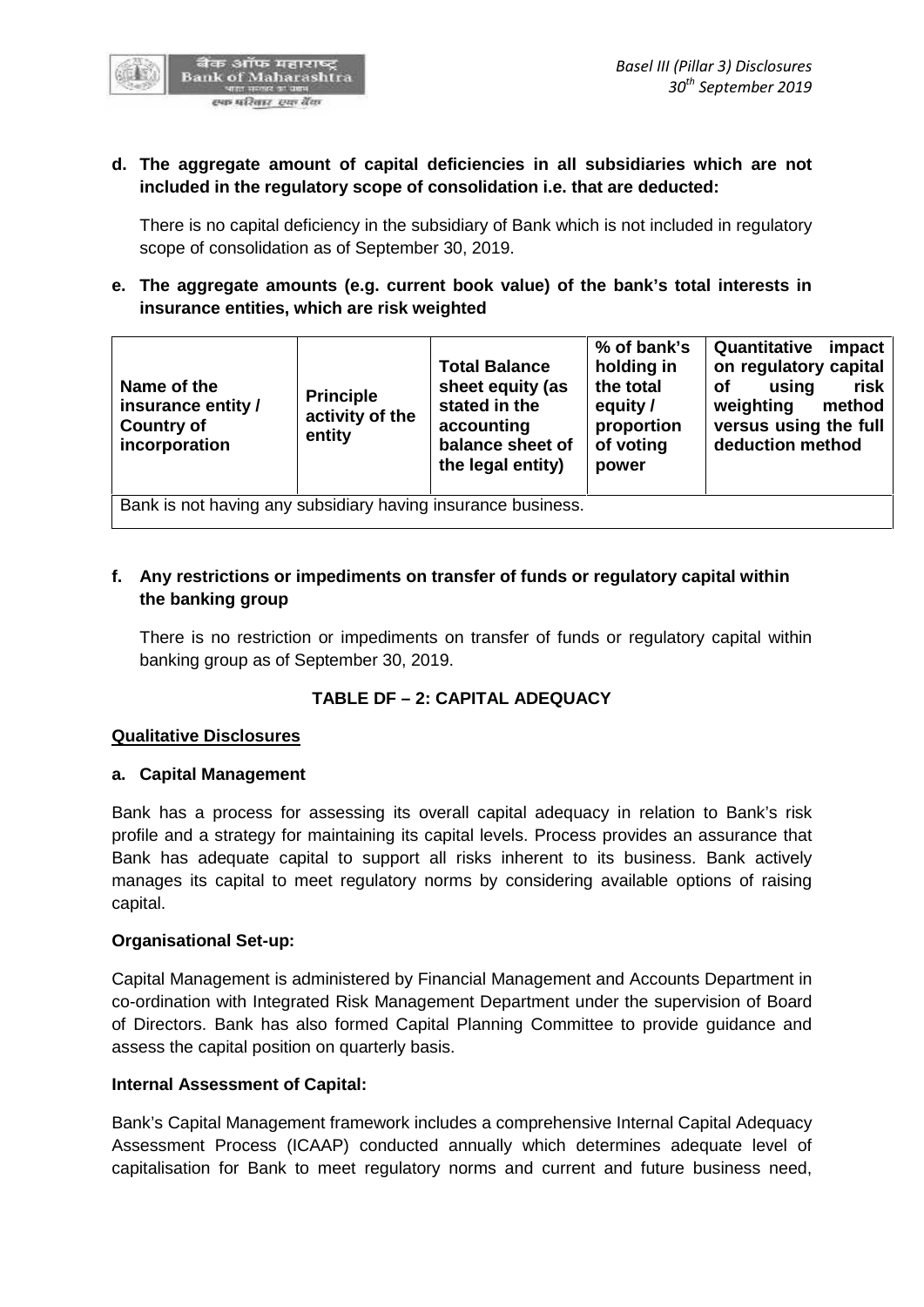

including under stressed scenarios. ICAAP encompasses capital planning for two years time horizon, after identification and evaluation of significance of all risks that Bank faces, which may have an adverse material impact on its financial position. Bank considers following Pillar II risks it is exposed to in the normal course of its business and considers them for capital planning:

- Liquidity Risk **IRRBB**
- Risk of under-estimation of credit risk under standardized Approach
- Credit Concentration Risk **•** Settlement Risk
- 
- Strategic Risk **Contract Contract Contract Contract Contract Contract Contract Contract Contract Contract Contract Contract Contract Contract Contract Contract Contract Contract Contract Contract Contract Contract Contract**
- 
- Pension Obligation **Country Risk**
- 
- 
- 
- Risk of decline in collateral values of Credit Risk Mitigants
- 
- Reputational Risk **Currency Induced credit Risk** 
	-
- IT Risk Group Risk
	-
- Compliance Risk **COMPLIANCE Risk Securitization Risk**
- Model Risk **Capital Risk Capital Risk**

Bank has implemented the scorecard for IT Risk, Reputational Risk and Strategic Risk. Bank periodically assesses and refines its stress tests in an effort to ensure that stress scenarios capture material risks as well as reflect possible extreme market moves that could arise as a result of business environment conditions. Stress tests are used in conjunction with Bank's business plans for the purpose of capital planning.

# **Monitoring and Reporting:**

The Board of Directors of the Bank monitors capital adequacy levels of Bank. An analysis of the capital adequacy position and risk weighted assets and an assessment of various aspects of Basel III on capital and risk management are undertaken by Board on a quarterly basis

## **Quantitative Disclosures**

### **b. Capital Requirement**

Bank's capital requirements have been computed using Standardized Approach for Credit Risk, Standardized Duration Method for Market Risk and Basic Indicator Approach for Operational Risk. Minimum capital required to be held by Bank for the year ended 30 th September 2019 is 10.875% with minimum CET 1 (incl. CCB) of 7.375% for credit, market and operational risks is given below:

(Amount in Rs million)

| Sr.<br>No. | <b>Particulars</b>                                                          | Amount   | Amount   |
|------------|-----------------------------------------------------------------------------|----------|----------|
| (A)        | <b>Capital Required for Credit Risk</b>                                     |          |          |
| (i)        | Portfolios subject to Standardized Approach                                 | 76022.68 |          |
| (ii)       | For Securitization Exposure                                                 | 0.00     |          |
|            | Total capital charge for credit risks under<br>standardized approach (i+ii) |          | 76022.68 |
| (B)        | <b>Market Risk</b>                                                          |          |          |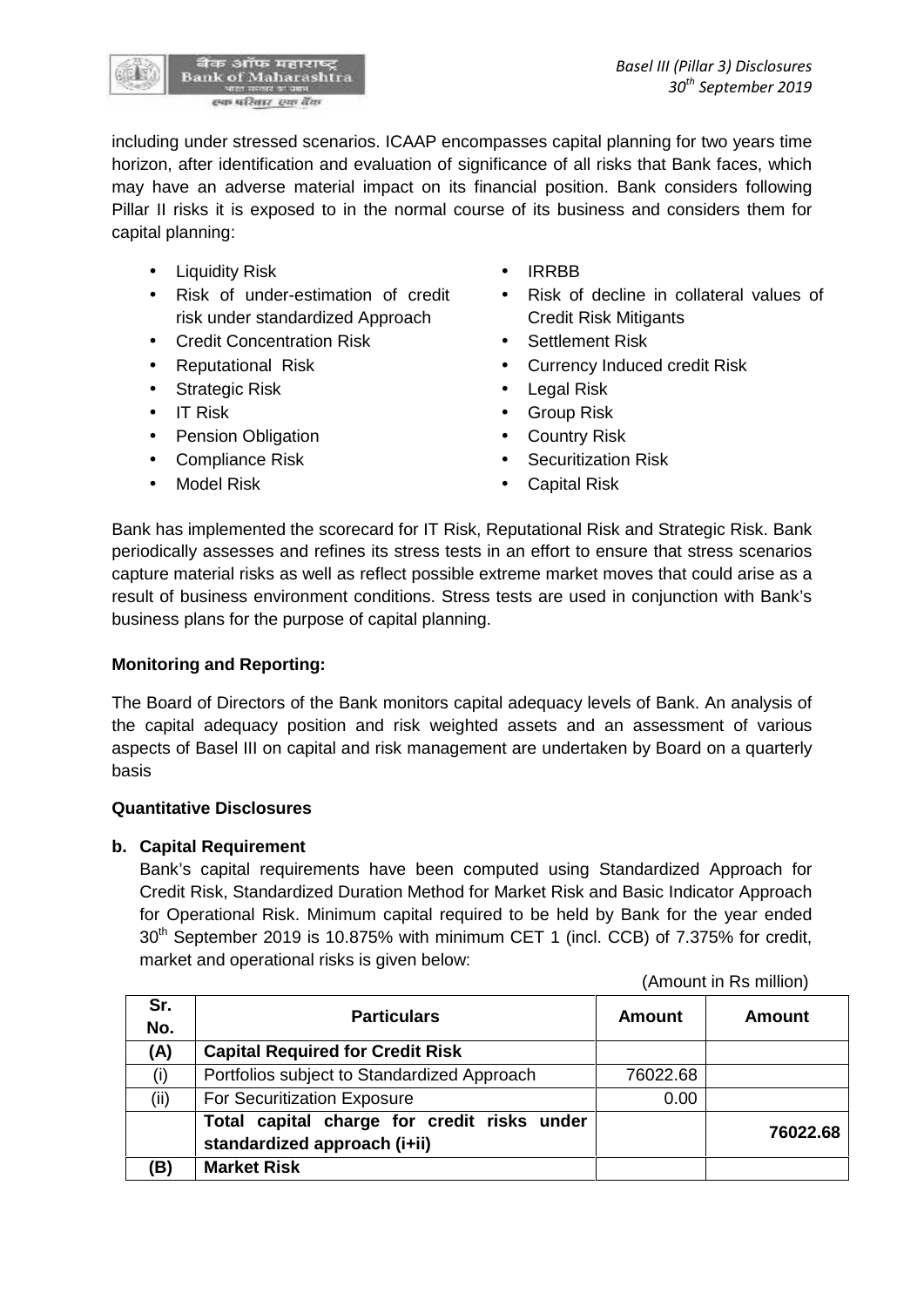| Sr.   | <b>Particulars</b>                                       | <b>Amount</b> | <b>Amount</b>     |
|-------|----------------------------------------------------------|---------------|-------------------|
| No.   |                                                          |               |                   |
| (i)   | Interest Rate Risk                                       | 5272.69       |                   |
| (ii)  | Foreign Exchange Risk (including Gold)                   | 45.00         |                   |
| (iii) | <b>Equity Risk</b>                                       | 986.83        |                   |
|       | Total capital charge for market risks under              |               |                   |
|       | standardized duration approach (i+ii+iii)                |               | 6304.52           |
| (C)   | <b>Capital Charge for Operational Risk</b>               |               |                   |
|       | As per Basic Indicator Approach (BIA)                    |               | *7213.90          |
|       | <b>Under The Standardized Approach (Parallel</b><br>run) |               | $*6925.50$        |
|       |                                                          |               | <b>Standalone</b> |
| (D)   | <b>Capital Ratios</b>                                    |               | (In %)            |
|       | <b>Common Equity Tier 1 Capital Ratio (Incl CCB)</b>     |               | 10.006%           |
|       | <b>Tier 1 Capital Ratio (Incl CCB)</b>                   |               | 10.006%           |
|       | <b>Total Capital Ratio( CRAR) – Including CCB</b>        |               | 11.829%           |

(\*For market and operational risks capital charge is converted in RWA @ 12.50 to arrive at CRAR as per RBI guidelines. Details in DF7 and DF 8)

## **TABLE DF-3: CREDIT RISK - GENERAL DISCLOSURES**

### **Qualitative Disclosures**

Credit Risk is defined as possibility of losses associated with diminution in credit quality of borrowers or counterparties. In a bank's portfolio, losses stem from outright default due to inability or unwillingness of a customer or counterparty to meet commitments in relation to lending, trading, settlement and other financial transactions.

### **Organizational Structure for Credit Risk Management**

Bank has comprehensive credit risk management architecture. Board of Directors of Bank endorses its Credit Risk strategy and approves credit risk policies. The Board has formed committees to oversee risk management processes, procedures and systems. Risk Management Committee (RMC) is responsible for devising policy and strategy for credit risk management. For this purpose, committee co-ordinates with Credit Risk Management Committee (CRMC) of Bank. CRMC is responsible for overseeing implementation of credit risk management framework across Bank and providing recommendations to RMC.

# **Policy & Strategy**

Bank has been following a conservative risk philosophy. The important aspects of risk philosophy are embodied in various policies, circulars, guidelines etc. The business objectives and strategy of Bank are decided taking into account profit considerations, level of various risks faced, level of capital, market scenario and competition. Bank is conscious of its asset quality and earnings and judiciously matches profit maximization with risk control.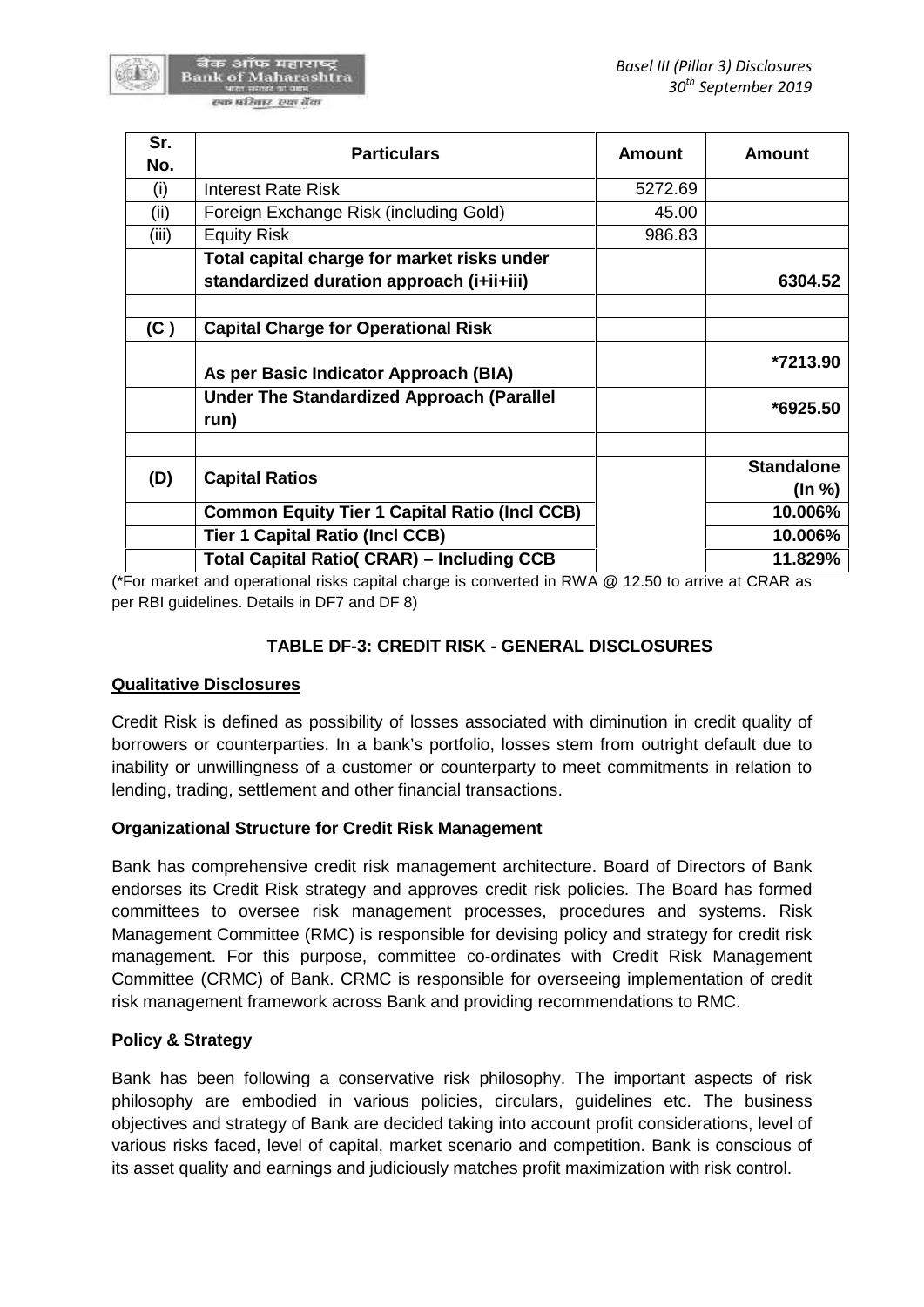

Bank has put in place following policies approved by Board.

- i) Lending & Loan Review Policy
- ii) Credit Risk Management Policy
- iii) Credit Risk Mitigation Techniques & Collateral Management
- iv) Investment Management Policy
- v) Policy for Exposure to Real Estate
- vi) Policy for Issuance of Bank Guarantees
- vii) Policy for Financing of NBFC

Lending & Loan Review Policy, Credit Risk Management Policy documents define organizational structure, role and responsibilities and, processes and tools whereby credit risks carried by Bank can be identified, quantified and managed within framework that Bank considers consistent with its mandate and risk appetite. The policies prescribe various prudential and exposure limits, collateral standards, financial benchmarks for the purpose of credit risk management. The policy on Credit Risk Mitigation Techniques & Collateral Management lays down details of eligible collaterals for credit risk mitigation under Basel III framework. The Investment Management Policy, Policy on Exposure to RealEstate, Policy for issuance of Bank Guarantee and Policy for Financing of NBFCs forms an integral part of credit risk management.

### **Systems / Process / tools for Credit Risk Management**

**Credit Appraisal standards:** Bank has in place proactive credit risk management practices like consistent standard for credit origination, maintenance and documentation for all credit exposures including off balance sheet items. Systems of periodic reviews, periodic inspections and collateral management systems are in place.

**Exposure Limits:** Credit risk limits including single / group borrower limits, substantial exposure limits, exposure limits in respect of sectors / industries are in place. The exposure vis-à-vis the limits are monitored on a quarterly basis.

**Credit Approval Committees:** Credit Approval committees have been constituted at various levels covering very large branches / Zonal offices / Head Office for considering fresh / existing proposals with or without enhancement. Bank has also setup centralized processing cells at zonal level for considering credit proposals above specified limit.

**Sanctioning Powers:** Bank follows a well-defined multi-layered discretionary power structure for sanctioning of loans. Higher sanctioning powers are delegated to sanctioning authorities for sanctioning loans and advances to better rated customers in line with RBI guidelines. In respect of high value loans, committee approach is adopted.

**Credit Risk Rating and Appraisal Process:** Bank manages its credit risk through continuous measuring and monitoring of risks at each obligor (borrower) and portfolio level. Bank has in place an internal Credit Risk Rating Framework (CRRF) and well established standardized credit appraisal / approval processes. Credit risk rating enables Bank to accurately assess risk in a credit proposition and take a decision to accept or reject proposal based on risk appetite of Bank. It also enables risk pricing of credit facilities for risk return trade off.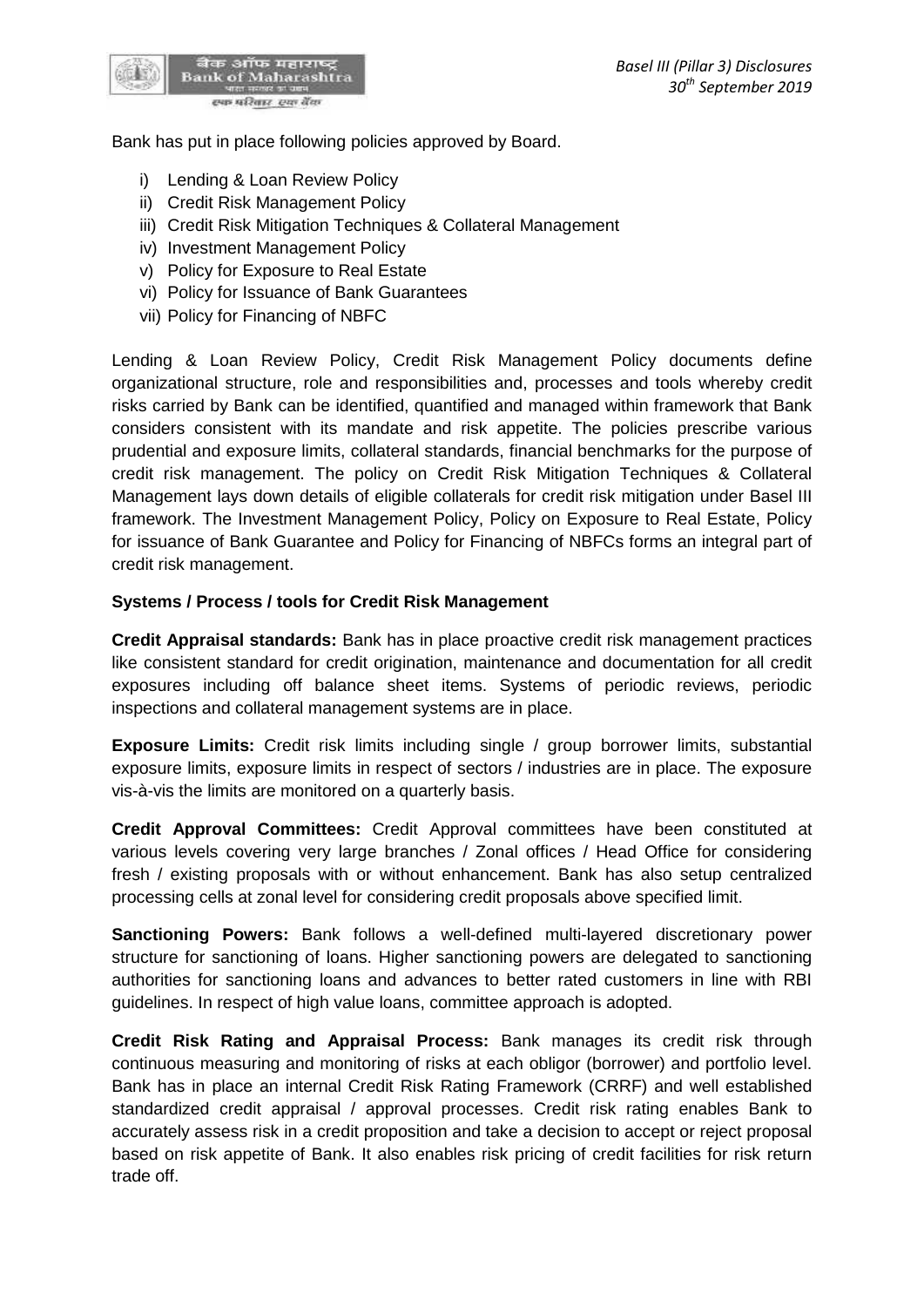

As a measure of robust credit risk management practices, Bank has in place a framework for approval of credit risk ratings. Rating for every borrower is reviewed at least once in a year. Credit risk rating, as a concept, has been well internalized in Bank.

**Loan review Mechanism:** Objectives of Loan Review Mechanism are:

- i) To ensure that credit decisions by various authorities are in conformity with Bank's Lending Policy and delegated lending powers.
- ii) To ensure that stipulated terms & conditions of sanction are complied with and various post sanction follow up, monitoring and supervision measures prescribed by Bank are adhered to.
- iii) To ensure that all credit facilities are reviewed / renewed well in time so as to revise risk perception and take necessary corrective action if necessary, immediately.
- iv) To aim at achieving maintenance of standard assets quality and up gradation in non performing assets (NPAs) so as to have a favourable impact on profitability of Bank through prevention / reduction / up gradation of NPAs.
- v) To assess health of credit portfolio of Bank and to apprise Top Management about the same from time to time.

Checks and balances viz. separation of credit risk management from credit sanctions, system of assigning credit risk rating, validation of ratings, mechanism to price credit facilities depending on risk rating of customer, credit audit etc. are in place. Minimum entry level rating benchmarks are stipulated. A suitable mechanism is in place to monitor aggregate exposure on other banks and country exposures. A diversified credit portfolio is maintained and a system to conduct regular analysis of portfolio so as to ensure ongoing control of credit is in place.

# **Loans past due and Impaired:**

Regulatory guidelines are adhered to in respect of income recognition, asset classification and provisioning. Bank considers following categories of loans and advances as Non performing Assets, wherein:

- Interest and/or installment of principal remain overdue for a period of more than 90 days in respect of a Term Loan
- Account remains 'out of order' in respect of an Overdraft/Cash Credit (OD/CC) for 90 days or more
- Bill remains overdue for a period of more than 90 days in case of Bills Purchased and **Discounted**
- In case of agricultural advances, interest and/or installment of principal remains overdue for 2 crop seasons (in respect of short duration crops) & 1 crop season (in respect of long duration crops).
- Any amount receivable that remains overdue for a period of more than 90 days in respect of other accounts.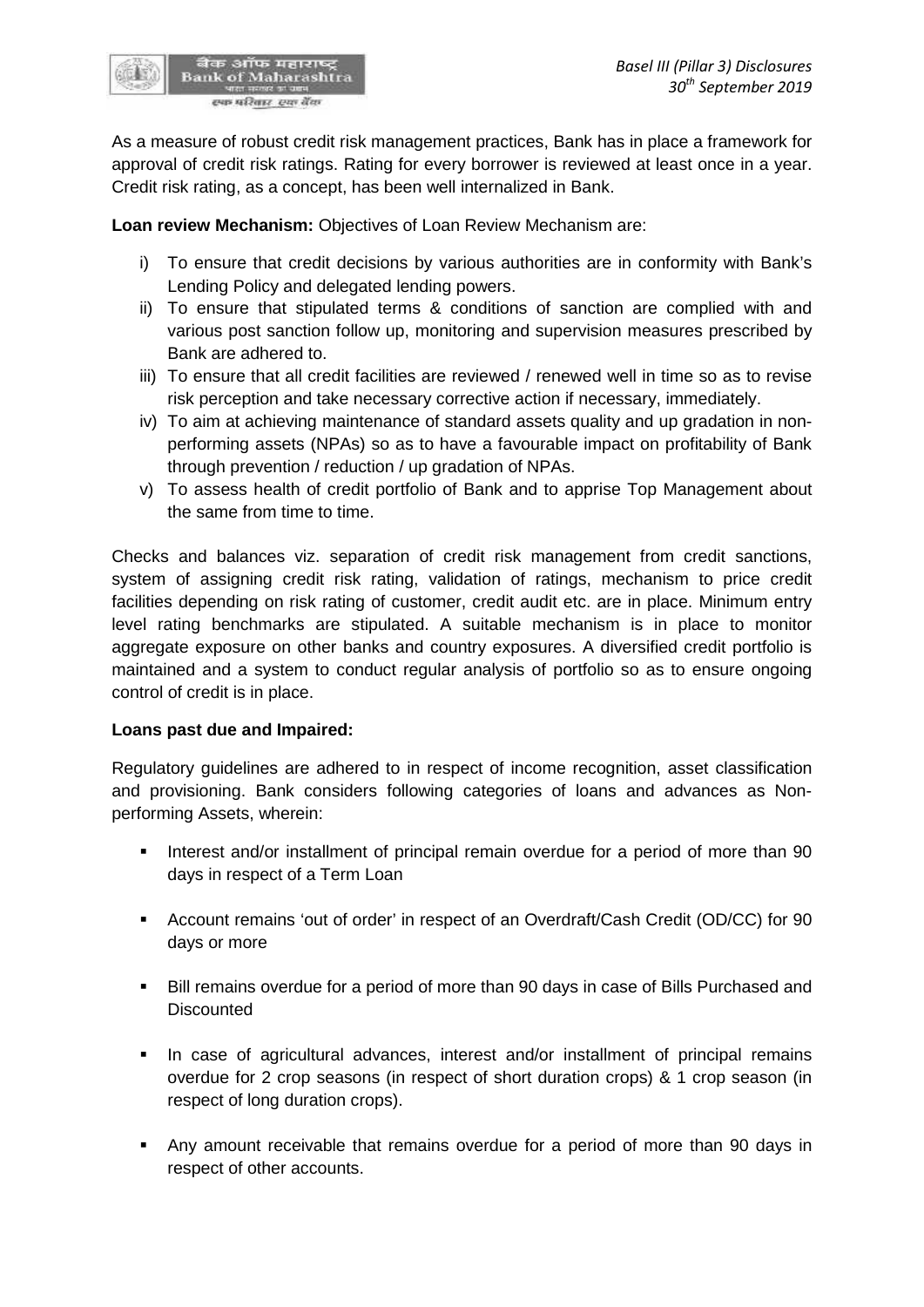

**'Out of Order' status:** An account is treated as **'out of order'** if the outstanding balance remains continuously in excess of sanctioned limit/drawing power. In cases where outstanding balance in the principal operating account is less than sanctioned limit/drawing power, but there are no credits continuously for 90 days as on date of Balance Sheet or credits are not enough to cover interest debited during same period, these accounts are also treated as **'out of order'**.

**Overdue:** Any amount due to Bank under any credit facility is 'overdue' if it is not paid on due date fixed by Bank.

Advances against term deposits, National Savings Certificates, Indira Vikas Patra, Kisan Vikas Patra and Life insurance policies need not be treated as NPAs, provided adequate margin is available in the accounts. Credit facilities backed by Central Government Guarantees though overdue may be treated as NPA only when the Government repudiates its guarantee when invoked. State Government guaranteed advances and investments in State Government guaranteed securities would attract asset classification and provisioning norms if interest and /or principal or any other amount due to the Bank remains overdue for more than 90 days.

#### **Quantitative Disclosures**

### **1. Total Gross Credit exposure:**

| (Amount in Rs million) |            |  |
|------------------------|------------|--|
| Category               | 30.09.2019 |  |
| Fund Based             | 1088547.00 |  |
| Non-Fund Based         | 140661.60  |  |

### **2. Geographic Distribution of credit exposure :**

| (Amount in Rs million) |                 |                 |  |  |
|------------------------|-----------------|-----------------|--|--|
|                        | 30.09.2019      |                 |  |  |
| Category               | <b>Overseas</b> | <b>Domestic</b> |  |  |
| Fund Based             | NIL             | 1088547.00      |  |  |
| Non-Fund Based         | NII             | 140661.60       |  |  |

#### **3. Industry-wise Distribution:**

(Amount in Rs million)

| Sr.<br>No. | <b>Industry</b>                             | <b>Funded Exposure</b> |          | <b>Non-Fund Exposure</b> |         |
|------------|---------------------------------------------|------------------------|----------|--------------------------|---------|
| 3.1        | <b>Mining and Quarrying</b><br>(incl. Coal) |                        | 6830.20  |                          | 126.70  |
| 3.2        | <b>Food Processing</b>                      |                        | 2416.00  |                          | 0.00    |
| 3.2.1      | Sugar                                       | 1842.50                |          | 0.00                     |         |
| 3.2.2      | Edible Oil and Vanaspati                    | 78.40                  |          | 0.00                     |         |
| 3.2.3      | Tea                                         | 1.00                   |          | 0.00                     |         |
| 3.2.4      | <b>Others</b>                               | 494.10                 |          | 0.00                     |         |
| 3.3        | <b>Beverage and Tobacco</b>                 |                        | 10.40    |                          | 0.00    |
| 3.4        | <b>Textiles</b>                             |                        | 19723.70 |                          | 2676.20 |
| 3.4.1      | <b>Cotton Textiles</b>                      | 4778.20                |          | 754.80                   |         |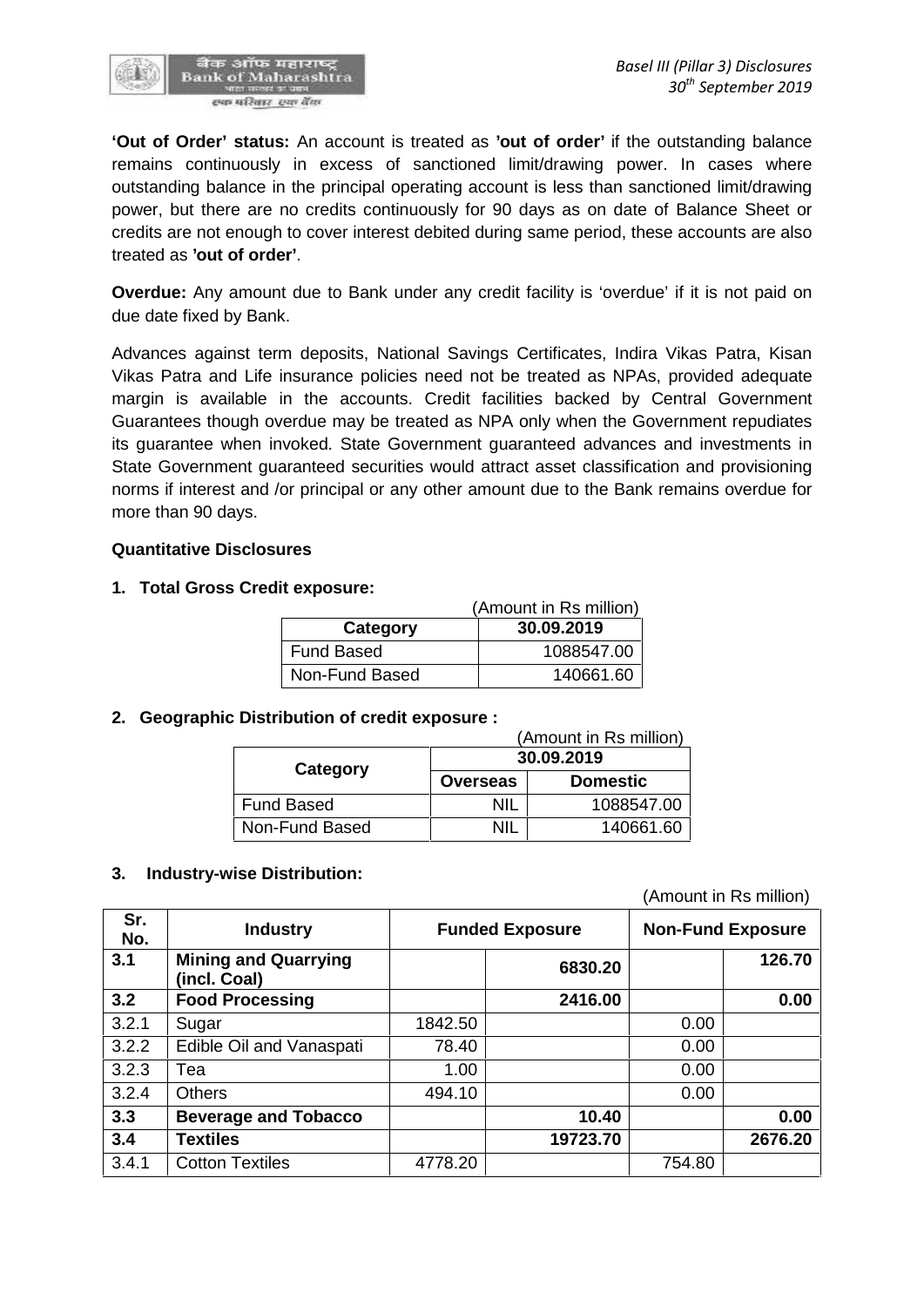बैंक ऑफ महाराष्ट्र<br>Bank of Maharashtra<br>स्वाधिकार स्वाधिक

60

| Sr.<br>No. | <b>Industry</b>                                                     |          | <b>Funded Exposure</b> | <b>Non-Fund Exposure</b> |          |
|------------|---------------------------------------------------------------------|----------|------------------------|--------------------------|----------|
| 3.4.2      | <b>Jute Textiles</b>                                                | 75.40    |                        | 0.00                     |          |
| 3.4.3      | Man-Made Textiles                                                   | 18.50    |                        | 0.70                     |          |
| 3.4.4      | <b>Other Textiles</b>                                               | 14851.60 |                        | 1920.70                  |          |
| 3.5        | Leather<br>Leather<br>and                                           |          | 932.50                 |                          | 55.60    |
|            | <b>Products</b>                                                     |          |                        |                          |          |
| 3.6        | Wood<br><b>Wood</b><br>and                                          |          | 1395.70                |                          | 133.50   |
|            | <b>Products</b>                                                     |          |                        |                          |          |
| 3.7        | and<br>Paper<br>Paper                                               |          | 3812.90                |                          | 295.30   |
|            | <b>Products</b>                                                     |          |                        |                          |          |
| 3.8        | Petroleum,<br>Coal                                                  |          |                        |                          |          |
|            | <b>Products</b><br><b>Nuclear</b><br>and                            |          | 7030.30                |                          | 78.70    |
|            | Fuels of which:                                                     |          |                        |                          |          |
| 3.8.1      | Petroleum                                                           | 4627.20  |                        | 41.00                    |          |
| 3.9        | <b>Chemicals and Chemical</b>                                       |          | 12208.80               |                          | 1205.90  |
|            | <b>Products</b>                                                     |          |                        |                          |          |
| 3.9.1      | Fertiliser                                                          | 1395.40  |                        | 47.50                    |          |
| 3.9.2      | Drugs & Pharmaceuticals                                             | 6657.10  |                        | 542.40                   |          |
| 3.9.3      | <b>Petro Chemicals</b>                                              | 3210.20  |                        | 584.30                   |          |
| 3.9.4      | <b>Others</b>                                                       | 946.10   |                        | 31.70                    |          |
| 3.10       | Rubber, Plastic & their<br><b>Products</b>                          |          | 5184.90                |                          | 565.00   |
| 3.11       | <b>Glass &amp; Glassware</b>                                        |          | 1136.20                |                          | 1724.40  |
| 3.12       | <b>Cement</b><br>&<br><b>Cement</b><br><b>Products</b>              |          | 6483.60                |                          | 343.30   |
| 3.13       | <b>Basic</b><br><b>Metal</b><br>&<br><b>Metal</b><br><b>Product</b> |          | 41559.20               |                          | 3291.30  |
| 3.13.1     | Iron & Steel                                                        | 21457.70 |                        | 538.70                   |          |
|            | Other Metal & Metal                                                 |          |                        |                          |          |
| 3.13.2     | Product                                                             | 20101.50 |                        | 2752.60                  |          |
| 3.14       | <b>All Engineering</b>                                              |          | 31228.90               |                          | 18360.40 |
| 3.14.1     | <b>Electronics</b>                                                  | 7376.50  |                        | 2359.60                  |          |
| 3.14.2     | <b>Others</b>                                                       | 23852.40 |                        | 16000.80                 |          |
| 3.15       | <b>Vehicles, Vehicle Parts &amp;</b>                                |          |                        |                          | 2669.50  |
|            | <b>Transport Equipment</b>                                          |          | 13670.70               |                          |          |
| 3.16       | <b>Gems &amp; Jewellery</b>                                         |          | 3572.90                |                          | 562.10   |
| 3.17       | <b>Construction (other than</b>                                     |          |                        |                          | 0.30     |
|            | Infrastructure)                                                     |          | 49.30                  |                          |          |
| 3.18       | <b>Infrastructure</b>                                               |          | 92506.30               |                          | 22233.20 |
| 3.18.1     | Power                                                               | 43503.70 |                        | 5541.70                  |          |
| 3.18.2     | Telecommunication                                                   | 54.40    |                        | 8.20                     |          |
| 3.18.3     | Roads                                                               | 25828.90 |                        | 7474.90                  |          |
| 3.18.4     | Airports                                                            | 0.00     |                        | 0.00                     |          |
| 3.18.5     | Ports                                                               | 3647.00  |                        | 0.70                     |          |
| 3.18.6     | Railways (other than                                                | 37.70    |                        | 30.90                    |          |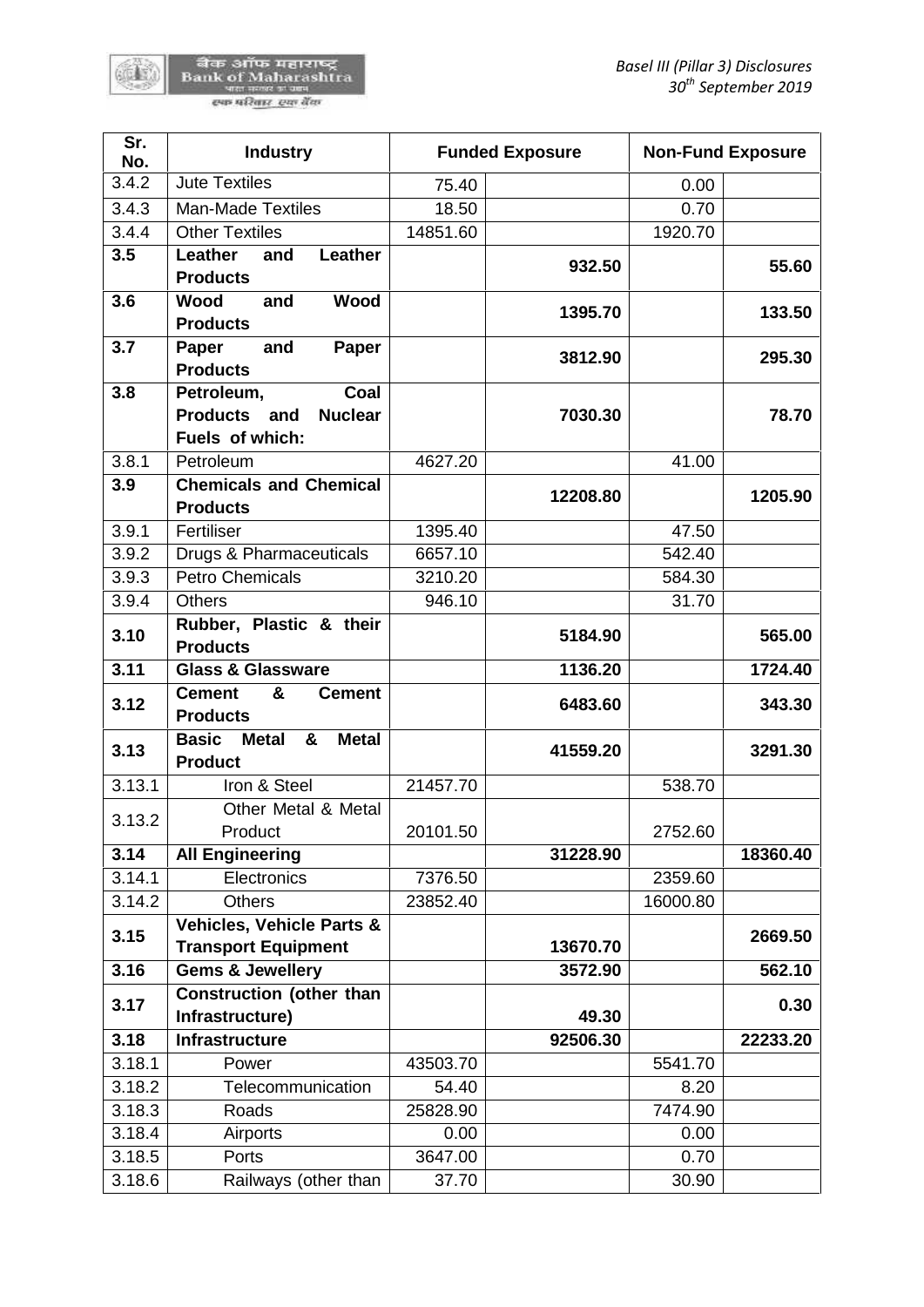| Sr.<br>No. | <b>Industry</b>           | <b>Funded Exposure</b> |            | <b>Non-Fund Exposure</b> |           |
|------------|---------------------------|------------------------|------------|--------------------------|-----------|
|            | Indian Railways)          |                        |            |                          |           |
| 3.18.7     | Other Infrastructure      | 19489.00               |            | 9176.80                  |           |
| 3.19       | <b>Other Industries</b>   |                        | 10088.80   | 1739.90                  |           |
| 3.20       | <b>Residuary</b><br>Other |                        |            |                          |           |
|            | <b>Advances</b>           |                        | 828705.70  |                          | 84600.30  |
|            | Total                     |                        | 1088547.00 |                          | 140661.60 |

**Industry having more than 5% of gross credit exposure**

| <b>Industry</b> | % of Exposure |
|-----------------|---------------|
| ----            |               |

# **4. Residual Maturity break down of Assets:**

|                                  |                    |                 | (Amount in Rs million)                   |
|----------------------------------|--------------------|-----------------|------------------------------------------|
| <b>Maturity Pattern</b>          | <b>Investments</b> | <b>Advances</b> | <b>Foreign Currency</b><br><b>Assets</b> |
| 1 day                            | 50.00              | 10890.30        | 10399.63                                 |
| 2 to 7 days                      | 43011.46           | 13328.90        | 14662.20                                 |
| 8 to 14 days                     | 26547.31           | 18878.90        | 171.16                                   |
| 15 to 30 days                    | 1194.37            | 44578.50        | 16013.22                                 |
| 31 days to 2 months              | 4781.78            | 28174.10        | 14535.83                                 |
| Over 2 months to 3 months        | 7787.64            | 14381.10        | 3736.14                                  |
| Over 3 months and up to 6 months | 31857.89           | 64010.50        | 24928.52                                 |
| Over 6 months and up to 1 year   | 57489.87           | 46429.90        | 30321.65                                 |
| Over 1 year and upto 3 years     | 43212.74           | 380093.20       | 19.71                                    |
| Over 3 years and upto 5 years    | 116.83             | 117735.80       | 0.00                                     |
| Over 5 years                     | 386981.21          | 175562.60       | 0.00                                     |
| <b>Total</b>                     | 603031.10          | 914063.80       | 114788.06                                |

## **5. Disclosures for NPAs & NPIs :**

| Domestic: |                                   | (Amount in Rs million) |
|-----------|-----------------------------------|------------------------|
|           |                                   | 30.09.2019             |
| (A)       | <b>Gross NPA</b>                  |                        |
|           | Sub-standard                      | 37038.21               |
|           | Doubtful 1                        | 26681.06               |
|           | Doubtful 2                        | 47297.50               |
|           | Doubtful 3                        | 22090.66               |
|           | <b>Loss</b>                       | 20977.69               |
|           | <b>Total</b>                      | 154085.12              |
| (B)       | <b>Net NPA</b>                    | 44065.60               |
| (C)       | <b>NPA Ratios</b>                 |                        |
|           | % of Gross NPAs to Gross Advances | 16.86%                 |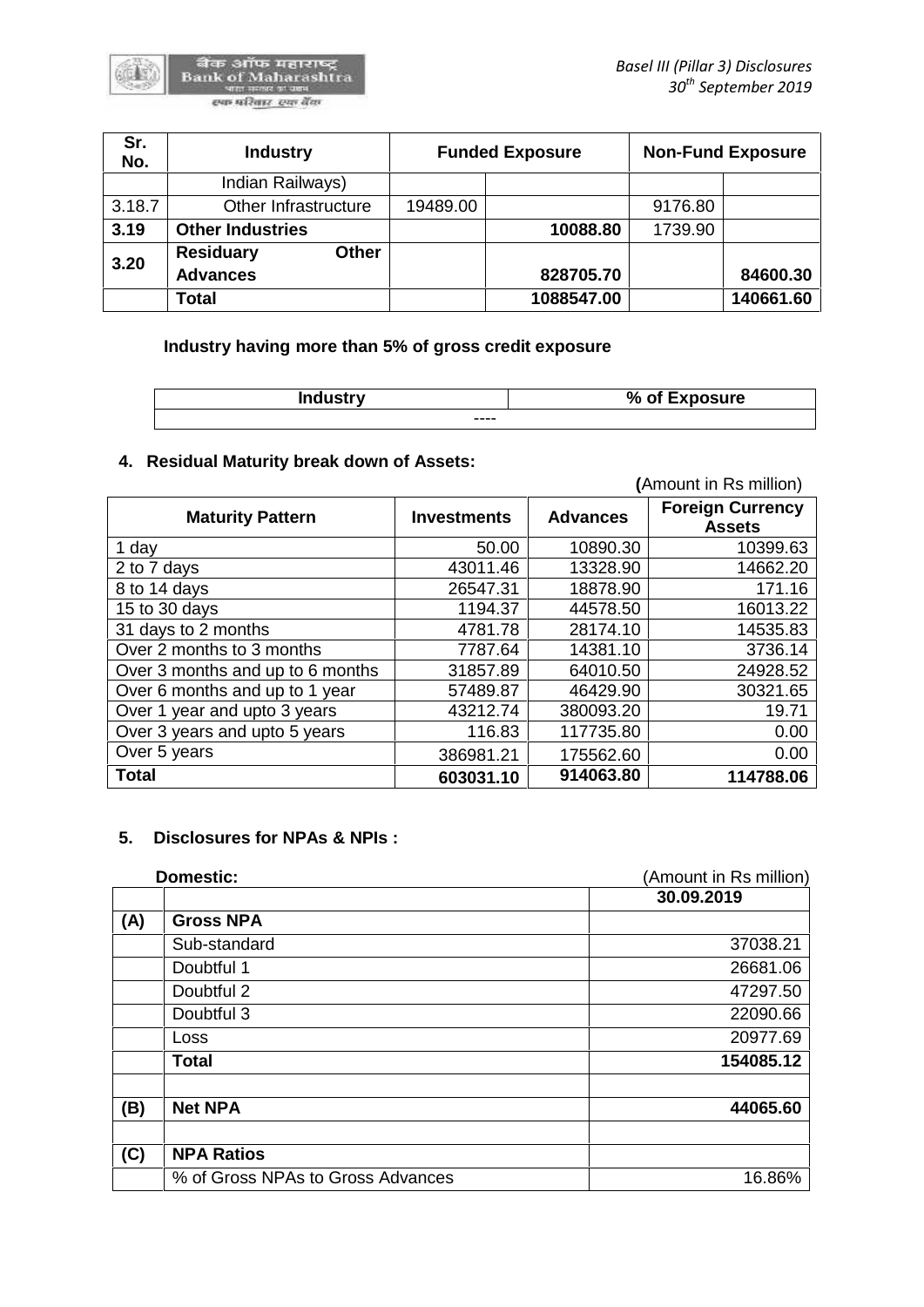

बैंक ऑफ महाराष्ट्र<br>Bank of Maharashtra<br>स्विमेशिक स्वर्गदेव

|                | % of Net NPAs to Net Advances                              | 5.48%     |
|----------------|------------------------------------------------------------|-----------|
|                |                                                            |           |
| (D)            | <b>Movement of Gross NPA</b>                               |           |
| I.             | <b>Opening Balance</b>                                     | 153244.89 |
| $\vert\vert$   | Add:-Addition during the period                            | 21504.40  |
| III            | Less:- Reduction during the period                         | 20664.17  |
|                | Closing balance as at the end of period (i +ii-iii)        | 154085.12 |
| (E)            | <b>Movement of provision</b>                               |           |
| E1             | <b>Specific Provision</b>                                  |           |
| i.             | <b>Opening Balance</b>                                     | 105627.38 |
| ii.            | Provisions made during the period                          | 14414.61  |
| iii.           | Write-off made during the period                           | 11864.80  |
| iv.            | Write-back of excess provisions                            | 0.00      |
| v.             | Any other adjustments including transfer between           | 0.00      |
|                | provisions                                                 |           |
| vi.            | Closing Balance (i+ii-iii-iv(+/-v)                         | 108177.19 |
| E <sub>2</sub> | <b>General Provisions</b>                                  |           |
| i.             | <b>Opening Balance</b>                                     | 1589.93   |
| ii.            | Provisions made during the period                          | 0.02      |
| iii.           | Write-off made during the period                           | 0.00      |
| iv.            | Write-back of excess provisions                            | 0.00      |
| v.             | Any other adjustments including transfer between           |           |
|                | provisions                                                 | 0.00      |
| vi.            | Closing Balance (i+ii-iii-iv(+/-v)                         | 1589.95   |
| (F)            | Write off during the period                                | 11864.80  |
|                |                                                            |           |
| (G)            | Recovery in the written off accounts during the<br>period  | 1376.91   |
| (H)            | <b>Non Performing Investments (NPI)</b>                    | 2747.90   |
|                |                                                            |           |
| (1)            | <b>Provisions for NPI</b>                                  | 1354.80   |
|                |                                                            |           |
| $(\mathsf{U})$ | <b>Movement</b><br>of provision for<br>depreciation<br>on  |           |
|                | provision<br>(including<br>of<br><b>Non</b><br>investments |           |
|                | Performing Investments, MTM depreciation and               |           |
|                | <b>Restructured Investments)</b>                           |           |
| $\mathbf{I}$   | Opening balance                                            | 4666.34   |
| $\mathbf{  }$  | Provisions made during the period                          | 69.30     |
| Ш              | Reduction during the period                                | 180.62    |
| IV             | Write-off made during the period                           | 75.75     |
| V              | Provisions used during shifting securities                 | 833.10    |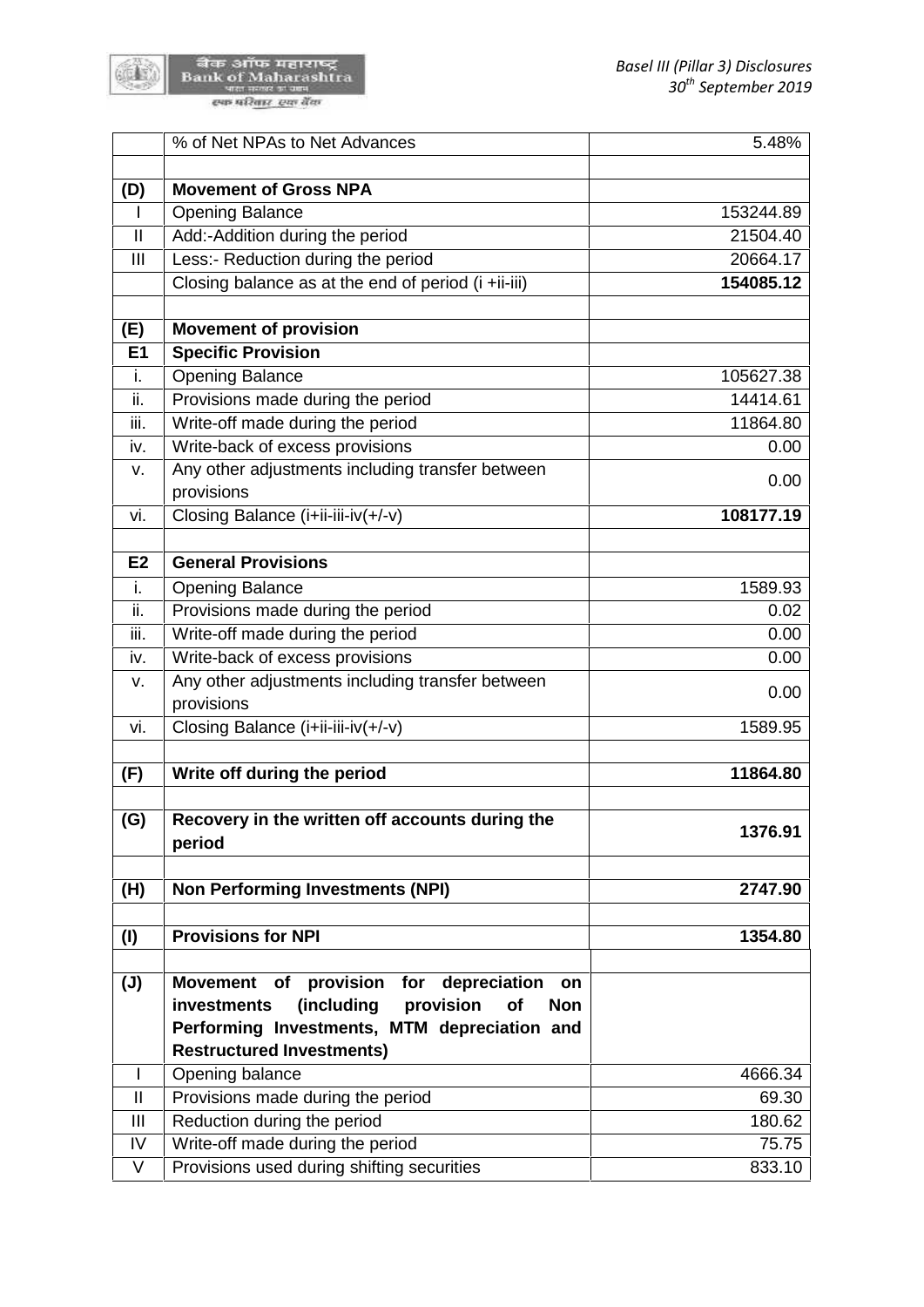

| Write back of excess provision made during period | 0.00    |
|---------------------------------------------------|---------|
| Closing balance (i+ii-iii-iv-v)                   | 3646.16 |

| <b>Industries</b>                          |          |
|--------------------------------------------|----------|
| <b>Amount of NPAs</b>                      | 75252.90 |
| <b>Specific Provisions</b>                 | 66256.60 |
| <b>General Provisions</b>                  | 0.00     |
| Specific Provisions made during the period | 0.00     |
| Write offs during the period               | 0.00     |

Overseas - NIL

The Industry-wise Provision of five major industries is as below

|   |                                                   | (Amount in Rs million) |                  |
|---|---------------------------------------------------|------------------------|------------------|
|   |                                                   | <b>NPA</b>             | <b>Provision</b> |
| A | Basic Metal & Metal Product (Incl Iron and Steel) | 17290.00               | 16914.80         |
| B | All Engineering                                   | 16772.20               | 15771.10         |
| С | <b>Roads</b>                                      | 8528.50                | 7850.00          |
| D | Vehicles, Vehicle Parts & Transport Equipment     | 8314.40                | 7980.70          |
| Е | Power                                             | 5469.50                | 1864.30          |

## **6. Disclosures of Unhedged Foreign Currency Exposure (UFCE) :**

|         |                                                 | (Amount in Rs million) |
|---------|-------------------------------------------------|------------------------|
| Sr. No. | <b>Particulars</b>                              | 30.09.2019             |
|         | Additional provisioning made on account of UFCE | 18.10                  |
|         | Incremental Capital held on account of UFCE     | 18.80                  |

# **TABLE DF-4 - CREDIT RISK DISCLOSURES FOR PORTFOLIOS SUBJECT TO THE STANDARDIZED APPROACH**

### **a. Qualitative Disclosures:**

# **For portfolios under Standardised Approach:**

Bank uses standardized approach to measure capital requirements for credit risk. As per Standardised Approach, Bank accepts rating of following RBI approved ECAI (External Credit Assessment Institution) for credit risk rating and has used these ratings for calculating risk weighted assets wherever such ratings are available.

- 1. Credit Rating Information Services of India Limited (CRISIL),
- 2. Credit Analysis and Research limited (CARE),
- 3. India Ratings,
- 4. ICRA Limited,
- 5. Brickwork,
- 6. SMERA-ACUITE (Earlier SMERA)
- 7. INFOMERICS Valuation and Rating Private Limited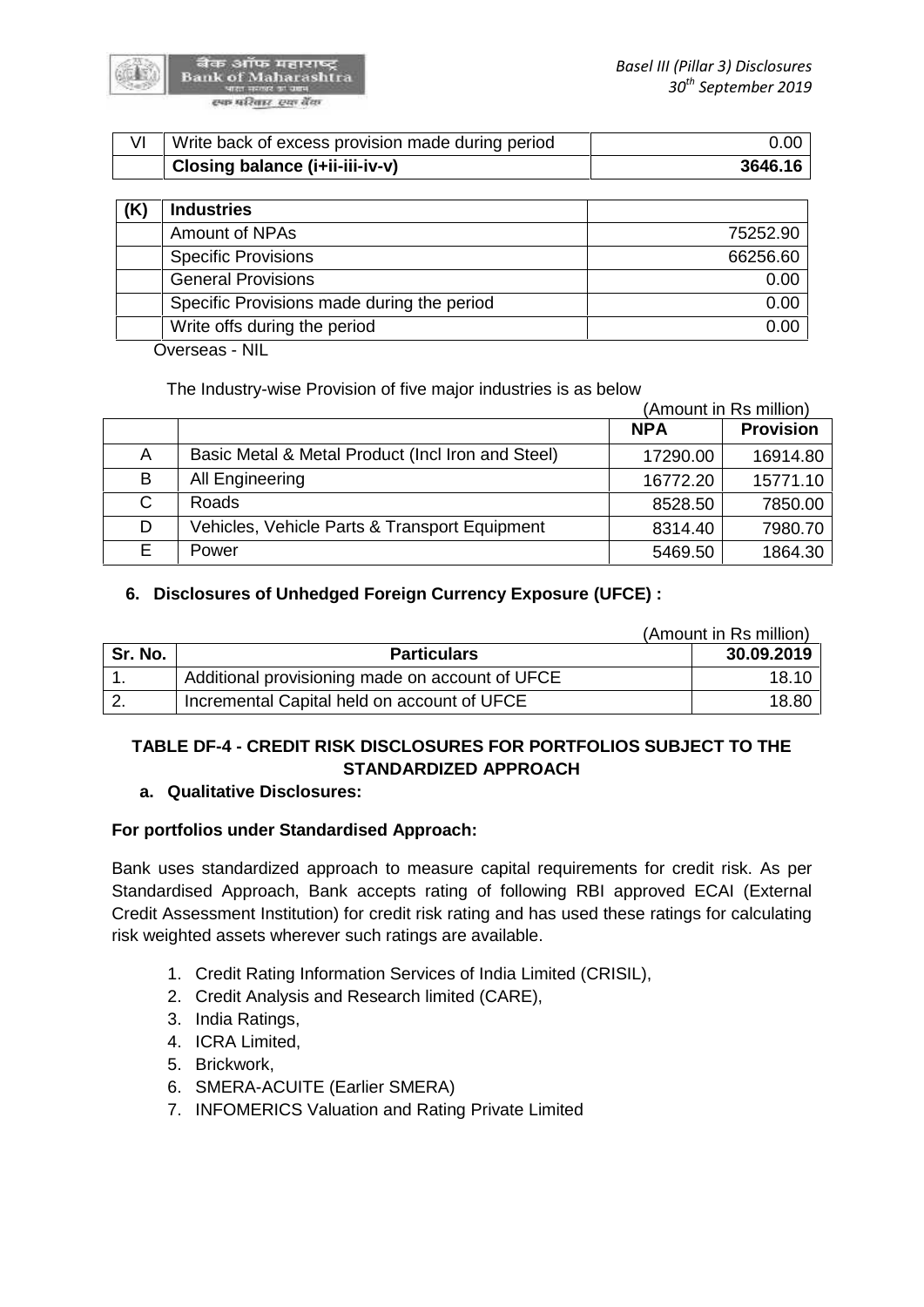

# **Types of exposures for which each agency is used:**

Bank has used solicited ratings assigned by the above approved credit rating agencies for all eligible exposures. Bank has neither made any discrimination among ratings assigned by these agencies nor has restricted their usage to any particular type of exposure. Key aspects of Bank's External Ratings application framework are as follows:

- Bank uses ratings assigned by any of these credit rating agencies as solicited and accepted by borrowers in line with RBI guidelines.
- Wherever available, Bank uses facility rating or bank loan rating for risk weighting borrower's exposures above Rs 5 crore. Where issuer rating is available Bank uses such ratings unless bank loan is specifically rated.
- When a borrower is assigned a rating that maps to a risk weight of 150%, then this rating is applied on all the unrated facilities of the borrower and risk weighted at 150%.
- RBI guidelines outline specific conditions for facilities that have multiple ratings. In this context, lower rating, where there are two ratings and second-lowest rating where there are two or more ratings are used for a given facility.
- While mapping/applying the ratings assigned by credit rating agencies, Bank is guided by Regulatory guidelines.
- As per RBI circular dated 25.08.2016, claims on Corporates, AFCs and NBFC IFCs having aggregate exposure from banking system of more than Rs 100.00 crore which were rated earlier and subsequently have become unrated will attract a risk weight of 150%.
- W.e.f 30.06.2017, all unrated claims on Corporates, AFCs and NBFC IFCs having aggregate exposure from banking system of more than Rs 200.00 crore will attract a risk weight of 150%.
- As per RBI circular 22.02.2019, Risk weights for exposures to NBFCs, excluding Core Investment Companies (CICs) is risk weighted as per ratings assigned by the rating agencies in a manner similar to that of corporates.
- As per RBI circular 25.08.2016, additional risk weight of 75 percentage points over and above applicable risk weight for the exposure to the eligible specified borrowers is applied.
- As per RBI circular dated 12.09.2019, risk weight for consumer credit, including personal loans, but excluding credit card receivables is reduced to 100%.

### **Treatment of undrawn exposures:**

As required by the regulatory norms, Bank holds capital even for the undrawn portion of credit facilities which are not unconditionally cancellable without prior notice by Bank, by converting such exposures into a credit exposure equivalent based on the applicable Credit Conversion Factor (CCF). For credit facilities, which are unconditionally cancellable without prior notice, Bank applies a CCF of zero percent on the undrawn exposure.

### **b. Quantitative Disclosures:**

Exposure amounts as of 30.09.2019 after risk mitigation subject to Standardized Approach, amount of a Bank's outstandings (rated and unrated) disclosed under following major risk buckets:-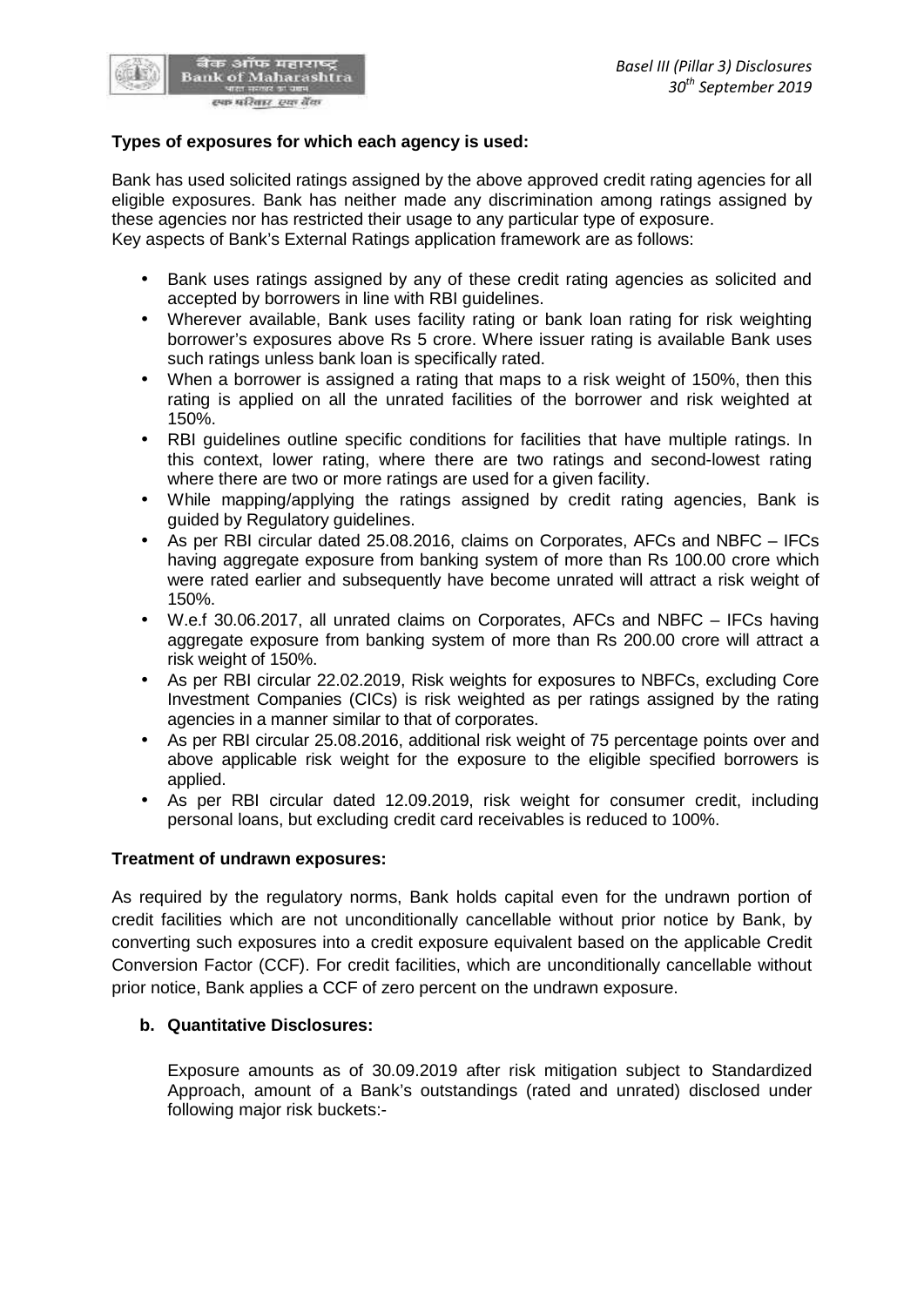

(Amount in Rs million)

| Sr. No. | <b>Particulars</b>          | Exposure    |
|---------|-----------------------------|-------------|
|         |                             | Outstanding |
|         | Below 100 % risk weight     | 1386701.99  |
| ii      | 100 % risk weight           | 157042.23   |
| iii     | More than 100 % risk weight | 112898.53   |
|         | sub total                   | 1656642.75  |
| iv      | <b>Deducted CRM Value</b>   | 57481.19    |
|         | <b>Total Exposure</b>       | 1714123.93  |

# **TABLE DF-5 – CREDIT RISK MITIGATION: DISCLOSURES FOR STANDARDISED APPROACHES**

#### **Qualitative Disclosures**

#### **Policies for Credit Risk Mitigation:**

Bank has a Board approved policy framework for collateral management and credit risk mitigation techniques, which include among other aspects guidelines on acceptable types of collateral, ongoing monitoring of collateral including frequency and basis of valuation and application of credit risk mitigation techniques.

#### **Collateral Management**

Bank defines collateral as it is an additional security given, over and above primary security or in substitution thereof. It serves as an additional comfort to Bank for recovery of loans in default situations. At times, these securities are not connected to main business of the borrower or may not be owned by the borrower. Bank ensures that underlying documentation for collateral provides Bank appropriate rights over collateral or other forms of credit enhancement including right to liquidate/retain or take legal possession of it in a timely manner in the event of default by counterparty.

### **Collateral Valuation**

As stipulated by RBI guidelines, Bank uses comprehensive approach for collateral valuation. Under this approach, Bank reduces its exposure to counterparty when calculating its capital requirements to the extent of risk mitigation provided by eligible financial collateral as specified in Basel III guidelines. Bank also applies appropriate haircuts. Bank has also put in place Lending Policy duly approved by Board, which lay down the types of securities normally accepted by Bank for lending, and administration / monitoring of such securities in order to safeguard/protect the interest of Bank so as to minimize risk associated with it. Both fixed and current assets obtained to secure loans granted by Bank as per policy prescription are subjected to valuation by outside valuers empanelled by Bank. In respect of high value of collateral, valuation from two or more valuers is obtained.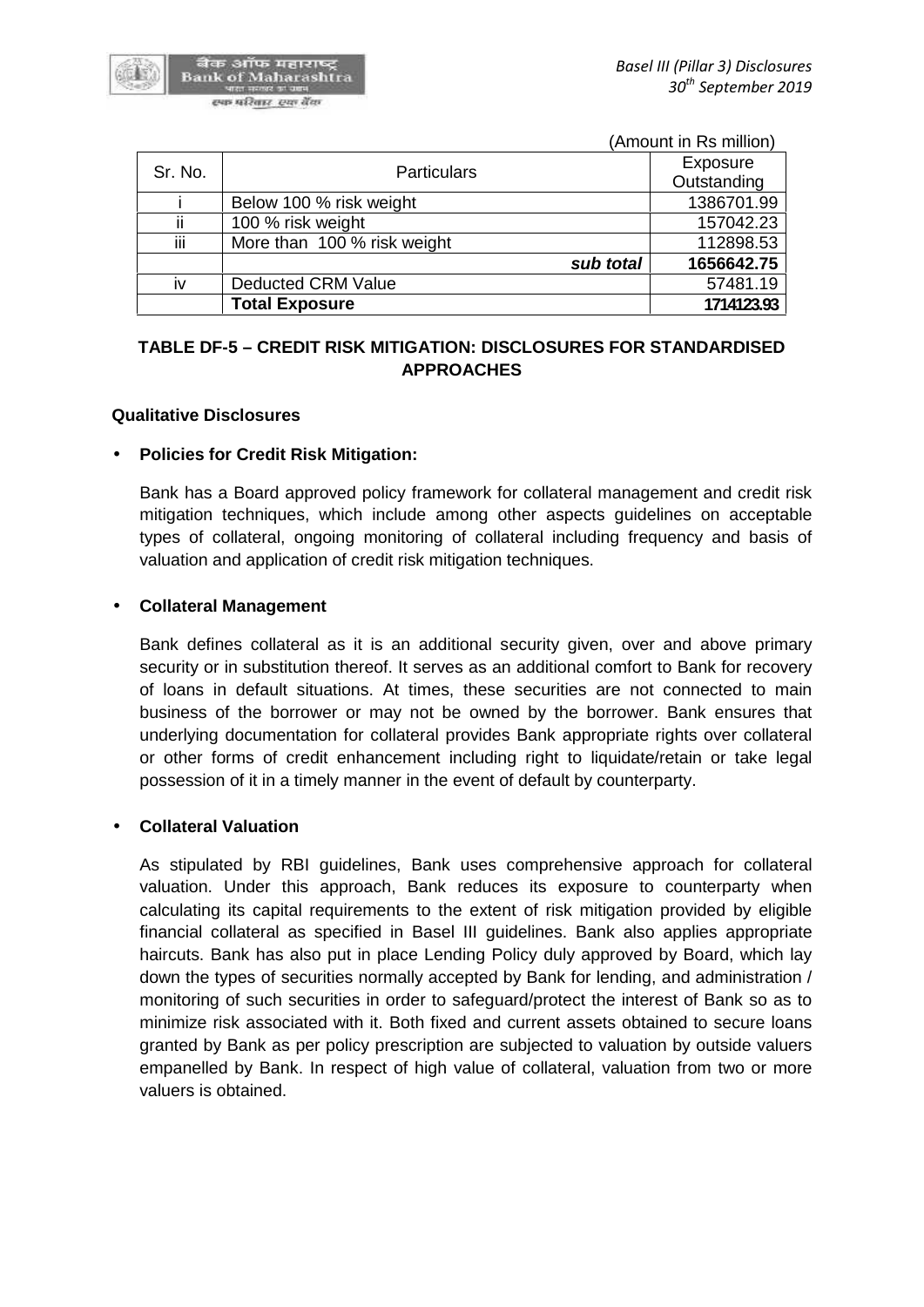

#### **Description of main types of collateral taken by Bank**

For computation of capital requirement for Credit Risk, Bank recognizes only those collaterals that are considered as eligible for risk mitigation in RBI guidelines, which are as under:

- o Cash Deposit with bank
- o Gold, including bullion and Jewellery
- o Securities issued by Central and State Governments
- o Kisan Vikas Patra and National Savings Certificate
- o Life Insurance Policies with a declared surrender value of an insurance company which is regulated by the insurance sector regulator
- o Debt securities including Certificate of Deposit rated at least BBB,A3
- o Units of Mutual Funds, where the investment is in instruments mentioned above

### **Main types of guarantor counterparty and their creditworthiness**

Wherever required Bank obtains personal or corporate guarantee as an additional comfort for mitigation of credit risk which can be translated into a direct claim on the guarantor which is unconditional and irrevocable. Bank also accepts guarantee given by State / Central Government/ECGC/CGTMSE/NCGTC as a security comfort.

#### **Concentrations within Credit Risk Mitigation**

RBI guidelines, among its conditions for eligible credit risk mitigants, require that there should not be a material positive correlation between the credit quality of the counterparty and the value of the collateral being considered. The CRM (Credit Risk Mitigation)/ Guaranteed exposure are not subject to any market fluctuation and these exposures are well diverse. Currently, Bank does not have any concentration risk within credit risk mitigation.

#### **Quantitative Disclosures:**

(a). For each separately disclosed credit risk portfolio total exposure (after, where applicable, on or off balance sheet netting) that is covered by eligible financial collateral after application of haircuts.

|                                                                                   | (Amount in Rs million) |  |
|-----------------------------------------------------------------------------------|------------------------|--|
|                                                                                   | 30.09.2019             |  |
| Total exposure (after, where applicable, on or off balance sheet netting) that is | 57481.19               |  |
| covered by eligible financial collateral after application of haircuts            |                        |  |

(b) For each separately disclosed portfolio total exposure (after, where applicable, on- or off balance sheet netting) that is covered by guarantees/credit derivatives (whenever specifically permitted by RBI)

(Amount in Rs million)

|                                              | 30.09.2019 |
|----------------------------------------------|------------|
| Total exposure that is covered by Guarantees |            |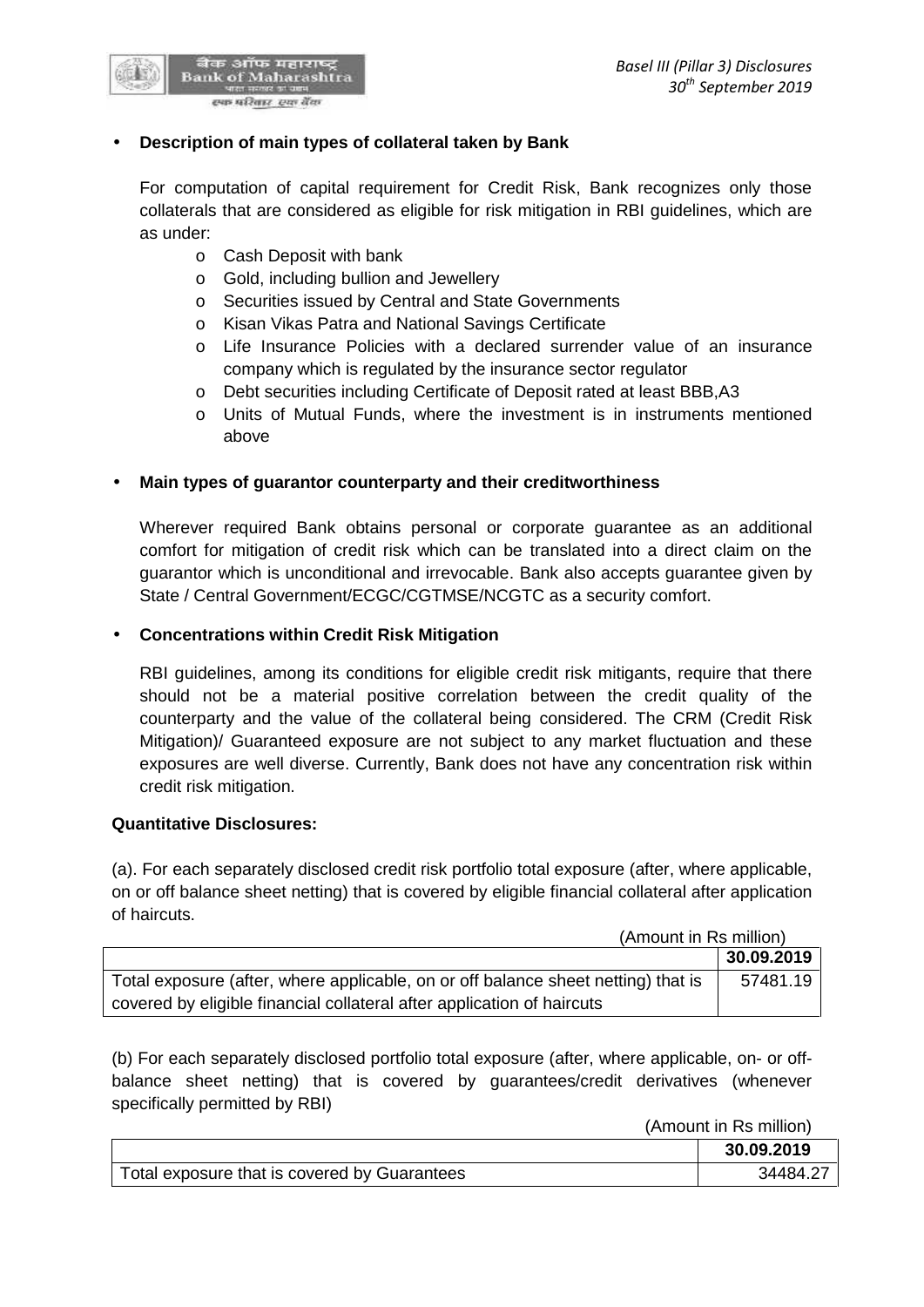#### **TABLE DF-6 SECURITIZATION EXPOSURE**

#### **Qualitative Disclosures:**

The Bank does not have any case of securitization of its assets as on  $30<sup>th</sup>$  September 2019.

#### **Quantitative Disclosures:**

Quantitative Disclosure for Securitization Assets is **Not Applicable.**

## **TABLE DF-7 MARKET RISK IN TRADING BOOK**

#### **Qualitative Disclosures:**

#### **Market Risk:**

Market Risk is defined as the possibility of loss to a bank caused by adverse movements in market variables such as interest rates, foreign currency exchange rates, equity prices and commodity prices. Bank's exposure to market risk arises from domestic investments (interest related instruments and equities) in trading book (both AFS and HFT categories), Foreign exchange positions. Bank is not trading in commodities. The objective of the market risk management is to minimize impact of losses on earnings and equity arising from market risk.

### **Policies, strategies and processes for management of Market Risk**

Bank has put in place Board approved Investment Management Policy, Market Risk Management Policy and Asset Liability Management (ALM) Policy for effective management of market risk. The above policies lay down well-defined organization structure for market risk management functions and processes whereby market risks carried by Bank are identified, measured, monitored and controlled within policy framework consistent with Bank's risk tolerance. Policies deal with reporting framework for effective monitoring of market risk and also set various risk limits such as Overnight Limit, Intra-day limit, Aggregate Gap limit, Stop Loss limit, VaR limit etc. Exposure limits are set for counterparty banks and exposures are monitored on daily basis.

ALM Policy deals with liquidity risk and interest rate risk management framework. Bank has put in place mechanism of short term dynamic liquidity management and contingency plan for liquidity management. Prudential (Tolerance) limits are set for different residual maturity time buckets for efficient asset liability management. Bank's contingency plan for liquidity management comprises various contingent measures to deal with any kind of stress on liquidity position. Bank has put in place Board approved Stress Testing Policy and conducts periodic stress tests on liquidity risk, interest rate risk and foreign exchange risk.

Asset Liability Management Committee (ALCO) / Board monitors adherence of prudential limits fixed by Bank and determines strategy in light of market conditions. Dealing room activities are centralized and system is in place to monitor dealing room activities. Mid-Office at Treasury & International Banking Department (TIBD) also monitors adherence of prudential limits on a continuous basis.

Interest rate risk is monitored through use of Gap Analysis of rate sensitive assets and liabilities. Bank has also put in place Duration Gap Analysis framework for management of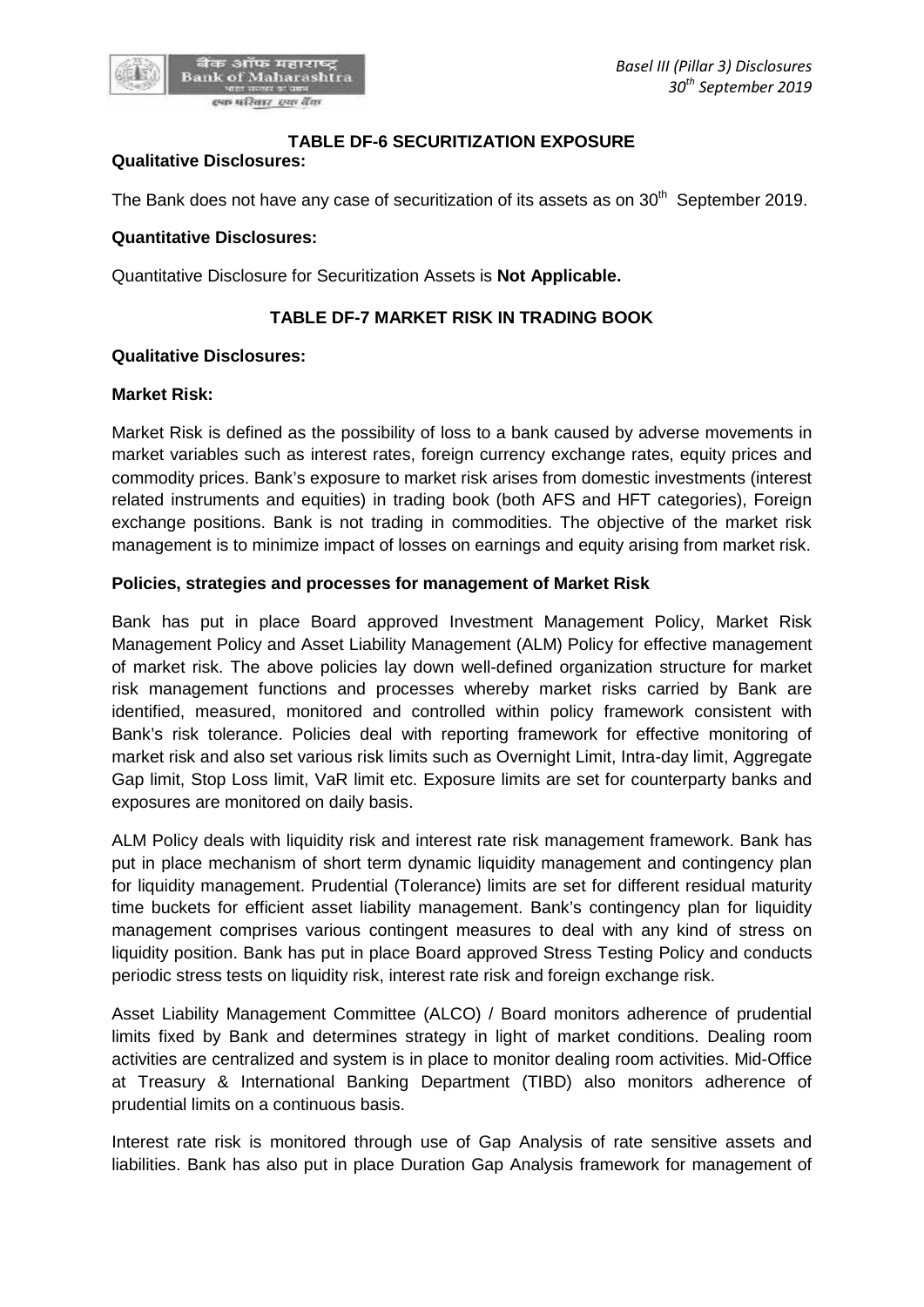

interest rate risk. Bank estimates Earnings at Risk (EaR) and Modified Duration Gap (DGAP) periodically against adverse movement in interest rate for assessing impact on Net Interest Income (NII) and Economic Value of Equity (EVE).

Market Risk Management Policy - To ensure that Bank's operations are in line with Management expectations of return vis-à-vis market risk, it is crucial that Bank has a defined set of principles and processes in place for articulating how it plans to manage market risks it faces, in Trading or Banking Book.

Bank's Market Risk Management Policy aims to set out broad outlines of processes by which market risks carried by Bank shall be managed i.e. identified, measured, controlled and monitored in such a way that risk taken is within the approved risk tolerance limits. The scope of this policy covers market risks arising from Bank's "Trading book" and investment portion of "Banking book".

### **Quantitative Disclosure:**

Capital requirement for Market Risk is as under:

(Amount in Rs million) **Risk Category 30.09.2019 Capital Charge Risk Weighted Assets** i Interest Rate Risk 5272.69 65908.65 ii Equity Position Risk  $\vert$  986.83 12335.38 iii | Foreign Exchange Risk (including gold)  $\vert$  45.00 | 562.50 **Total capital charge for market risks under standardized duration approach (i+ii+iii) 6304.52 78806.53**

(\*For market risks capital charge is converted in RWA @ 12.50 to arrive at CRAR as per RBI guidelines.)

### **TABLE DF-8 OPERATIONAL RISK**

#### **Qualitative disclosures:**

### **Operational risk:**

Operational Risk is risk of loss resulting out of inadequate or failed internal processes, people and systems or from external events. Operational risk includes Legal risk but excludes Strategic and Reputation Risk.

### **Policies on management of Operational Risk:**

Bank has framed Operational Risk Management Policy in line with RBI Guidelines for Advanced Approaches for Operational Risk (TSA & AMA). Other policies which deal with management of operational risk are (a) Information System Security Policy, (b) Business Continuity Planning Policy, (c) Compliance Policy, (d) Outsourcing Policy and (e) Fraud Risk Management Policy.

**Strategies and processes:** Operational Risk Management process of Bank is driven by a strong organizational culture and sound operating procedures, involving corporate values,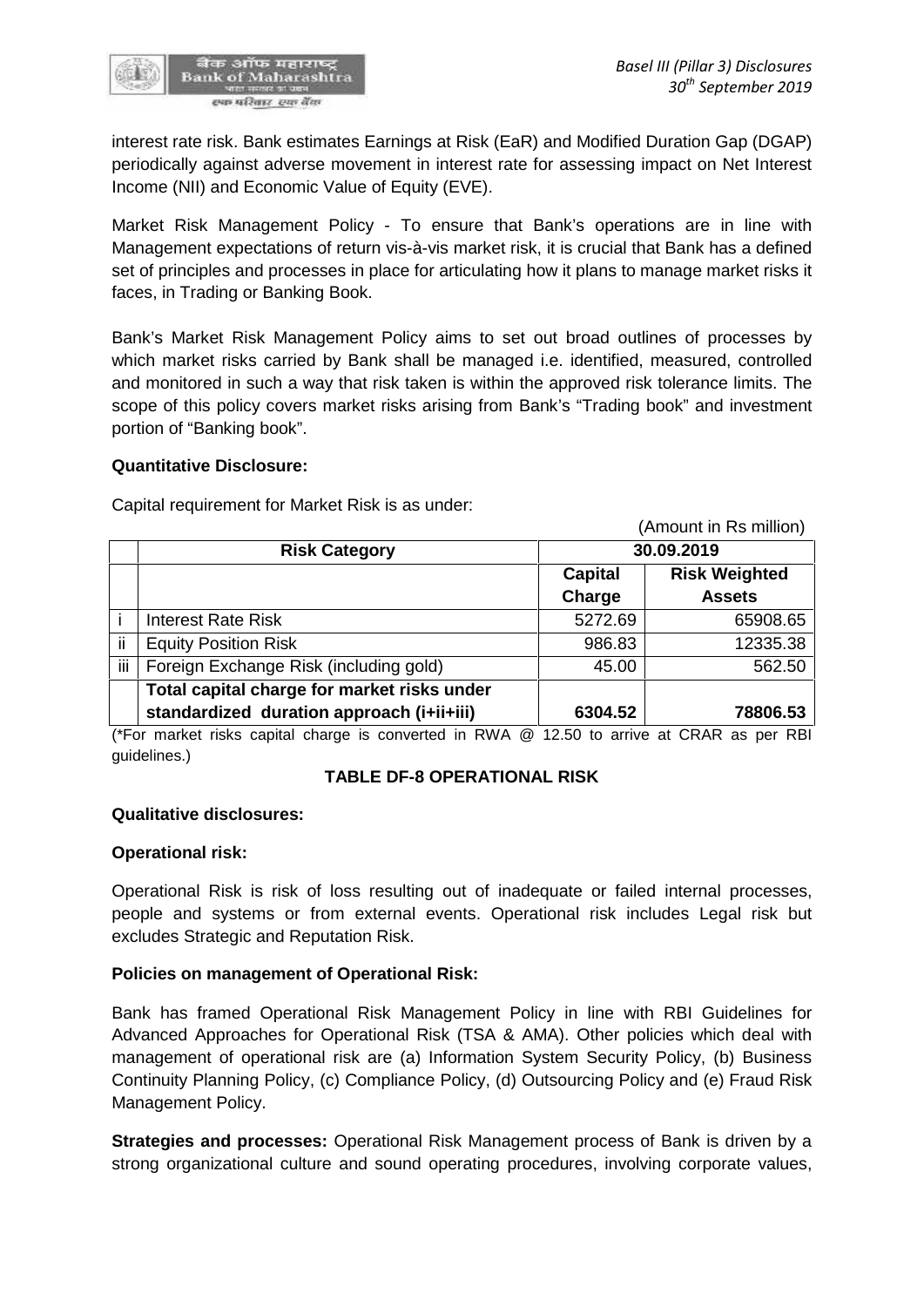

internal control culture, effective internal reporting. Policies are put in place for effective management of Operational Risk in Bank.

Bank has been constantly reviewing legal documents to ensure that legal documents are comprehensive and enforceable. As a measure of risk mitigation, Bank has obtained insurance cover for all assets owned by Bank. It is also ensured that assets financed by Bank are also adequately insured, as a risk mitigation measure. The operational risk management policy outlines organization structure and detail processes for management of operational risk. Basic objective of policy is to closely integrate operational risk management system into day-to-day risk management processes of Bank by clearly assigning roles for effectively identifying, assessing, monitoring and controlling / mitigating operational risks and by timely reporting of operational risk exposures including material operational losses.

There has been an increasing threat perception from Information Technology related risks and risks from external events and hence Bank has put in place 'Information System Security Policy'. Business Continuity Plan duly approved by the Board is also put in place. Training on Key Risk Indicators (KRI) & Risk Control & Self Assessment (RCSA) is given to the officers of the concerned functional departments on an ongoing basis.

Operational risks in Bank are managed through comprehensive and well-articulated internal control framework.

### **Approach adopted for capital charge computation for operational risk:**

Bank is following Basic Indicator Approach (BIA) for calculating capital charge for Operational Risk. Bank has received approval for migration to 'The Standardized Approach' (TSA) for calculating Operational Risk Capital Charge as a parallel run. However, Bank has been allowed to maintain capital charge as per Basic Indicator Approach (BIA) for regulatory purpose.

### **Quantitative Disclosure:**

Capital charge for Operational Risk under Basic Indicator approach is **Rs 7213.90 Million.**

# **TABLE DF-9 INTEREST RATE RISK IN THE BANKING BOOK (IRRBB)**

### **Qualitative Disclosures:**

### **Interest Rate Risk in the Banking Book:**

Interest Rate Risk in Banking Book (IRRBB) refers to potential adverse financial impact on Bank's Banking Book from changes in interest rates. The assumptions regarding loan prepayments and behaviour of non-maturity deposits are also taken care of. Interest rate risk is measured and monitored through two approaches.

**(i) Earnings at Risk:** Impact on income (Earning Perspective) is measured through use of Traditional Gap Analysis by applying notional rate shock (parallel shift in interest rates across assets and liabilities) upto 100 basis point (bps) for a period of one year.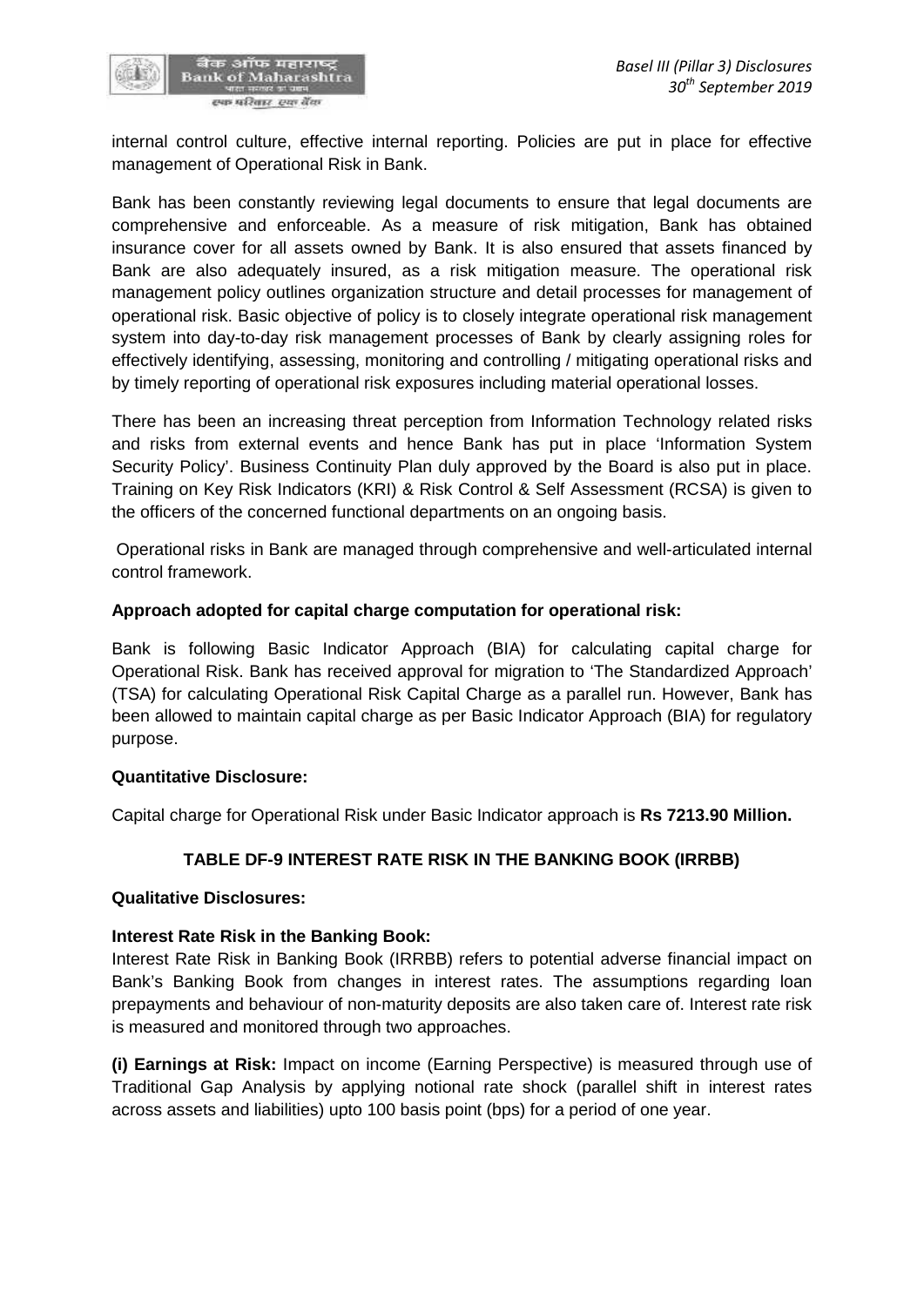**(ii) Economic Value of Equity (Duration Gap Analysis):** Bank has adopted Duration Gap Analysis for assessing impact (as a percentage) on economic value of equity (Economic Value Perspective) in line with the method suggested by RBI.

Impact on Economic Value of Equity is analysed for a 200 bps rate shock as indicated by RBI. The Economic Value of Equity is measured and monitored on a monthly basis.

## **Quantitative Disclosure Earning at Risk (As per Traditional Gap):**

|                               |                                                           | (Amount in Rs. Million) |
|-------------------------------|-----------------------------------------------------------|-------------------------|
|                               | Parallel shift of 100 bps for 1 Year period<br>30.09.2019 |                         |
| Change in Interest rate       |                                                           |                         |
|                               | $(+)$ 100 basis point                                     | $(-)$ 100 basis point   |
| Impact on Net Interest Income | 1439.29                                                   | $-1439.29$              |

### **Economic Value of Equity (As per Duration Gap):**

|                                       | 30.09.2019            |                             |  |
|---------------------------------------|-----------------------|-----------------------------|--|
| Impact on economic value of<br>equity | $(+)$ 200 basis point | $\vert$ (-) 200 basis point |  |
|                                       | 4987.72               | -4987.72                    |  |

# **TABLE DF-10: GENERAL DISCLOSURE FOR EXPOSURES RELATED TO COUNTERPARTY CREDIT RISK**

### **Qualitative Disclosures:**

Bank is participating in derivative market as a user to hedge risk of underlying exposure of its own and that of its customers. Keeping in view business composition of Bank, nature and mix of clients, capital requirement as also risk appetite, Bank is dealing in following derivative products:

- Currency futures
- Foreign Exchange Forward contracts and currency swaps.
- Interest Rate Swaps OIS & IRS.

Bank at present is not undertaking transactions under Credit Default Swaps and Currency options.

Measurement and management of various risks is ensured by setting up various limits such as counter party limits, stop loss limits, Day light Limits, Overnight limit, Stop Loss Limits and exposure limits etc. at various levels. Utilization of such limits would be subject to guidelines of Investment Management Policy and RBI/SEBI/Exchanges.

From exchange side, limits stipulated are (1) initial margin (2) mark to market margins (3) open interest. Bank is complying with these limits.

In respect of currency futures transactions, Bank is maintaining account with exchange approved Bank for purpose of clearing and settlement of transactions and also maintains margin in the form of cash/bank deposits/bank guarantees/ G-Sec or any other approved securities.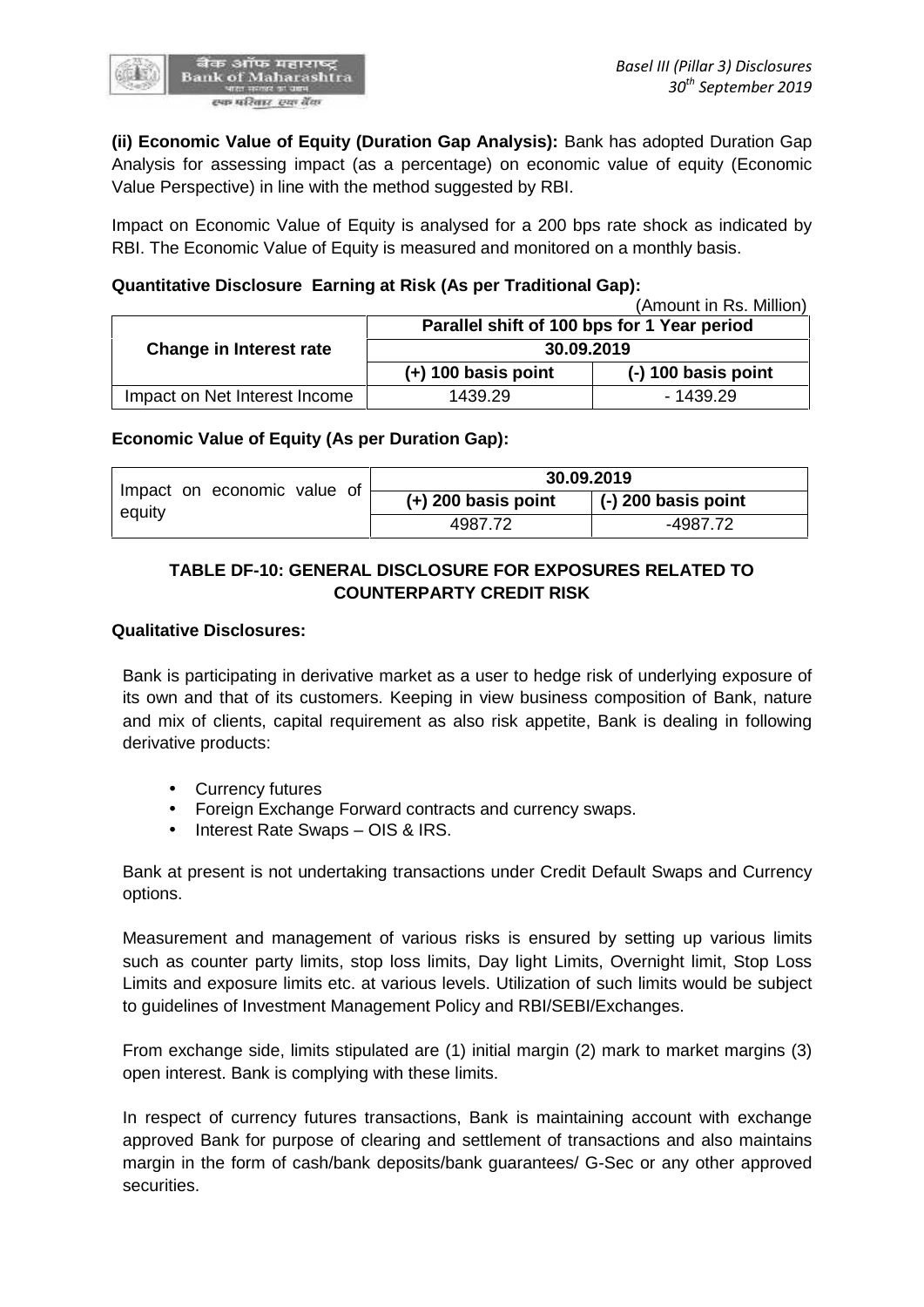

Purpose of booking forward contracts is to hedge an exposure to exchange risk in respect of transaction for which sale and/or purchase of foreign exchange is permitted under FEMA 1999. Bank offers to its customers, forward contract as a product for hedging their foreign currency exchange risk.

Bank is doing IRS/FRA deals only with those counterparty banks which have executed ISDA Master agreement/CSAs and for whom Bank has set up counterparty exposure limits. Bank has made requisite provision on credit exposure of derivative contracts computed as per current exposure method & as per RBI guidelines and Investment Management Policy.

 Bank will describe methodology and will assign economic capital for counter party credit exposure, as and when Bank migrates to Advanced Approach of measurement of Risk and related Capital requirement.

|                | (Amount in Rs. million)                             |            |  |
|----------------|-----------------------------------------------------|------------|--|
| Sr. No.        | <b>Particulars</b>                                  | 30.09.2019 |  |
| 1              | <b>Replacement Cost</b>                             | 1069.50    |  |
| $\overline{2}$ | <b>Potential Future Exposure</b>                    | 3041.10    |  |
| 3              | <b>Gross Credit Equivalent</b>                      | 4110.60    |  |
|                | <b>Comprising:</b>                                  |            |  |
| 3.1            | <b>Interest Rate Contract</b>                       | 0.00       |  |
| 3.2            | <b>Credit Derivatives Contract</b>                  | 0.00       |  |
| 3.3            | <b>Equity Contracts</b>                             | 0.00       |  |
| 3.4            | Foreign Exchange Contracts and Gold                 | 4110.60    |  |
| 3.5            | <b>Commodities Contracts</b>                        |            |  |
| $\overline{4}$ | <b>Gross Credit Equivalent Amount</b>               | 4110.60    |  |
| 5              | Less: Effect of Netting Arrangements                | 0.00       |  |
| 6              | <b>Credit Equivalent Amount after netting (4-5)</b> | 4110.60    |  |
| $\overline{7}$ | <b>Less: Collateral Amount</b>                      |            |  |
| 7.1            | <b>Eligible Financial Collateral</b>                | 0.00       |  |
| 7.2            | <b>Other Eligible Collateral</b>                    | 0.00       |  |
| 8              | <b>Net Credit Equivalent Amount</b>                 | 4110.60    |  |

### **(a) Quantitative Disclosures**

Counterparty credit exposure is mitigated by exposure netting through ISDA agreements and recognition of eligible collateral, effect of which have been included in regulatory capital calculations wherever appropriate.

| (b) Credit Derivatives Transactions-    | (Amount in Rs Million)                   |                           |  |
|-----------------------------------------|------------------------------------------|---------------------------|--|
|                                         | <b>Notional of</b>                       | <b>Credit Derivatives</b> |  |
| <b>Particulars</b>                      | <b>Protection Bought Protection Sold</b> |                           |  |
| Own Credit Portfolio                    | NIL                                      | NIL                       |  |
| <b>Client Intermediation Activities</b> | <b>NIL</b>                               | <b>NIL</b>                |  |
| Total                                   | <b>NIL</b>                               | NIL                       |  |
| Credit default swaps                    | <b>NIL</b>                               | <b>NIL</b>                |  |
| Total return swaps                      | <b>NIL</b>                               | NIL                       |  |
| Total                                   | NIL                                      | NII                       |  |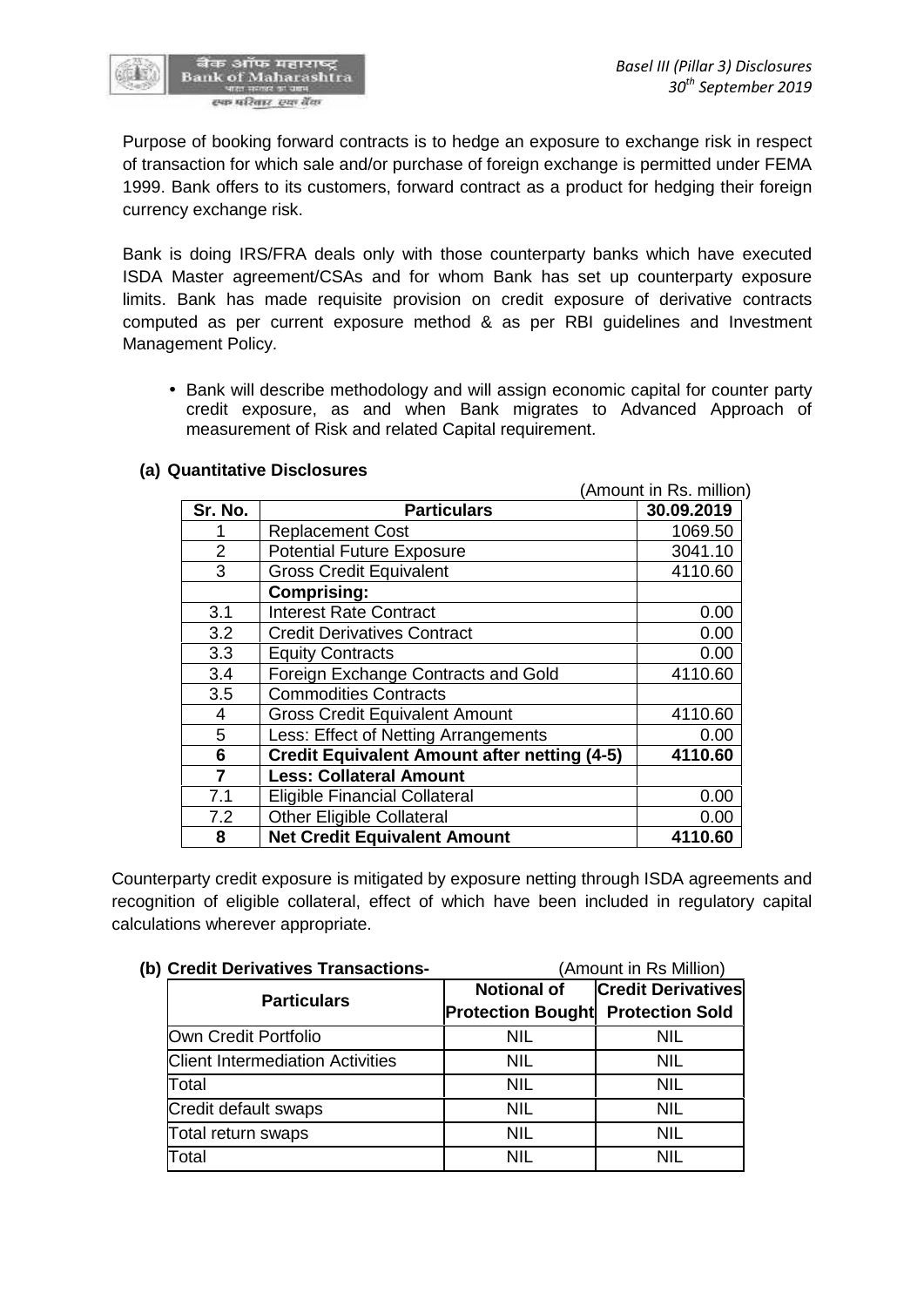

| (Rs. in Million) |                                                                                                                                                                                                                                                                                 |                   |                           |  |
|------------------|---------------------------------------------------------------------------------------------------------------------------------------------------------------------------------------------------------------------------------------------------------------------------------|-------------------|---------------------------|--|
| 31, 2017)        | Basel III common disclosure template to be used during<br>the transition of regulatory adjustments (i.e. from March                                                                                                                                                             | As on<br>30.09.19 | Ref. No.                  |  |
|                  | <b>Common Equity Tier 1 capital: instruments and</b><br>reserves                                                                                                                                                                                                                |                   |                           |  |
| 1                | Directly issued qualifying common share capital<br>plus related stock surplus (share premium)                                                                                                                                                                                   | 127268.70         | $A1 + B1$                 |  |
| 2                | Retained earnings                                                                                                                                                                                                                                                               | -73602.92         | B8(a)                     |  |
| 3                | Accumulated<br>other comprehensive<br>income (other<br>reserves, revaluation reserves and DTA)                                                                                                                                                                                  | 42765.62          | B2+B3+B4+<br>$B5 + B6(a)$ |  |
| $\overline{4}$   | Directly issued capital subject to phase out from CET1<br>(only applicable to non-joint stock companies)                                                                                                                                                                        | 0.00              |                           |  |
|                  | Public sector capital injections grandfathered<br>until 1 January 2018                                                                                                                                                                                                          | 0.00              |                           |  |
| 5                | Common share capital issued by subsidiaries and held<br>by third parties (amount allowed in group CET1)                                                                                                                                                                         | 0.00              |                           |  |
| 6                | Common Equity Tier 1 capital before regulatory<br>adjustments                                                                                                                                                                                                                   | 96431.40          |                           |  |
|                  | <b>Common</b><br>Equity Tier 1<br>capital:<br>regulatory<br>adjustments                                                                                                                                                                                                         |                   |                           |  |
| $\overline{7}$   | Prudential valuation adjustments                                                                                                                                                                                                                                                | 0.00              |                           |  |
| 8                | Goodwill (net of related tax liability)                                                                                                                                                                                                                                         | 0.00              |                           |  |
| 9                | Intangibles other than mortgage-servicing rights (net<br>of related tax liability)                                                                                                                                                                                              | 316.60            | K1(b)                     |  |
| 10               | Deferred tax assets associated with accumulated<br>losses (net of eligible DTL)                                                                                                                                                                                                 | 11641.56          |                           |  |
| 11               | Cash-flow hedge reserve                                                                                                                                                                                                                                                         | 0.00              |                           |  |
| 12               | Shortfall of provisions to expected losses                                                                                                                                                                                                                                      | 0.00              |                           |  |
| 13               | Securitisation gain on sale                                                                                                                                                                                                                                                     | 0.00              |                           |  |
| 14               | Gains and losses due to changes in own credit risk on<br>fair valued liabilities                                                                                                                                                                                                | 0.00              |                           |  |
| 15               | Defined-benefit pension fund net assets                                                                                                                                                                                                                                         | 0.00              |                           |  |
| 16               | Investments in own shares (if not already netted off<br>paid-up capital in reported balance sheet)                                                                                                                                                                              | 0.00              |                           |  |
| 17               | Reciprocal cross-holdings in common equity                                                                                                                                                                                                                                      | 0.00              |                           |  |
| 18               | Investments in the capital of banking, financial and<br>insurance entities that are outside the scope of<br>regulatory consolidation, net of eligible short positions,<br>where the bank does not own more than 10% of the<br>issued share capital (amount above 10% threshold) | 0.00              |                           |  |
| 19               | Significant investments in the common stock of<br>banking, financial and insurance<br>entities<br>that<br>are<br>outside the scope of regulatory consolidation, net<br>of eligible short positions (amount above 10%<br>threshold)                                              | 0.00              |                           |  |

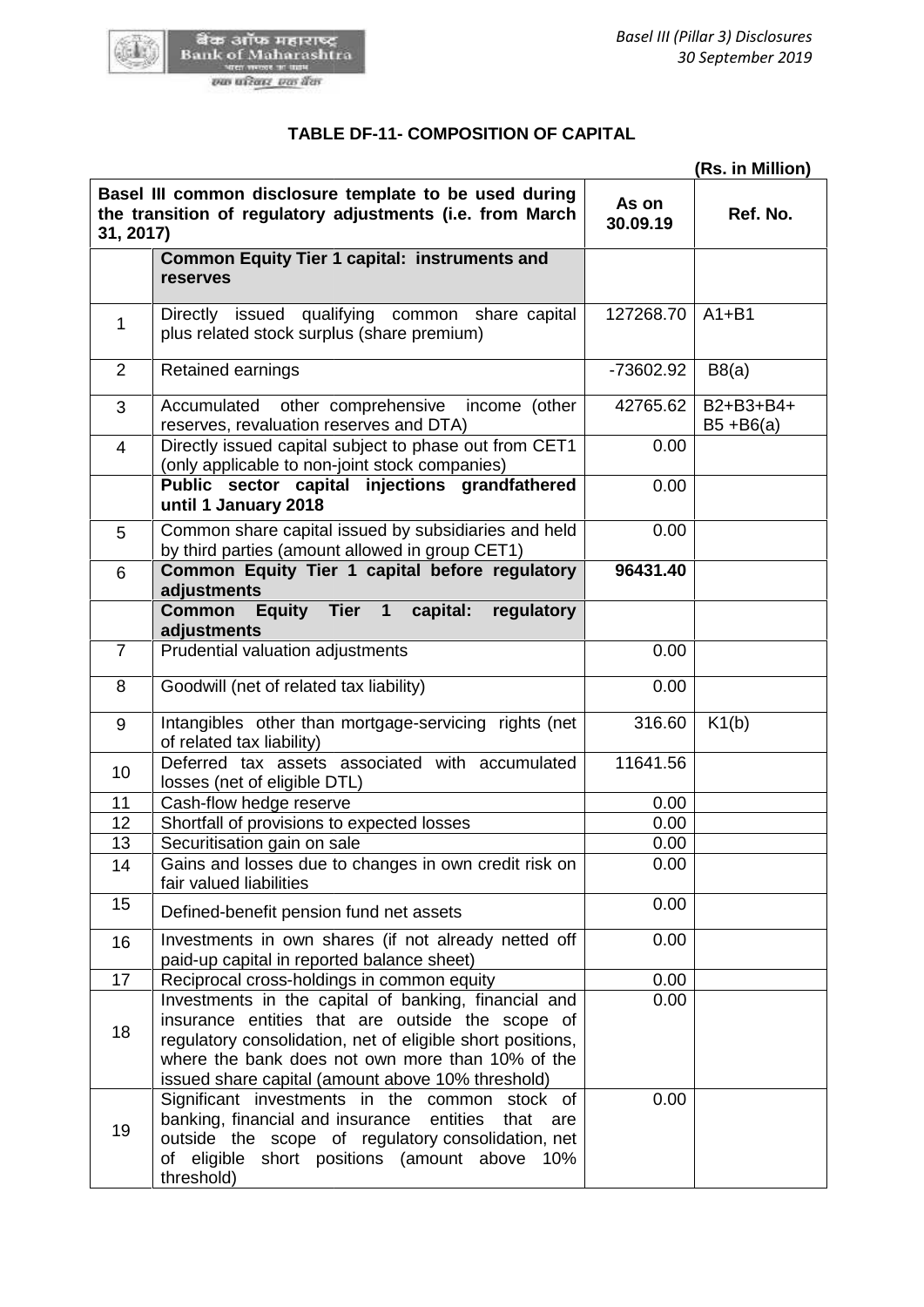GO LA

| 31, 2017)       | Basel III common disclosure template to be used during<br>the transition of regulatory adjustments (i.e. from March                                             | As on<br>30.09.19 | Ref. No. |
|-----------------|-----------------------------------------------------------------------------------------------------------------------------------------------------------------|-------------------|----------|
| 20              | Mortgage servicing rights<br>(amount above<br>10%<br>threshold)                                                                                                 | 0.00              |          |
| 21              | Deferred tax assets associated with timing differences<br>(other than those related to accumulated losses)                                                      | 20746.22          |          |
| 21(a)           | DTL eligible for netting from DTA associated with<br>timing differences                                                                                         | 3565.66           |          |
| 21(b)           | Recognition of DTA and Significant Investments<br>in<br>CET <sub>1</sub>                                                                                        | 8447.17           |          |
| 22              | Amount exceeding the 15% threshold                                                                                                                              | 0.00              |          |
| 23              | of<br>which:<br>significant<br>the<br>investments<br>in<br>common stock of financials entities                                                                  | 0.00              |          |
| 24              | of which: mortgage servicing rights                                                                                                                             | 0.00              |          |
| 25              | of which: deferred tax assets arising from temporary<br>differences                                                                                             | 0.00              |          |
| 26              | National<br>specific<br>regulatory<br>adjustments<br>(26a+26b+26c+26d)                                                                                          | 1.50              |          |
| 26a             | Of which: Investments in the equity<br>capital<br>of<br>unconsolidated insurance subsidiaries                                                                   | 0.00              |          |
| 26 <sub>b</sub> | Of which: Investments in the<br>capital<br>of<br>equity<br>unconsolidated non-financial subsidiaries                                                            | 1.50              |          |
| 26c             | Of which: Shortfall in the equity capital of majority<br>financial<br>entities<br>which<br>owned<br>have<br>been<br>not<br>consolidated with the bank           | 0.00              |          |
| <b>26d</b>      | Of which: Unamortised pension funds expenditures                                                                                                                | 0.00              |          |
| 27              | Regulatory adjustments applied to Common Equity<br>Tier 1 due to insufficient Additional Tier 1 and Tier 2 to<br>cover deductions                               | 0.00              |          |
| 28              | Total regulatory adjustments to Common Equity<br>Tier 1                                                                                                         | 20693.06          |          |
| 29              | <b>Common Equity Tier 1 capital (CET1)</b>                                                                                                                      | 75738.35          |          |
|                 | <b>Additional Tier 1 capital: instruments</b>                                                                                                                   |                   |          |
| 30              | Directly issued qualifying Additional Tier 1 instruments<br>plus related stock surplus (31+32)                                                                  | 0.00              |          |
| 31              | of which: classified as equity under applicable<br>accounting standards (Perpetual Non-Cumulative<br>Preference Shares)                                         | 0.00              |          |
| 32              | of which: classified as liabilities under applicable<br>accounting standards (Perpetual debt Instruments)                                                       | 0.00              |          |
| 33              | Directly issued capital instruments subject to phase<br>out from Additional Tier 1                                                                              | 0.00              |          |
| 34              | Additional Tier 1 instruments (and CET1 instruments<br>not included in row 5) issued by subsidiaries and held<br>by third parties (amount allowed in group AT1) | 0.00              |          |
| 35              | of which: instruments issued by subsidiaries subject<br>to phase out                                                                                            | 0.00              |          |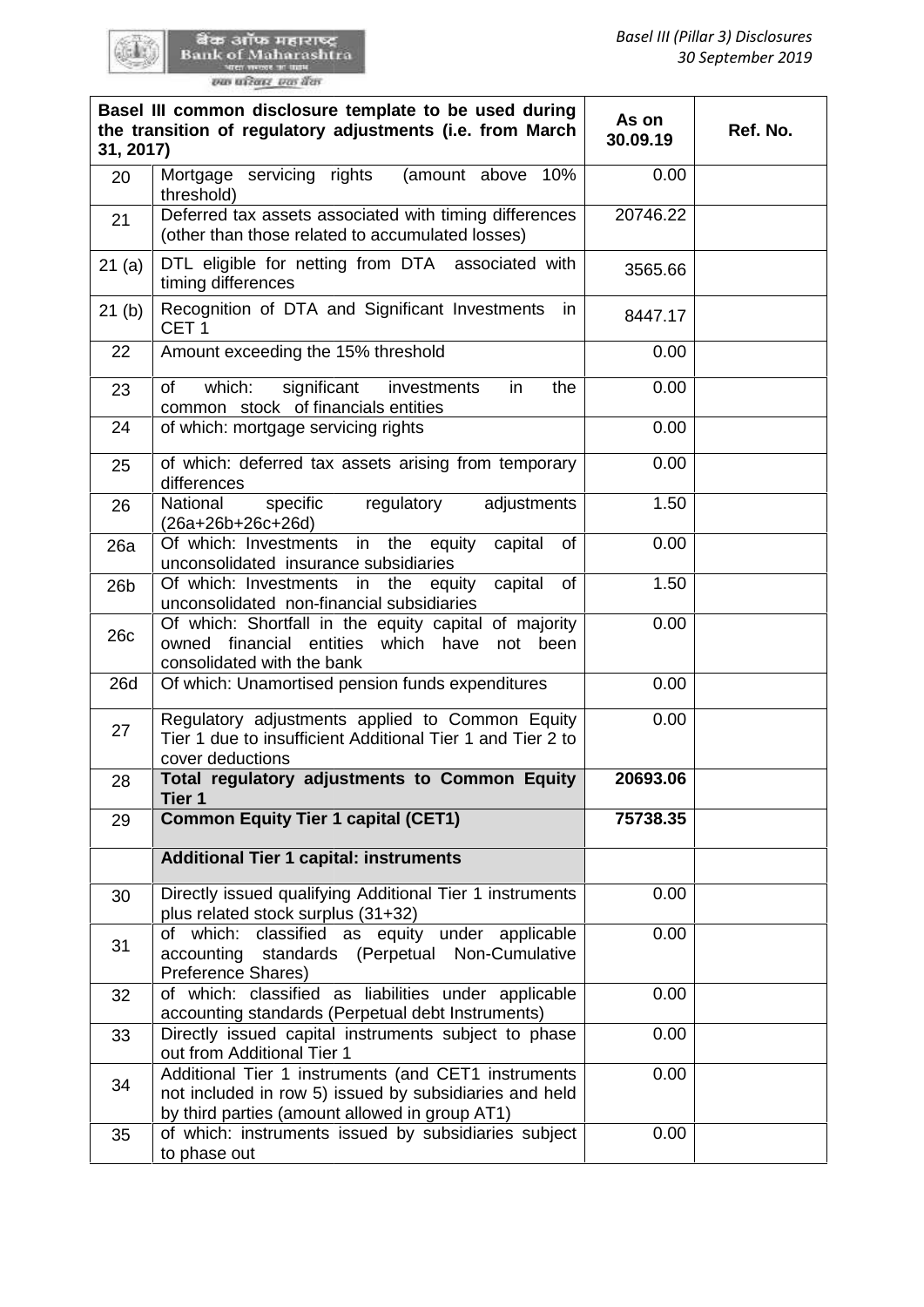| 31, 2017)       | Basel III common disclosure template to be used during<br>the transition of regulatory adjustments (i.e. from March                                                                                                                                                                                              | As on<br>30.09.19 | Ref. No. |
|-----------------|------------------------------------------------------------------------------------------------------------------------------------------------------------------------------------------------------------------------------------------------------------------------------------------------------------------|-------------------|----------|
| 36              | Tier 1<br>capital<br>before<br>regulatory<br><b>Additional</b><br>adjustments<br>Additional Tier 1 capital: regulatory adjustments                                                                                                                                                                               | 0.00              |          |
| 37              | Investments in own Additional Tier 1 instruments                                                                                                                                                                                                                                                                 | 0.00              |          |
|                 |                                                                                                                                                                                                                                                                                                                  |                   |          |
| 38              | Reciprocal cross-holdings in Additional Tier<br>$\mathbf{1}$<br><i>instruments</i>                                                                                                                                                                                                                               | 0.00              |          |
| 39              | Investments in the capital of banking, financial and<br>entities that are outside the<br>insurance<br>scope<br>of regulatory consolidation,<br>net of eligible short<br>positions, where the bank does not own more than<br>10% of the issued common share capital of the<br>entity (amount above 10% threshold) | 0.00              |          |
| 40              | Significant<br>investments<br><b>of</b><br>in<br>the<br>capital<br>banking, financial and insurance entities that are<br>outside the scope of regulatory consolidation (net of<br>eligible short positions)                                                                                                      | 0.00              |          |
| 41              | National specific regulatory adjustments (41a+ 41b)                                                                                                                                                                                                                                                              | 0.00              |          |
| 41a             | Of which: Investments in the Additional Tier 1 Capital<br>of unconsolidated insurance subsidiaries                                                                                                                                                                                                               | 0.00              |          |
| 41 <sub>b</sub> | Of which: Shortfall in the Additional Tier 1 capital<br>of majority owned financial entities which have not<br>been consolidated with the bank                                                                                                                                                                   | 0.00              |          |
| 42              | Regulatory adjustments applied to Additional Tier 1<br>due to insufficient Tier 2 to cover deductions                                                                                                                                                                                                            | 0.00              |          |
| 43              | Total regulatory adjustments to Additional Tier 1<br>capital                                                                                                                                                                                                                                                     | 00.00             |          |
| 44              | <b>Additional Tier 1 capital (AT1)</b>                                                                                                                                                                                                                                                                           | 0.00              |          |
| 45              | Tier 1 capital (T1 = CET1 + AT1) (row 29 + row 44)                                                                                                                                                                                                                                                               | 75738.35          |          |
|                 | Tier 2 capital: instruments and provisions                                                                                                                                                                                                                                                                       |                   |          |
| 46              | Directly issued qualifying Tier 2 instruments plus<br>related stock surplus                                                                                                                                                                                                                                      | 5000.00           |          |
| 47              | Directly issued capital instruments subject to phase<br>out from Tier 2                                                                                                                                                                                                                                          | 13000.00          |          |
| 48              | Tier 2 instruments (and CET1 and AT1 instruments not<br>included in rows 5 or 34) issued by subsidiaries and<br>held by third parties (amount allowed in group Tier 2)                                                                                                                                           | 0.00              |          |
| 49              | of which: instruments issued by subsidiaries subject<br>to phase out                                                                                                                                                                                                                                             | 0.00              |          |
| 50              | <b>Provisions &amp; Other Reserves</b>                                                                                                                                                                                                                                                                           | 5003.85           |          |
| 51              | Tier 2 capital before regulatory adjustments                                                                                                                                                                                                                                                                     | 23003.85          |          |
|                 | Tier 2 capital: regulatory adjustments                                                                                                                                                                                                                                                                           |                   |          |
| 52              | Investments in own Tier 2 instruments                                                                                                                                                                                                                                                                            | 0.00              |          |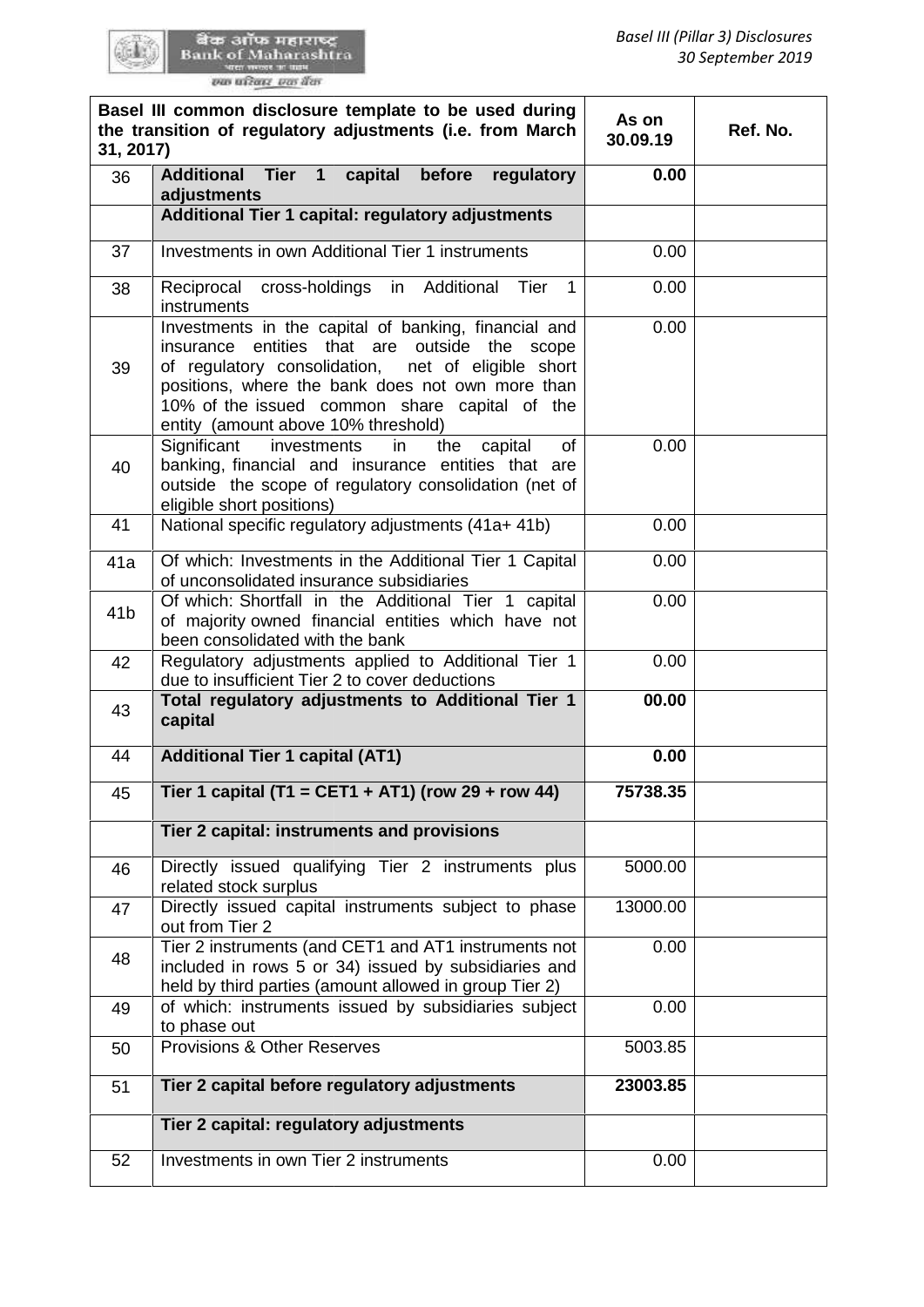GEN:

| 31, 2017)       | Basel III common disclosure template to be used during<br>the transition of regulatory adjustments (i.e. from March                                                                                                                                                                                         | As on<br>30.09.19 | Ref. No. |
|-----------------|-------------------------------------------------------------------------------------------------------------------------------------------------------------------------------------------------------------------------------------------------------------------------------------------------------------|-------------------|----------|
| 53              | Reciprocal cross-holdings in Tier 2 instruments                                                                                                                                                                                                                                                             | 0.00              |          |
| 54              | Investments in the capital of banking, financial and<br>insurance entities that are outside the scope of<br>regulatory consolidation, net of eligible short positions,<br>where the bank does not own more than 10% of the<br>issued common share capital of the entity (amount<br>above the 10% threshold) | 101.10            |          |
| 55              | Significant investments in the capital banking, financial<br>and insurance entities that are outside the scope of<br>consolidation<br>eligible<br>short<br>regulatory<br>(net<br>of<br>positions)                                                                                                           | 0.00              |          |
| 56              | National specific regulatory adjustments (56a+56b)                                                                                                                                                                                                                                                          | 0.00              |          |
| <b>56a</b>      | Of which: Investments in the Tier 2 capital<br>0f<br>unconsolidated subsidiaries                                                                                                                                                                                                                            | 0.00              |          |
| 56 <sub>b</sub> | Of which: Shortfall in the Tier 2 capital of majority<br>owned financial entities which<br>have<br>not<br>been<br>consolidated with the bank                                                                                                                                                                | 0.00              |          |
|                 | REGULATORY ADJUSTMENTS APPLIED TO TIER<br>2 IN RESPECT OF AMOUNTS SUBJECT TO PRE-<br><b>BASEL III TREATMENT</b>                                                                                                                                                                                             | 9100.00           |          |
| 57              | Total regulatory adjustments to Tier 2 capital                                                                                                                                                                                                                                                              | 9201.10           |          |
| 58              | Tier 2 capital (T2)                                                                                                                                                                                                                                                                                         | 13802.75          |          |
| 59              | Total capital (TC = T1 + T2) (45+ 58)                                                                                                                                                                                                                                                                       |                   |          |
| 60              | Total risk weighted assets (60a + 60b + 60c)                                                                                                                                                                                                                                                                | 756966.42         |          |
| 60a             | of which: total credit risk weighted assets                                                                                                                                                                                                                                                                 | 587986.75         |          |
| 60b             | of which: total market risk weighted assets                                                                                                                                                                                                                                                                 | 78806.53          |          |
| 60c             | of which: total operational risk weighted assets                                                                                                                                                                                                                                                            | 90173.14          |          |
|                 | <b>Capital ratios and Buffers</b>                                                                                                                                                                                                                                                                           |                   |          |
| 61              | Common Equity Tier 1 (as a percentage of risk<br>weighted assets)                                                                                                                                                                                                                                           | 10.006%           |          |
| 62              | Tier 1 (as a percentage of risk weighted assets)                                                                                                                                                                                                                                                            | 10.006%           |          |
| 63              | Total capital (as a percentage of risk weighted assets)                                                                                                                                                                                                                                                     | 11.829%           |          |
| 64              | buffer requirement<br>Institution<br>specific<br>(minimum<br>CET1 requirement plus capital conservation<br>and<br>countercyclical buffer requirements, expressed as a<br>percentage of risk weighted assets)                                                                                                | 7.375%            |          |
| 65              | of which: capital conservation buffer requirement                                                                                                                                                                                                                                                           | 1.875%            |          |
| 66              | which:<br>bank<br>buffer<br><b>of</b><br>specific<br>countercyclical<br>requirement                                                                                                                                                                                                                         | 0.00              |          |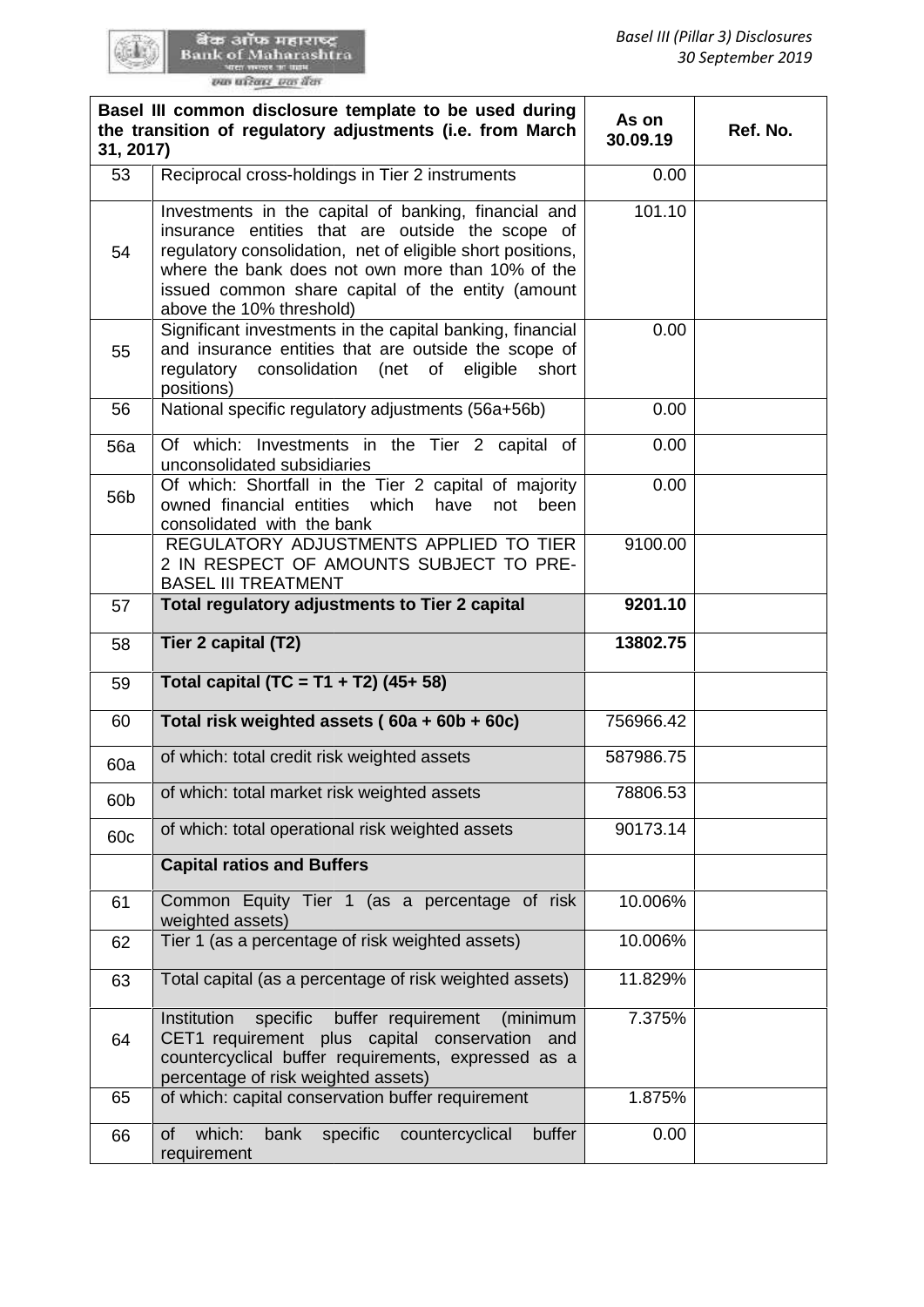QU.

| 31, 2017) | Basel III common disclosure template to be used during<br>the transition of regulatory adjustments (i.e. from March                                | As on<br>30.09.19 | Ref. No. |
|-----------|----------------------------------------------------------------------------------------------------------------------------------------------------|-------------------|----------|
| 67        | of which: G-SIB buffer requirement                                                                                                                 | 0.00              |          |
| 68        | Common Equity Tier 1 available to meet buffers (as a<br>percentage of risk weighted assets)                                                        | 2.829%            |          |
|           | <b>National minima (if different from Basel III)</b>                                                                                               |                   |          |
| 69        | National Common Equity Tier 1 minimum ratio (if<br>different from Basel III minimum)                                                               | 7.375%            |          |
| 70        | National Tier 1 minimum ratio (if different from Basel III<br>minimum)                                                                             | 8.875%            |          |
| 71        | National total capital minimum ratio (if different from<br>Basel III minimum)                                                                      | 10.875%           |          |
|           | Amounts below the thresholds for deduction<br>(before risk weighting)                                                                              |                   |          |
| 72        | Non-significant investments in the capital of other<br>financial entities                                                                          | 0.00              |          |
| 73        | Significant investments in the common stock of<br>financial entities                                                                               | 0.00              |          |
| 74        | Mortgage servicing rights (net of related tax liability)                                                                                           | 0.00              |          |
| 75        | Deferred tax assets arising from timing differences (net<br>of related tax liability)                                                              | 17180.57          |          |
|           | Applicable caps on the inclusion of provisions in<br>Tier <sub>2</sub>                                                                             |                   |          |
| 76        | Provisions eligible for inclusion in Tier 2 in respect of<br>exposures subject to standardised approach (prior to<br>application of cap)           | 5003.85           |          |
| 77        | Cap on inclusion of provisions in Tier 2 under<br>standardised approach                                                                            | 7349.83           |          |
| 78        | Provisions eligible for inclusion in Tier 2 in respect of<br>exposures subject to internal ratings-based approach<br>(prior to application of cap) | N.A               |          |
| 79        | Cap for inclusion of provisions in Tier 2 under internal<br>ratings-based approach                                                                 | N.A               |          |
|           | subject<br><b>Capital</b><br>instruments<br>phase-out<br>to<br>arrangements (only applicable between March 31,<br>2017 and March 31, 2022)         | N.A               |          |
| 80        | Current cap on CET1 instruments subject to phase out<br>arrangements                                                                               | N.A               |          |
| 81        | Amount excluded from CET1 due to cap (excess over<br>cap after redemptions and maturities)                                                         | N.A               |          |
| 82        | Current cap on AT1 instruments subject to phase out<br>arrangements                                                                                | N.A               |          |
| 83        | Amount excluded from AT1 due to cap (excess over<br>cap after redemptions and maturities)                                                          | N.A               |          |
| 84        | Current cap on T2 instruments subject to phase out<br>arrangements                                                                                 | N.A               |          |
| 85        | Amount excluded from T2 due to cap (excess over cap<br>after redemptions and maturities)                                                           | N.A               |          |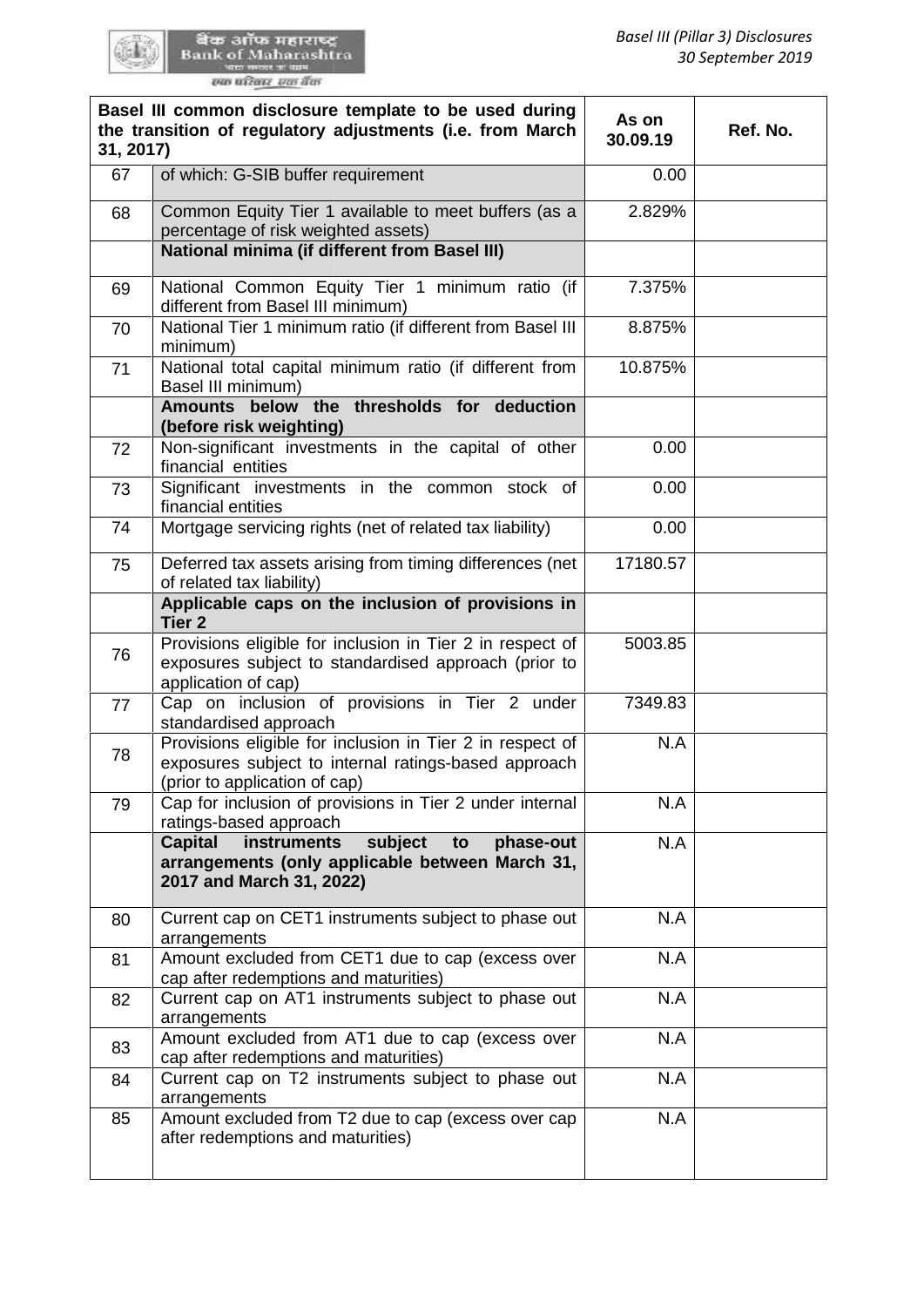

# **Notes to Template Template**

| Row No.<br>οf   | <b>Particulars</b>                                                                                                                                                                         | Rs. In<br><b>Million</b> |  |  |
|-----------------|--------------------------------------------------------------------------------------------------------------------------------------------------------------------------------------------|--------------------------|--|--|
| <b>Template</b> |                                                                                                                                                                                            |                          |  |  |
| 10              | Deferred tax assets associated with accumulated losses                                                                                                                                     | 11641.56                 |  |  |
|                 | Total as indicated in row 10                                                                                                                                                               | 11641.56                 |  |  |
| 19              | If investments in insurance subsidiaries are not deducted fully from capital and<br>instead considered under 10% threshold for deduction, the resultant increase<br>in the capital of bank |                          |  |  |
|                 | of which: Increase in Common Equity Tier 1 capital                                                                                                                                         | 0.00                     |  |  |
|                 | of which: Increase in Additional Tier 1 capital                                                                                                                                            | 0.00                     |  |  |
|                 | of which: Increase in Tier 2 capital                                                                                                                                                       | 0.00                     |  |  |
| 26 <sub>b</sub> | If Investments in the Equity Capital of unconsolidated financial/non-financial<br>subsidiaries/Associates are not deducted and hence, risk weighted then,                                  |                          |  |  |
|                 | Increase in Common Equity Tier 1 Capital                                                                                                                                                   | 732.71                   |  |  |
|                 | ii)<br>Increase in Risk Weighted Assets                                                                                                                                                    | 1831.78                  |  |  |
| 44a             | Excess Additional Tier 1 Capital not reckoned for capital adequacy (difference<br>between AT1 as reported in row 44 and admissible AT1 as reported in 44a                                  | 0.00                     |  |  |
|                 | of which: Excess AT1 which is considered as Tier 2 capital under row 58b                                                                                                                   | 0.00                     |  |  |
| 50              | Eligible Provisions included in Tier 2 capital                                                                                                                                             | 5003.85                  |  |  |
|                 | Eligible Revaluation Reserves included in Tier 2 capital                                                                                                                                   | 0.00                     |  |  |
|                 | Total of Row 50                                                                                                                                                                            | 5003.85                  |  |  |

# **TABLE DF-12: COMPOSITION OF CAPITAL – RECONCILIATION REQUIREMENT DF-12: Step 1 Step 1**

| <b>Total Capital &amp; Liabilities</b><br>1604115.00 |                                                                                                                            |                         |                         |   |  |  |
|------------------------------------------------------|----------------------------------------------------------------------------------------------------------------------------|-------------------------|-------------------------|---|--|--|
| iv                                                   | <b>Other Liabilities and Provision</b>                                                                                     | 32861.18                |                         |   |  |  |
|                                                      | Borrowings from outside India                                                                                              | 40.22                   |                         |   |  |  |
|                                                      | instruments                                                                                                                |                         |                         |   |  |  |
|                                                      | bonds & debentures capital                                                                                                 |                         |                         |   |  |  |
|                                                      | Borrowings in the form of                                                                                                  | 28000.00                |                         |   |  |  |
|                                                      | Ϊij<br>From other institutions<br>17161.13                                                                                 |                         |                         |   |  |  |
|                                                      | From Banks                                                                                                                 | 3000.00                 |                         |   |  |  |
|                                                      | From RBI                                                                                                                   | 3000.00                 |                         |   |  |  |
|                                                      | Borrowings of which:                                                                                                       | 51201.35                |                         |   |  |  |
|                                                      | Customer deposits (SB)<br>Other deposits                                                                                   | 567554.89<br>844905.62  |                         |   |  |  |
| ii.                                                  | Deposits from banks                                                                                                        | 1943.06                 |                         |   |  |  |
|                                                      | Deposits of which:                                                                                                         | 1414403.57              |                         |   |  |  |
|                                                      | <b>Total Capital</b>                                                                                                       | 105648.90               |                         |   |  |  |
|                                                      | Minority Interest                                                                                                          | 0.00                    |                         |   |  |  |
| i                                                    | <b>Reserves &amp; Surplus</b>                                                                                              | 47407.81                |                         |   |  |  |
|                                                      | Paid-up Capital                                                                                                            | 58241.09                |                         |   |  |  |
| $\mathsf{A}$                                         | <b>Capital &amp; Liabilities</b>                                                                                           |                         |                         |   |  |  |
|                                                      |                                                                                                                            | As on 30.09.2019        | As on 30.09.2019        |   |  |  |
|                                                      |                                                                                                                            | <b>statements</b>       | consolidation           |   |  |  |
|                                                      |                                                                                                                            | financial               | scope of                |   |  |  |
|                                                      |                                                                                                                            | in published            | <b>Under regulatory</b> |   |  |  |
|                                                      |                                                                                                                            | <b>Balance sheet as</b> | <b>Balance Sheet</b>    |   |  |  |
|                                                      | TABLE DF-12: COMPOSITION OF CAPITAL - RECONCILIATION REQUIREMENT<br>Step 1                                                 |                         | (Rs. in Million)        |   |  |  |
|                                                      |                                                                                                                            |                         |                         |   |  |  |
|                                                      | Total of Row 50                                                                                                            |                         |                         | 5 |  |  |
|                                                      | Eligible Revaluation Reserves included in Tier 2 capital                                                                   |                         |                         |   |  |  |
| 50                                                   | of which: Excess AT1 which is considered as Tier 2 capital under row 58b<br>Eligible Provisions included in Tier 2 capital |                         |                         | 5 |  |  |
|                                                      | between AT1 as reported in row 44 and admissible AT1 as reported in 44a                                                    |                         |                         |   |  |  |
| 4a                                                   | Excess Additional Tier 1 Capital not reckoned for capital adequacy (difference                                             |                         |                         |   |  |  |
|                                                      | ii)<br>Increase in Risk Weighted Assets                                                                                    |                         |                         |   |  |  |
|                                                      | Increase in Common Equity Tier 1 Capital<br>i)                                                                             |                         |                         |   |  |  |
|                                                      | subsidiaries/Associates are not deducted and hence, risk weighted then,                                                    |                         |                         |   |  |  |
| 6b                                                   | If Investments in the Equity Capital of unconsolidated financial/non-financial                                             |                         |                         |   |  |  |
|                                                      | of which: Increase in Tier 2 capital                                                                                       |                         |                         |   |  |  |
|                                                      | of which: Increase in Additional Tier 1 capital                                                                            |                         |                         |   |  |  |
| of which: Increase in Common Equity Tier 1 capital   |                                                                                                                            |                         |                         |   |  |  |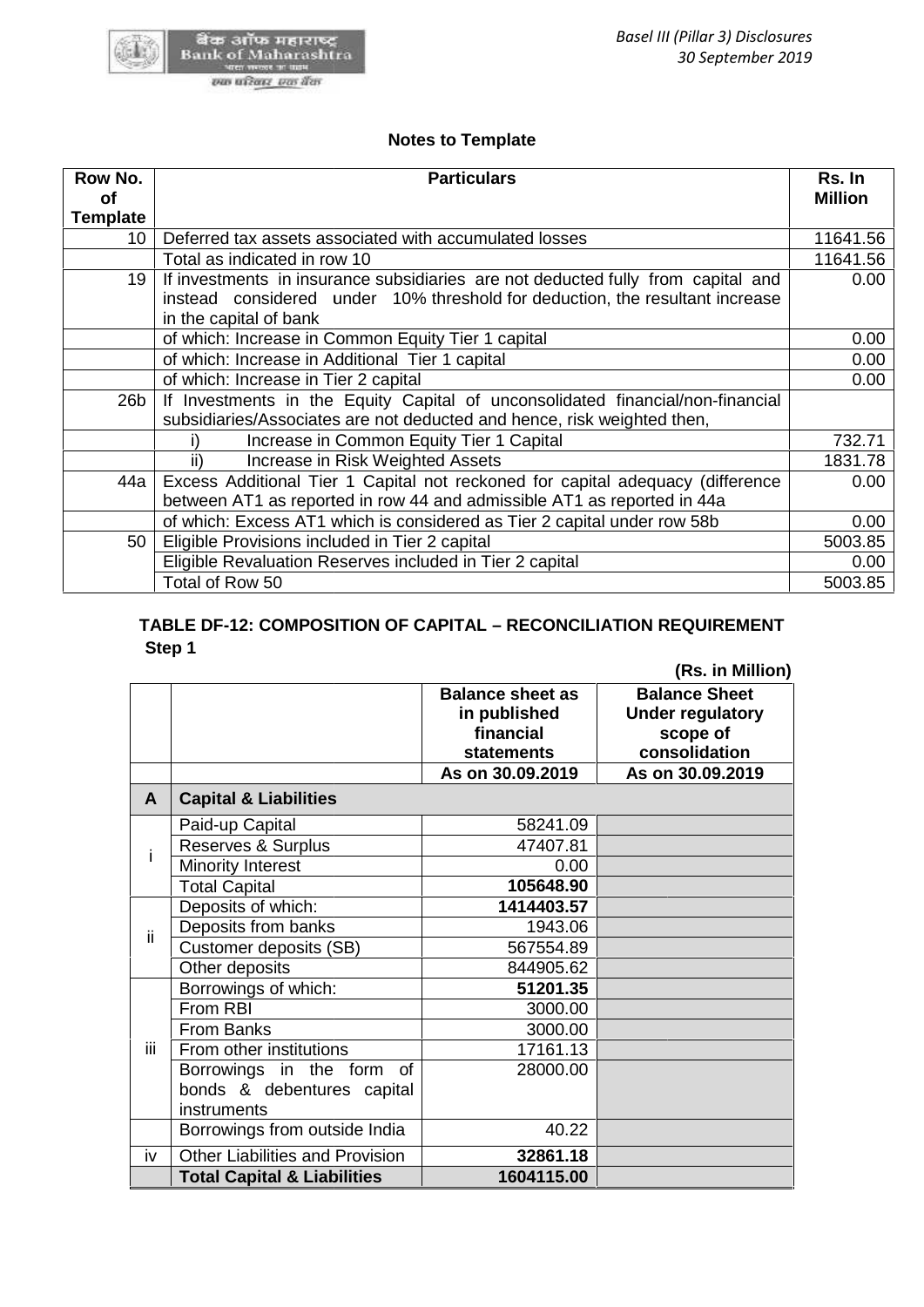|      |                                                                                    | <b>Balance sheet as</b><br>in published<br>financial<br><b>statements</b> |                                                                           |                                  | <b>Balance Sheet</b><br><b>Under regulatory</b><br>scope of<br>consolidation |
|------|------------------------------------------------------------------------------------|---------------------------------------------------------------------------|---------------------------------------------------------------------------|----------------------------------|------------------------------------------------------------------------------|
| B    |                                                                                    | As on 30.09.2019                                                          |                                                                           |                                  | As on 30.09.2019                                                             |
| i.   | <b>Assets</b><br><b>Cash and Bank Balance with</b><br><b>Reserve Bank of India</b> |                                                                           | 70586.69                                                                  |                                  |                                                                              |
| ii.  | <b>Balance with</b><br>banks<br>and<br>money at call and short<br>notice           |                                                                           | 891.38                                                                    |                                  |                                                                              |
| iii. | Investments of which:                                                              |                                                                           | 599384.96                                                                 |                                  |                                                                              |
|      | which:<br>Government<br>οf<br>securities                                           |                                                                           | 497241.67                                                                 |                                  |                                                                              |
|      | of which:<br>Other approved<br>securities                                          |                                                                           | 0.00                                                                      |                                  |                                                                              |
|      | of which: Shares                                                                   |                                                                           | 2603.56                                                                   |                                  |                                                                              |
|      | of which:<br><b>Debentures</b><br>&<br><b>Bonds</b>                                |                                                                           | 25301.61                                                                  |                                  |                                                                              |
|      | of which: Subsidiaries / Joint<br>Ventures / Associates                            |                                                                           | 734.21                                                                    |                                  |                                                                              |
|      | of which: Others (Commercial<br>Papers, Mutual Funds etc.)                         |                                                                           | 73503.91                                                                  |                                  |                                                                              |
| iv   | Loans and Advances<br><b>of</b><br>which:                                          |                                                                           | 803822.69                                                                 |                                  |                                                                              |
|      | Loans and Advances to banks                                                        |                                                                           | 90.41                                                                     |                                  |                                                                              |
|      | Loan<br>and<br>Advances<br>to<br><b>Customers</b>                                  |                                                                           | 803732.28                                                                 |                                  |                                                                              |
| V    | <b>Fixed Assets</b>                                                                |                                                                           | 17027.21                                                                  |                                  |                                                                              |
| vi   | <b>Other Assets of which:</b>                                                      |                                                                           | 112402.07                                                                 |                                  |                                                                              |
| vii  | <b>Goodwill on Consolidation</b>                                                   |                                                                           | 0.00                                                                      |                                  |                                                                              |
| viii | Debit Balance in Profit and<br><b>Loss Account</b>                                 |                                                                           | 0.00                                                                      |                                  |                                                                              |
|      | <b>Total Assets</b>                                                                |                                                                           | 1604115.00                                                                |                                  |                                                                              |
|      | Step 2                                                                             |                                                                           |                                                                           |                                  |                                                                              |
|      |                                                                                    | Ref. No.                                                                  | <b>Balance sheet as</b><br>in published<br>financial<br><b>statements</b> |                                  | <b>Under regulatory</b><br>scope of<br>consolidation                         |
|      |                                                                                    |                                                                           | As on 30.09.2019                                                          |                                  | As on 30.09.2019                                                             |
| A    |                                                                                    |                                                                           |                                                                           | <b>Capital &amp; Liabilities</b> |                                                                              |
|      | Paid-up Capital of which                                                           | A                                                                         |                                                                           | 58241.09                         |                                                                              |
|      | Amount eligible for CET 1                                                          | A <sub>1</sub>                                                            |                                                                           | 58241.09                         |                                                                              |
|      | Amount eligible for AT1                                                            | A <sub>2</sub>                                                            |                                                                           | 0.00                             |                                                                              |
|      | Reserves & Surplus of which:                                                       | B                                                                         |                                                                           | 47407.81                         |                                                                              |
|      | <b>Equity Share Premium</b><br>Statutory Reserve                                   | B1<br>R <sub>2</sub>                                                      |                                                                           | 69027.61<br>1252493              |                                                                              |
|      |                                                                                    |                                                                           |                                                                           |                                  |                                                                              |

# **Step 2**

|   |                                              | Ref. No.       | <b>Balance sheet as</b><br>in published<br>financial<br>statements | <b>Under regulatory</b><br>scope of<br>consolidation |
|---|----------------------------------------------|----------------|--------------------------------------------------------------------|------------------------------------------------------|
|   |                                              |                | As on 30.09.2019                                                   | As on 30.09.2019                                     |
| A |                                              |                | <b>Capital &amp; Liabilities</b>                                   |                                                      |
|   | Paid-up Capital of which                     | A              | 58241.09                                                           |                                                      |
|   | Amount eligible for CET 1                    | A1             | 58241.09                                                           |                                                      |
|   | Amount eligible for AT1                      | A2             | 0.00                                                               |                                                      |
|   | Reserves & Surplus of which:                 | B              | 47407.81                                                           |                                                      |
|   | <b>Equity Share Premium</b>                  | <b>B1</b>      | 69027.61                                                           |                                                      |
|   | <b>Statutory Reserve</b>                     | <b>B2</b>      | 12524.93                                                           |                                                      |
|   | <b>Capital Reserve</b>                       | B <sub>3</sub> | 3633.97                                                            |                                                      |
|   | Revenue Reserve and Other<br><b>Reserves</b> | <b>B4</b>      | 15686.72                                                           |                                                      |
|   | <b>Special Reserve</b>                       | B <sub>5</sub> | 4980.00                                                            |                                                      |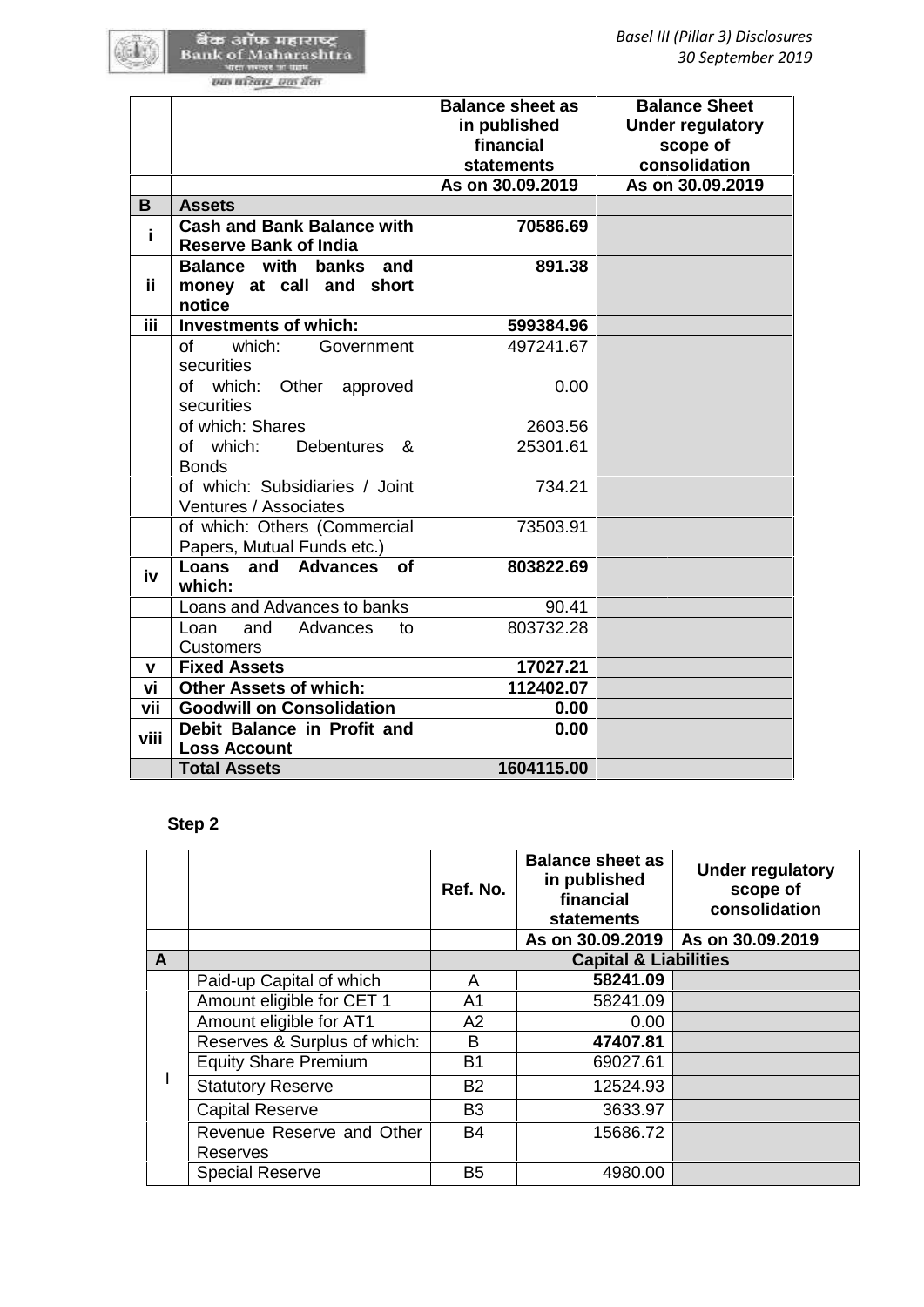|     |                                                                                  | Ref. No.                         | <b>Balance sheet as</b><br>in published<br>financial<br><b>statements</b><br>As on 30.09.2019 | <b>Under regulatory</b><br>scope of<br>consolidation<br>As on 30.09.2019 |
|-----|----------------------------------------------------------------------------------|----------------------------------|-----------------------------------------------------------------------------------------------|--------------------------------------------------------------------------|
|     | Revaluation<br>Reserve<br>0f                                                     | <b>B6</b>                        | 13200.01                                                                                      |                                                                          |
|     | which:                                                                           |                                  |                                                                                               |                                                                          |
|     | Eligible for CET 1                                                               | B6(a)                            | 5940.00                                                                                       |                                                                          |
|     | <b>Investment Reserve</b>                                                        | <b>B7</b>                        | 0.00                                                                                          |                                                                          |
|     | Balance in Profit and Loss<br>Account of which                                   | B <sub>8</sub>                   | $-71645.42$                                                                                   |                                                                          |
|     | Eligible for CET 1                                                               | B8(a)                            | -73602.92                                                                                     |                                                                          |
|     | <b>Minority Interest</b>                                                         | <b>B9</b>                        | 0.00                                                                                          |                                                                          |
|     | <b>Total Capital</b>                                                             | A+B                              | 105648.90                                                                                     |                                                                          |
|     | <b>Deposits</b><br>Of which:                                                     | C                                | 1414403.57                                                                                    |                                                                          |
| ii. | Deposits from banks                                                              | C <sub>1</sub>                   | 1943.06                                                                                       |                                                                          |
|     | Customer deposits (SB)                                                           | C <sub>2</sub>                   | 567554.89                                                                                     |                                                                          |
|     | Other deposits                                                                   | C <sub>3</sub>                   | 844905.62                                                                                     |                                                                          |
|     | <b>Borrowings</b><br>Of which:                                                   | D                                | 51201.35                                                                                      |                                                                          |
|     | From RBI                                                                         | D <sub>1</sub>                   | 3000.00                                                                                       |                                                                          |
|     | From banks                                                                       | D <sub>2</sub>                   | 3000.00                                                                                       |                                                                          |
| iii | institutions<br>From<br>other<br>&<br>agencies                                   | D <sub>3</sub>                   | 17161.13                                                                                      |                                                                          |
|     | Borrowings in the form of<br>bonds & debentures capital<br>instruments of which: | D <sub>4</sub>                   | 28000.00                                                                                      |                                                                          |
|     | for AT1<br>before<br>Eligible<br>regulatory adjustments                          | D4(a)                            | 0.00                                                                                          |                                                                          |
|     | Eligible for Tier 2 before<br>regulatory adjustments                             | D4(b)                            | 18000.00                                                                                      |                                                                          |
| iv  | Other<br>Liabilities<br>and<br>Provision of which                                | E                                | 32861.18                                                                                      |                                                                          |
|     | <b>DTLs related to Goodwill</b>                                                  | E2                               | 0.00                                                                                          |                                                                          |
|     | DTLs related to Intangible<br>Assets                                             | E <sub>3</sub>                   | 0.00                                                                                          |                                                                          |
|     | <b>Total</b>                                                                     |                                  | 1604115.00                                                                                    |                                                                          |
|     |                                                                                  |                                  |                                                                                               |                                                                          |
| B   | <b>Assets</b>                                                                    |                                  |                                                                                               |                                                                          |
| i.  | Cash and Bank Balance with<br>Reserve Bank of India                              | F                                | 70586.69                                                                                      |                                                                          |
|     | <b>Balance</b><br>with<br>banks<br>and<br>money at call and<br>short<br>notice   | G                                | 891.38                                                                                        |                                                                          |
| ii. | Investments of which:                                                            | H                                | 599384.96                                                                                     |                                                                          |
|     | <b>Government Securities</b>                                                     | H1                               | 497241.67                                                                                     |                                                                          |
|     | <b>Other Approved Securities</b>                                                 | H <sub>2</sub>                   | 0.00                                                                                          |                                                                          |
|     | <b>Shares</b>                                                                    | H <sub>3</sub>                   | 2603.56                                                                                       |                                                                          |
|     | Debentures and Bonds                                                             | H4                               | 25301.61                                                                                      |                                                                          |
|     | Subsidiaries/Joint Ventures<br>Others(Mutual Funds, CoDs,                        | H <sub>5</sub><br>H <sub>6</sub> | 734.21<br>73503.91                                                                            |                                                                          |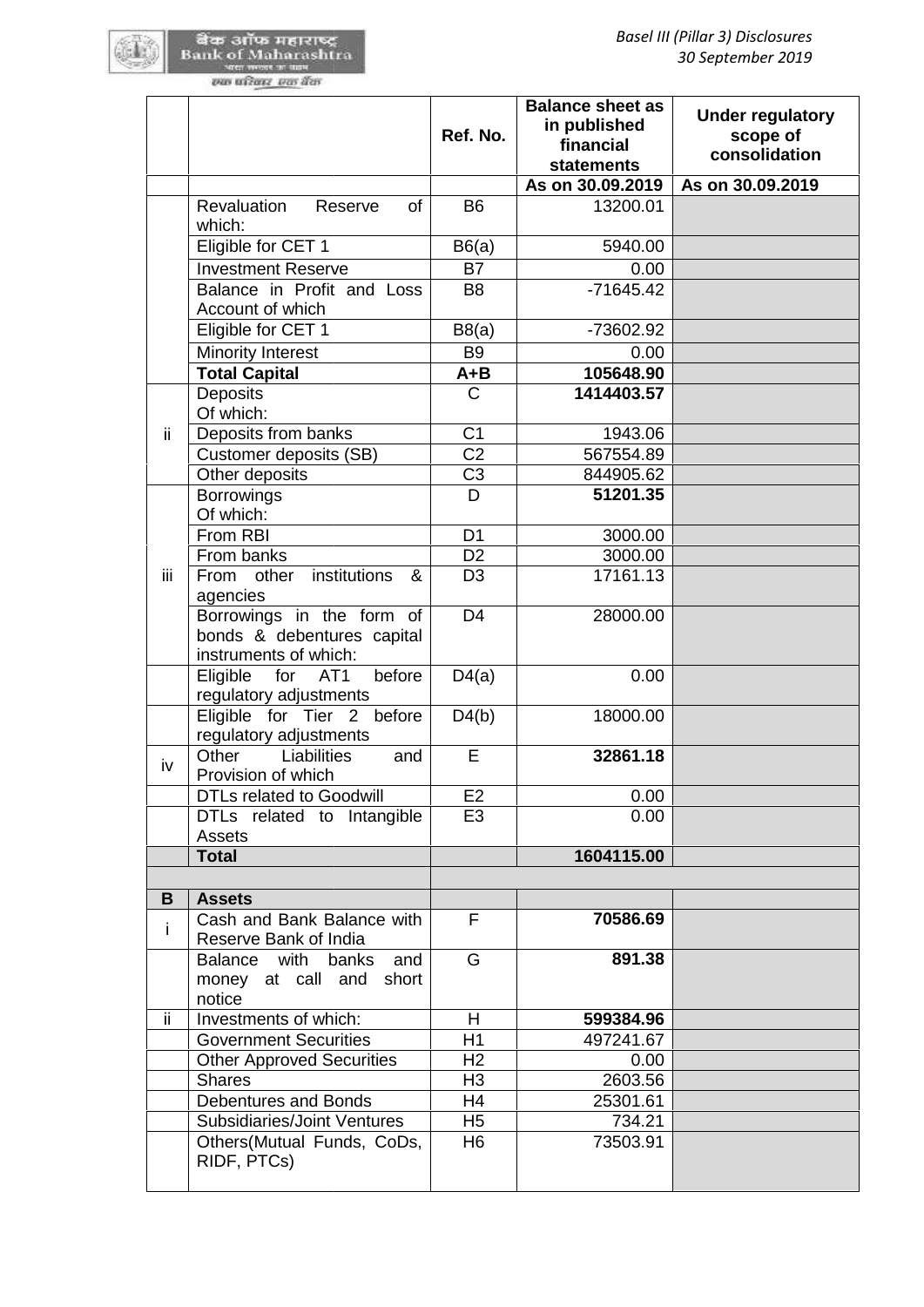|      |                                                      | Ref. No.       | <b>Balance sheet as</b><br>in published<br>financial<br><b>statements</b> | <b>Under regulatory</b><br>scope of<br>consolidation |
|------|------------------------------------------------------|----------------|---------------------------------------------------------------------------|------------------------------------------------------|
|      |                                                      |                | As on 30.09.2019                                                          | As on 30.09.2019                                     |
| iii. | of<br>Advances<br>and<br>Loans<br>which:             |                | 803822.69                                                                 |                                                      |
|      | Loans<br>and<br>Advances<br>to<br>banks              | 11             | 90.41                                                                     |                                                      |
|      | Advances<br>Loan<br>and<br>to<br><b>Customers</b>    | 2              | 803732.28                                                                 |                                                      |
| iv   | <b>Fixed Assets</b>                                  | J              | 17027.21                                                                  |                                                      |
| v    | Other Assets of which:                               | K              | 112402.07                                                                 |                                                      |
|      | Goodwill<br>Intangible<br>and<br>Assets out of which | K <sub>1</sub> | 0.00                                                                      |                                                      |
|      | Goodwill                                             | K1(a)          | 0.00                                                                      |                                                      |
|      | Other Intangibles (Excluding<br>MSRs)                | K1(b)          | 0.00                                                                      |                                                      |
|      | <b>Net Deferred Tax Assets</b>                       | K1(c)          | 28822.13                                                                  |                                                      |
|      | <b>Unamortised Pension</b>                           | $K 1$ (d)      | 0.00                                                                      |                                                      |
| vi   | Goodwill on Consolidation                            |                | 0.0                                                                       |                                                      |
| vii  | Debit Balance in Profit and<br>Loss Account          | M              | 0.00                                                                      |                                                      |
|      | <b>Total Assets</b>                                  |                | 1604115.00                                                                |                                                      |

## **Step 3**

|                | Extract of Basel III common disclosure template (with added column) - DF 11                                                                 |                                             |                                                                                                                                                                         |
|----------------|---------------------------------------------------------------------------------------------------------------------------------------------|---------------------------------------------|-------------------------------------------------------------------------------------------------------------------------------------------------------------------------|
|                | <b>Common Equity Tier 1 capital: instruments and reserves</b>                                                                               |                                             |                                                                                                                                                                         |
|                |                                                                                                                                             | Component<br>capital<br>reported by<br>bank | Source<br>based<br><b>on</b><br>of regulatory reference numbers/letter<br>s of the balance sheet<br>the<br>regulatory<br>under<br>scope of consolidation<br>from step 2 |
| 1              | Directly issued qualifying common<br>share<br>equivalent for<br>non-joint<br>stock<br>(and<br>companies) capital plus related stock surplus | 127268.70                                   | $A1 + B1$                                                                                                                                                               |
| $\overline{2}$ | Retained earnings                                                                                                                           | -73602.92                                   | B8(a)                                                                                                                                                                   |
| 3              | Accumulated other comprehensive income                                                                                                      | 42765.62                                    | B2+B3+B4+B5+B6(a)                                                                                                                                                       |
| $\overline{4}$ | Directly issued capital subject to phase out<br>from CET1 (only to non-joint stock co)                                                      | 0.00                                        |                                                                                                                                                                         |
| 5              | capital<br>Common<br>share<br>issued<br>by<br>subsidiaries and held by third parties<br>(amount allowed in group CET1)                      | 0.00                                        |                                                                                                                                                                         |
| 6              | Common Equity Tier 1 capital before<br>regulatory<br>adjustments<br>(Excl<br><b>DTA</b><br><b>Recognized for inclusion in CET)</b>          | 96431.40                                    |                                                                                                                                                                         |
|                | DTA associated with timing differences (max<br>up to 10% of CET) included in CET 1                                                          | 8447.17                                     |                                                                                                                                                                         |
| $\overline{7}$ | Prudential valuation adjustments                                                                                                            | 0.00                                        |                                                                                                                                                                         |
| 8              | Goodwill (net of related tax liability)                                                                                                     | 0.00                                        |                                                                                                                                                                         |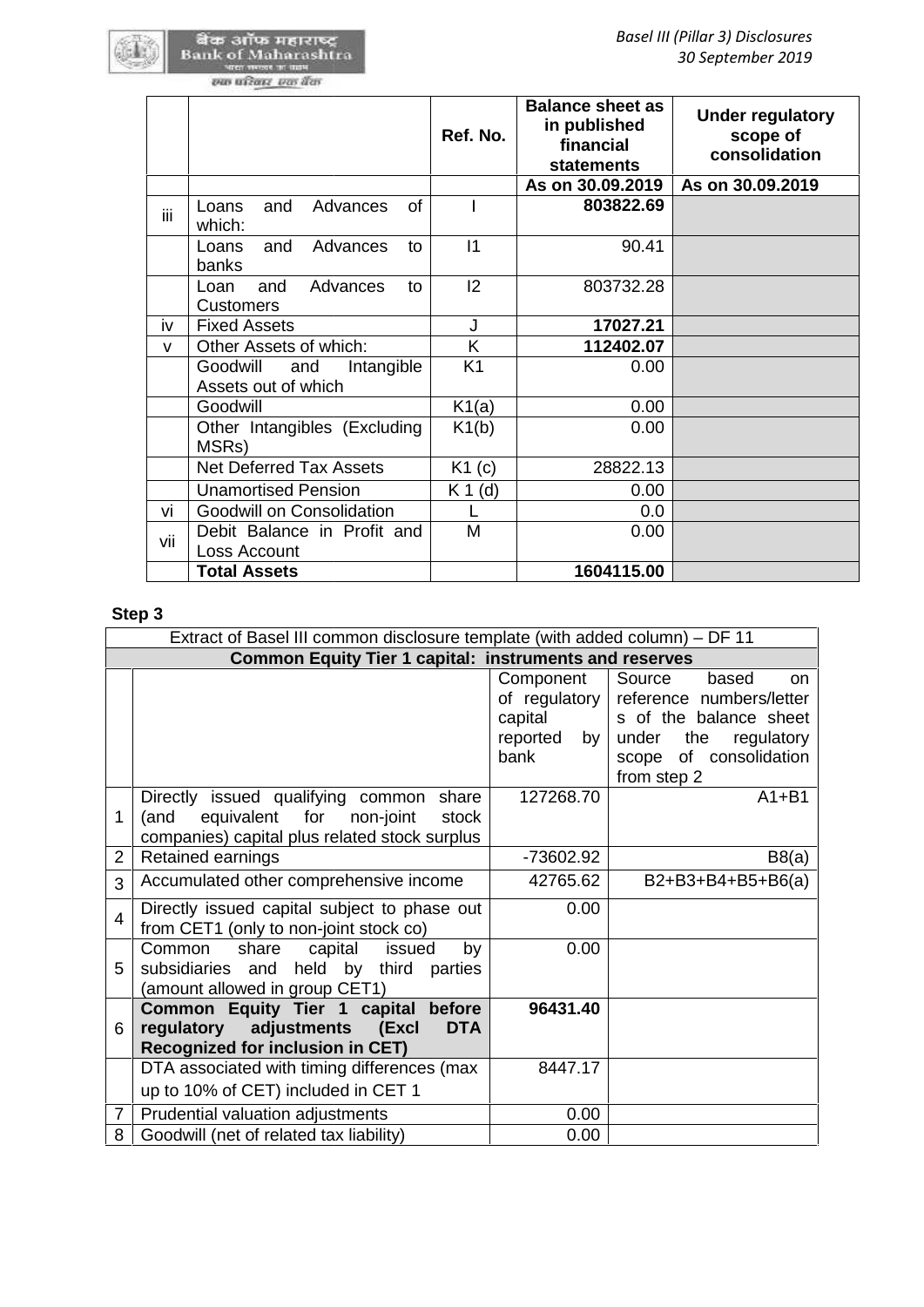

स्या प्रतिवार- इसा **र्थ**ण

**DF-13: Main Features of the Regulatory Capital Instruments**

| $\mathbf{1}$   | Issuer                                                                                                              | Bank of                                         | Bank of                                         | Bank of                                         |
|----------------|---------------------------------------------------------------------------------------------------------------------|-------------------------------------------------|-------------------------------------------------|-------------------------------------------------|
| 2              | Unique identifier (e.g. CUSIP, ISIN or Bloomberg<br>identifier for private placement)                               | Maharashtra<br>INE457A09173                     | Maharashtra<br>INE457A09199                     | Maharashtra<br>INE457A08035                     |
| 3              | Governing law(s) of the instrument                                                                                  | Indian Laws                                     | Indian Laws                                     | Indian Laws                                     |
|                | <b>Regulatory treatment</b>                                                                                         |                                                 |                                                 |                                                 |
| 4              | <b>Transitional Basel III rules</b>                                                                                 | <b>Tier II Bonds</b>                            | Tier II Bonds                                   | <b>Tier II Bonds</b>                            |
| 5              | Post-transitional Basel III rules                                                                                   | Ineligible                                      | Ineligible                                      | Eligible                                        |
| 6              | Eligible at solo/group/ group& solo                                                                                 | Solo                                            | Solo                                            | Solo                                            |
| $\overline{7}$ | Instrument type                                                                                                     | <b>Upper Tier II-Debt</b><br>Instruments        | Subordinated Tier<br>II-Debt                    | Subordinated Tier<br>II-Debt                    |
| 8              | Amount recognised in regulatory capital (Rs. in                                                                     |                                                 | Instruments                                     | <b>Instruments</b>                              |
|                | million, as of most recent reporting date).                                                                         | 900                                             | 3000                                            | 5000                                            |
| 9              | Par value of instrument(Rs in million)                                                                              | 1                                               | 1                                               | $\mathbf{1}$                                    |
| 10             | Accounting classification                                                                                           | Liability-<br>borrowing                         | Liability-borrowing                             | Liability-<br>borrowing                         |
| 11             | Original date of issuance                                                                                           | 01.02.2010                                      | 31.12.2012                                      | 27.06.2016                                      |
| 12             | Perpetual or dated                                                                                                  | Dated                                           | Dated                                           | Dated                                           |
| 13             | Original maturity date                                                                                              | 01.02.2025                                      | 31.12.2022                                      | 27.09.2026                                      |
| 14             | Issuer call subject to prior supervisory approval                                                                   | Yes                                             | No                                              | No                                              |
| 15             | Optional call date, contingent call dates and<br>redemption amount                                                  | 01.02.2020                                      | <b>NA</b>                                       | NA.                                             |
| 16             | Subsequent call dates, if applicable                                                                                | <b>No</b>                                       | <b>NA</b>                                       | <b>NA</b>                                       |
|                | Coupons / dividends                                                                                                 |                                                 |                                                 |                                                 |
| 17             | Fixed or floating dividend/coupon                                                                                   | Fixed                                           | Fixed                                           | Fixed                                           |
| 18             | Coupon rate and any related index                                                                                   | 8.65%pa                                         | 9.00%pa                                         | 9.20%pa                                         |
| 19             | Existence of a dividend stopper                                                                                     | Yes                                             | No                                              | Yes                                             |
| 20             | Fully discretionary, partially discretionary or<br>mandatory                                                        | Partially<br>Discretionary                      | Mandatory                                       | Full<br>Discretionary                           |
| 21             | Existence of step up or other incentive to redeem                                                                   | No                                              | No                                              | No                                              |
|                |                                                                                                                     |                                                 |                                                 |                                                 |
|                | Noncumulative or cumulative                                                                                         | Non Cumulative                                  | Non Cumulative                                  | Non Cumulative                                  |
| 22<br>23       | Convertible or non-convertible                                                                                      | Non Convertible                                 | Non Convertible                                 | Non Convertible                                 |
| 24             | If convertible, conversion trigger (s)                                                                              | <b>NA</b>                                       | <b>NA</b>                                       | <b>NA</b>                                       |
| 25             | If convertible, fully or partially                                                                                  | <b>NA</b>                                       | <b>NA</b>                                       | <b>NA</b>                                       |
| 26             | If convertible, conversion rate                                                                                     | <b>NA</b>                                       | <b>NA</b>                                       | <b>NA</b>                                       |
| 27             | If convertible, mandatory or optional conversion                                                                    | <b>NA</b>                                       | <b>NA</b>                                       | <b>NA</b>                                       |
| 28             | If convertible, specify instrument type convertible<br>into                                                         | NA                                              | <b>NA</b>                                       | <b>NA</b>                                       |
| 29             | If convertible, specify issuer of instrument it<br>converts into                                                    | <b>NA</b>                                       | <b>NA</b>                                       | <b>NA</b>                                       |
| 30             | Write-down feature                                                                                                  | No                                              | No                                              | Yes                                             |
| 31             | If write-down, write-down trigger(s)                                                                                | <b>NA</b>                                       | <b>NA</b>                                       | Point of Non-<br>viability trigger              |
|                | If write-down, full or partial                                                                                      | <b>NA</b>                                       | <b>NA</b>                                       | Full                                            |
|                | If write-down, permanent or temporary                                                                               | <b>NA</b>                                       | <b>NA</b>                                       | Permanent                                       |
| 33<br>34       | If temporary write-down, description of write-up<br>mechanism                                                       | <b>NA</b>                                       | <b>NA</b>                                       | <b>NA</b>                                       |
| 32<br>35       | Position in subordination hierarchy in liquidation<br>(specify instrument type immediately senior to<br>instrument) | All other<br>Depositors and<br>Creditors of the | All other<br>Depositors and<br>Creditors of the | All other<br>Depositors and<br>Creditors of the |
| 36             | Non-compliant transitioned features                                                                                 | <b>Bank</b><br>Yes                              | <b>Bank</b><br>Yes                              | <b>Bank</b><br>No                               |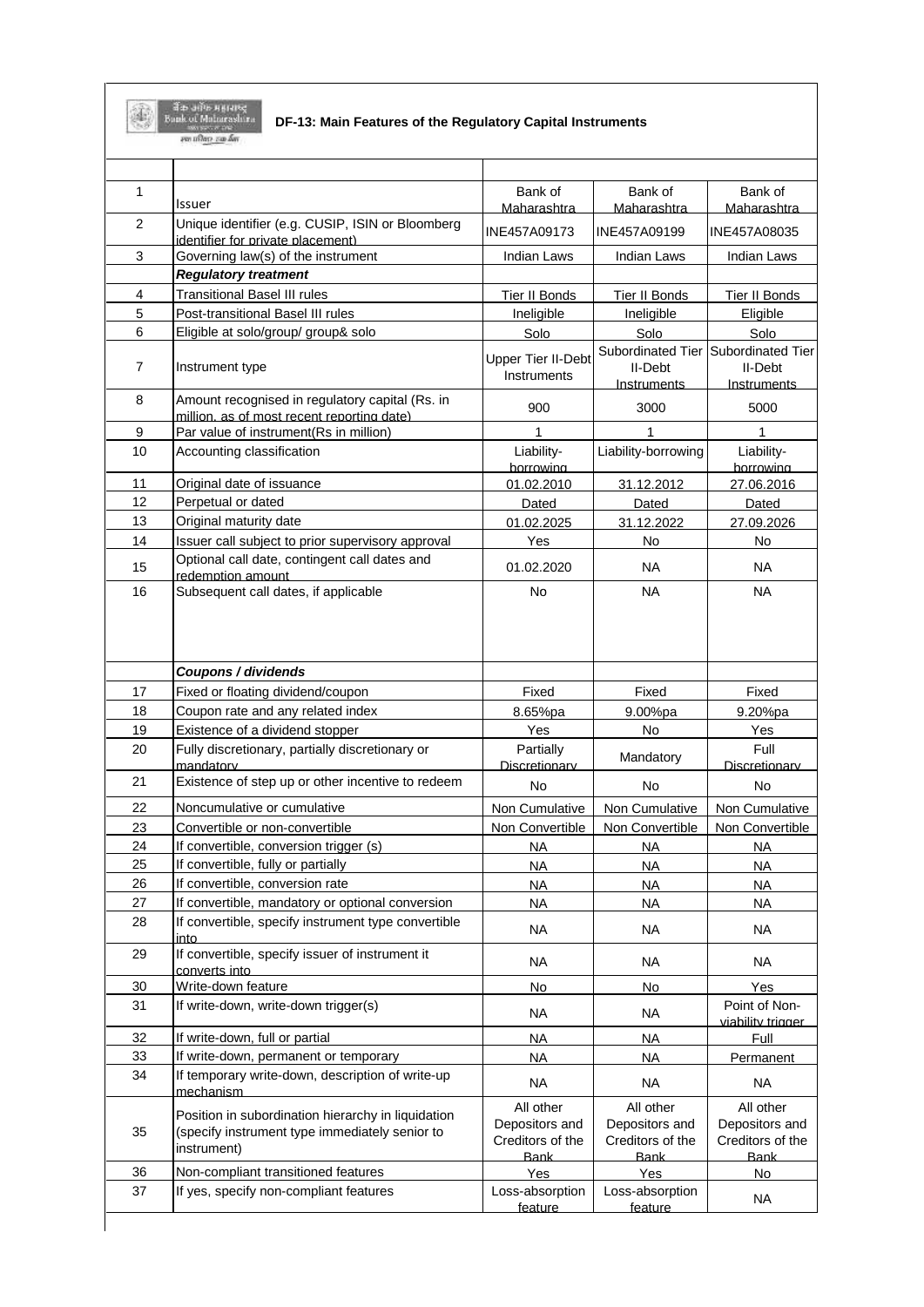

# **TABLE DF 14 – FULL TERMS AND CONDITIONS OF REGULATORY CAPITAL INSTRUMENTS**

DF 14 is available on the Bank's website www.bankofmaharashtra.in under the line "Basel III Disclosures" TABLE DF 14 – FULL TERMS AND CONDITIONS OF REGULATORY CAPITAL<br>INSTRUMENTS<br>4 is available on the Bank's website <u>www.bankofmaharashtra.in</u> under the line "Ba<br>psures"<br>TABLE DF – 15: DISCLOSURE REQUIREMENT FOR REMUNERATION<br>Qu

# **TABLE DF – 15: DISCLOSURE REQUIREMENT FOR REMUNERATION**

### **Quantitative and Qualitative Disclosures: Not Applicable**

## **TABLE DF – 16: EQUITIES: DISCLOSURE FOR BANKING BOOK POSITIONS**

#### **Qualitative Disclosure:**

General qualitative disclosure requirement with respect to Equity Risk.

- In accordance with RBI guidelines and in line with Bank's Investment Management Policy on investment classification and valuation, Investments are classified on the date of purchase into "Held for Trading" (HFT), "Available for Sale" (AFS) and "Held to Maturity" (HTM) categories. Investments which Bank intends to hold till maturity are classified as HTM securities. In accordance with RBI guidelines and in line with Bank's Investment Management Policy<br>on investment classification and valuation, Investments are classified on the date of<br>purchase into "Held for Trading" (HFT), "Availabl
- Investments in equity of subsidiaries and joint ventures are required to classify under HTM category in accordance with RBI guidelines. These are held with a strategic objective to maintain strategic relationships or for strategic business purposes.
- Investments classified under HTM category are carried at their acquisition cost and not • Investments classified under HTM category are carried at their acquisition cost and not<br>marked to market. Any diminution, other than temporary, in the value of equity investments is provided for. Any loss on sale of investments in HTM category is recognized in the Statement of Profit and Loss. Any gain from sale of investments under HTM category is recognized in the Statement of Profit and Loss and is appropriated, net of taxes and statutory reserve, to "Capital Reserve" in accordance with the RBI Guidelines. investments is provided for. Any loss on sale of investments in HTM category is<br>recognized in the Statement of Profit and Loss. Any gain from sale of investments under<br>HTM category is recognized in the Statement of Profit m strategic relationships or for strategic business<br>
ied under HTM category are carried at their acc<br>
... Any diminution, other than temporary, in<br>
wided for. Any loss on sale of investments<br>
tatement of Profit and Loss. A
- As per RBI guidelines, Bank is allowed to hold investments in units of Venture Capital Fund (VCF) under Banking Book (HTM category) for initial period of 3 years and valued at cost during this period. • As per RBI guidelines, Bank is allowed to hold investments in units of Fund (VCF) under Banking Book (HTM category) for initial period of 3 y at cost during this period.

### **Quantitative Disclosures**

### **1. Value of Investments 1. Value**

**Investments Value as per Balance Sheet Fair Value Publicly Quoted Share Values (if materially different from fair value** Unquoted  $799.27$  799.27 799.27 N.A Quoted NIL NIL NIL NIL NIL NIL NIL **Value Fair Valuefrom fair** 

(Amount in Rs million)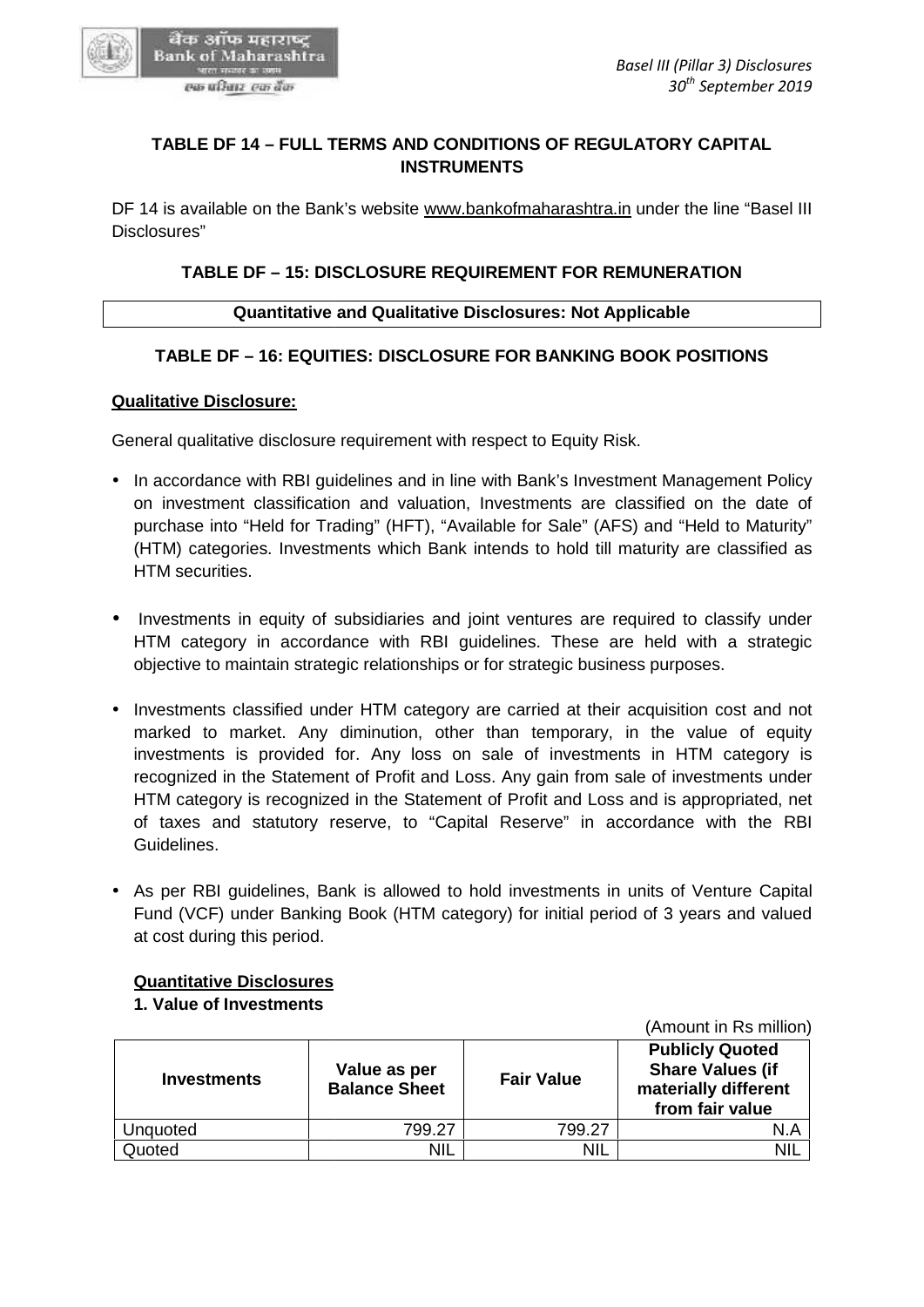

#### एक परिवार-एक बैंक

| <b>Investments</b>                                                                                                                                                                          | <b>Publicly Traded</b> | <b>Privately Held</b> |
|---------------------------------------------------------------------------------------------------------------------------------------------------------------------------------------------|------------------------|-----------------------|
| Associate and Joint<br>Subsidiary,<br><b>Ventures</b>                                                                                                                                       | <b>NIL</b>             | 734.21                |
| Other shares of PSU/Corporate,<br>which were in the books of the Bank<br>under HTM category<br>as<br>- on<br>02.09.2004 and as<br><b>RBI</b><br>per<br>guidelines, can be retained as such. | <b>NIL</b>             | <b>NIL</b>            |
| <b>Venture Capital Funds</b>                                                                                                                                                                | <b>NIL</b>             | 65.06                 |

# **3. Gain/ Loss Statement 3.**

## (Amount in Rs million)

|                                                                       | (Amount in Rs million) |  |
|-----------------------------------------------------------------------|------------------------|--|
| <b>Particulars</b>                                                    | <b>Amount</b>          |  |
| Cumulative realized gains (losses arising from sales and liquidations | <b>NIL</b>             |  |
| in the reporting period.                                              |                        |  |
| Total unrealized gains (losses)                                       | <b>NIL</b>             |  |
| Total latent revaluation gains (losses)                               | <b>NIL</b>             |  |
| Any amount of the above included in Tier I and Tier II capital        | <b>NIL</b>             |  |

#### **4. Capital Requirement for Banking Book 4. Capital Requirement**

| Cumulative realized gains (losses arising from sales and liquidations | NIL              |                 |               |                        |
|-----------------------------------------------------------------------|------------------|-----------------|---------------|------------------------|
| in the reporting period.                                              |                  |                 |               |                        |
| Total unrealized gains (losses)                                       | <b>NIL</b>       |                 |               |                        |
| Total latent revaluation gains (losses)                               | <b>NIL</b>       |                 |               |                        |
| Any amount of the above included in Tier I and Tier II capital        | <b>NIL</b>       |                 |               |                        |
|                                                                       |                  |                 |               |                        |
| 4. Capital Requirement for Banking Book                               |                  |                 |               |                        |
|                                                                       |                  |                 |               |                        |
|                                                                       |                  |                 |               | (Amount in Rs million) |
|                                                                       | Treatment        |                 | <b>Risk</b>   | <b>Capital</b>         |
| <b>Investments</b>                                                    | under            | <b>Exposure</b> | Weighted      | <b>Requirement</b>     |
|                                                                       | <b>Basel III</b> |                 | <b>Assets</b> | @10.875%               |
| Subsidiary,<br>Associate                                              | <b>Risk</b>      | 732.71          | 1831.78       | 199.21                 |
| Joint<br>and<br>Ventures                                              | weighted         |                 |               |                        |
| Capital<br>,Venture                                                   | at 250%          |                 |               |                        |
| <b>Funds</b>                                                          | <b>Risk</b>      | 66.56           | 99.84         | 10.86                  |
|                                                                       | weighted         |                 |               |                        |
|                                                                       | at 150%          |                 |               |                        |
|                                                                       |                  |                 |               |                        |
| of<br>Other<br>shares                                                 | <b>NIL</b>       | <b>NIL</b>      | <b>NIL</b>    | <b>NIL</b>             |
| PSU/Corporate, which                                                  |                  |                 |               |                        |
| were in the books of                                                  |                  |                 |               |                        |
| the Bank under HTM                                                    |                  |                 |               |                        |
| category<br>as<br>on                                                  |                  |                 |               |                        |
| 02.09.2004 and as per                                                 |                  |                 |               |                        |
| RBI guidelines, can be                                                |                  |                 |               |                        |
| retained as such.                                                     |                  |                 |               |                        |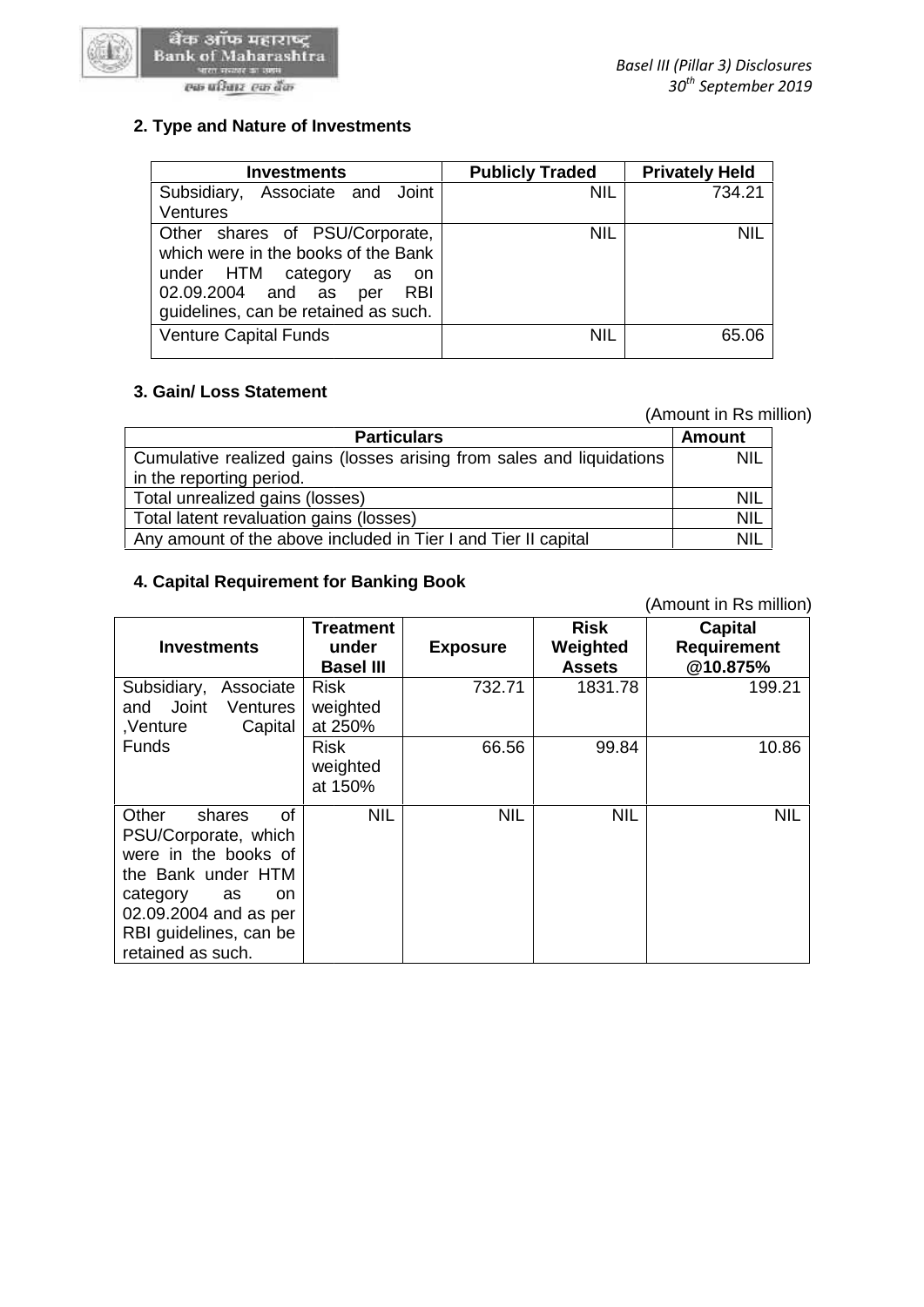

# **LEVERAGE RATIO DISCLOSURE**

|                |                                                                                                                                                                                                             | Table DF-17 - Summary Comparison of accounting assets vs. leverage ratio exposure |  |
|----------------|-------------------------------------------------------------------------------------------------------------------------------------------------------------------------------------------------------------|-----------------------------------------------------------------------------------|--|
| Sr.<br>No.     | measure<br>Item                                                                                                                                                                                             | (Rs. in<br>millions)                                                              |  |
|                | Total consolidated assets as per published financial statements                                                                                                                                             | 1604115.00                                                                        |  |
| $\overline{2}$ | Adjustments for Investments in Banking, Financial, Insurance and<br>Commercial entities that are consolidated for accounting purposes but<br>outside the scope of regulatory consolidation (Out of 1 above) | (0.00)                                                                            |  |
| 3              | Adjustments for fiduciary assets recognized on the balance sheet<br>pursuant to the operative accounting framework but excluded from the<br>leverage ratio exposure measure                                 | 0.00                                                                              |  |
| $\overline{4}$ | Adjustments for derivative financial instruments                                                                                                                                                            | 4977.20                                                                           |  |
| 5              | Adjustment for securities financing transactions (i.e. repos and similar<br>secured lending)                                                                                                                | 0.00                                                                              |  |
| 6              | Adjustment for off-balance sheet items (i.e. conversion to credit<br>equivalent amounts of off- balance sheet exposures)                                                                                    | 89938.01                                                                          |  |
| $\overline{7}$ | Other adjustments                                                                                                                                                                                           | (20722.27)                                                                        |  |
| 8              | <b>Leverage Ratio Exposure</b>                                                                                                                                                                              | 1678307.94                                                                        |  |

| 6              | Adjustment for off-balance sheet items (i.e. conversion to credit                                                                           | 89938.01            |
|----------------|---------------------------------------------------------------------------------------------------------------------------------------------|---------------------|
|                | equivalent amounts of off- balance sheet exposures)                                                                                         |                     |
| $\overline{7}$ | Other adjustments                                                                                                                           | (20722.27)          |
| 8              | Leverage Ratio Exposure                                                                                                                     | 1678307.94          |
|                |                                                                                                                                             |                     |
|                | Table DF-18 - Leverage Ratio Common Disclosure Template                                                                                     |                     |
| Sr.<br>No.     | <b>Item</b>                                                                                                                                 | (Rs. in<br>million) |
|                | <b>On-Balance Sheet Exposure</b>                                                                                                            |                     |
| $\mathbf{1}$   | On-balance sheet items (excluding derivatives and SFTs, but including<br>collateral)                                                        | 1604115.00          |
| $\overline{2}$ | (Asset amounts deducted in determining Basel III Tier 1 capital)                                                                            | (20722.27)          |
| $\overline{3}$ | Total on-balance sheet exposures (excluding derivatives and SFTs)<br>(sum of lines 1 and 2)                                                 | 1583392.73          |
|                | <b>Derivative Exposure</b>                                                                                                                  |                     |
| 4              | Replacement cost associated with all derivatives transactions (i.e. net of<br>eligible cash variation margin)                               | 1069.50             |
| 5              | Add-on amounts for PFE associated with all derivatives transactions                                                                         | 3907.70             |
| 6              | Gross-up for derivatives collateral provided where deducted from the<br>balance sheet assets pursuant to the operative accounting framework | 0.00                |
| $\overline{7}$ | (Deductions of receivables assets for cash variation margin provided in<br>derivatives transactions)                                        | 0.00                |
| 8              | (Exempted CCP leg of client-cleared trade exposures)                                                                                        | 0.00                |
| 9              | Adjusted effective notional amount of written credit derivatives                                                                            | 0.00                |
| 10             | (Adjusted effective notional offsets and add-on deductions for written<br>credit derivatives)                                               | 0.00                |
| 11             | Total derivative exposures (sum of lines 4 to 10)                                                                                           | 4977.20             |
|                | <b>Securities Financing Transaction Exposures</b>                                                                                           |                     |
| 12             | Gross SFT assets (with no recognition of netting), after adjusting for<br>sale accounting transactions                                      | 0.00                |
| 13             | (Netted amounts of cash payables and cash receivables of gross SFT<br>assets)                                                               | 0.00                |
| 14             | CCR exposure for SFT assets                                                                                                                 | 0.00                |
| 15             | Agent transaction exposures                                                                                                                 | 0.00                |
| 16             | Total securities financing transaction exposures (sum of lines 12<br>to 15)                                                                 | 0.00                |